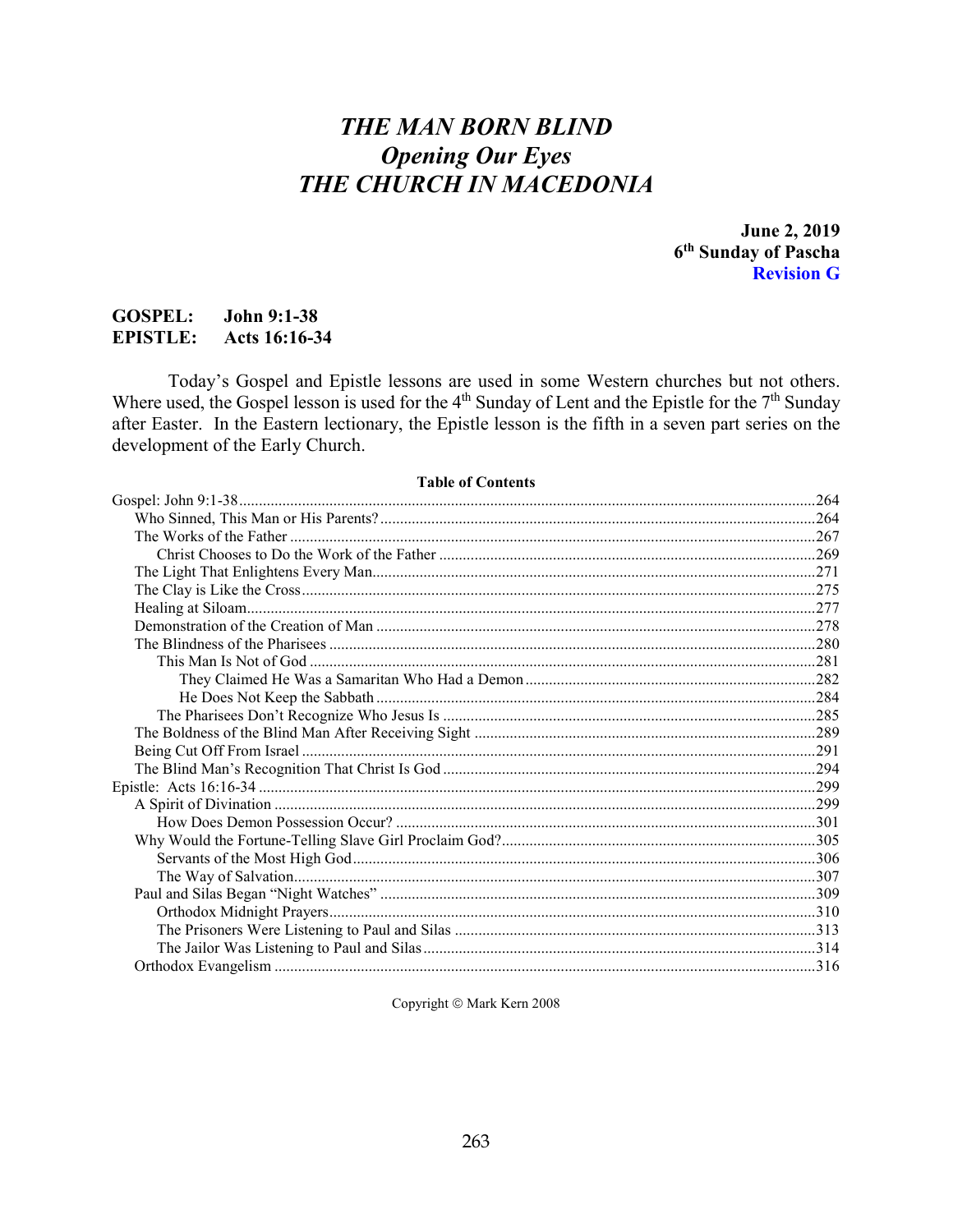A recurring theme for today's Gospel and Epistle is that of opening our eyes. For example, eyes opened in these texts were the man born blind (both physical and spiritual), and the spiritual eyes of the slave girl, the jailor and the prisoners in the Epistle. From our point of view, there is a lot going on around us that we can't see. Just as Elisha opened his servant's eyes to see the armies of God all around him (2 Kings 6:17) so the people in our Gospel and Epistle lesson gained some significant insight into what was happening around them. The lesson for us is to seek to get a glimpse of what is going on around us also.

#### <span id="page-1-0"></span>**Gospel: John 9:1-38**

In today's Gospel lesson, which took place in about December, 29 AD, Jesus had just come from a confrontation with the Jewish leaders that ended with their picking up stones to stone Him to death for claiming equality with the Father (John 8:58-59). John Chrysostom stated<sup>[1](#page-1-2)</sup> that Jesus went straight from there to the man born blind, intentionally, to demonstrate what He had been saying, that He is equal with the Father.

Today's Gospel lesson appears in sharp contrast to the Gospel lesson two weeks ago (John 5:1-15). Two weeks ago, we read about Jesus healing the paralytic by the pool of Bethesda at Pentecost, 28 AD. In that case there was implication of sin being involved with the man's paralysis since Jesus said, "See, you have been made well. Sin no more lest a worse thing come upon you" (John 5:14). Disease and physical deformities can be the result of our sin.

#### <span id="page-1-1"></span>**Who Sinned, This Man or His Parents?**

In the introductory statements to today's Gospel, Jesus' disciples assumed that either the blind man or his parents had sinned, thus causing his condition. This assumption was probably based on the statement in the Ten Commandments regarding the Lord's response to His people making idols for themselves, "You shall not worship (the idols) or serve them; for I, the Lord your God, am a jealous God, visiting the iniquity of the fathers on the children and on the third and fourth generation of those who hate Me" (Deuteronomy 5:9, also Exodus 34:7, Numbers 14:18).

Chrysostom argued<sup>[2](#page-1-3)</sup> that the Lord's words about the 3<sup>rd</sup> and 4<sup>th</sup> generation are not universal.

"But if anyone argues, how then is it said, 'Who visits the sins of the parents upon the children unto the third and fourth generation?' (Deuteronomy 5:9). We should make this answer that the assertion is not universal, but that it is spoken with reference to those who came out of Egypt. Its meaning is of this kind: Since these who have come out of Egypt, after signs and wonders, have become worse than their forefathers who saw none of these things, they shall suffer the same that those others suffered since they have dared<sup>[3](#page-1-4)</sup> the same crimes".

John Chrysostom stated<sup>[4](#page-1-5)</sup> that Jesus' disciples remembered the paralytic who had been paralyzed because of his sins, but they were perplexed about the man born blind. It was not

<span id="page-1-2"></span><sup>&</sup>lt;sup>1</sup> John Chrysostom, Homilies on John, LVI, 1.

<span id="page-1-3"></span><sup>2</sup> John Chrysostom, Homilies on John, LVI, 1.

<span id="page-1-4"></span><sup>3</sup> Compare also Deuteronomy 24:16, 2 Kings 14:5-6, Ezekiel 18:1-23.

<span id="page-1-5"></span><sup>4</sup> John Chrysostom, Homilies on John, LVI, 1.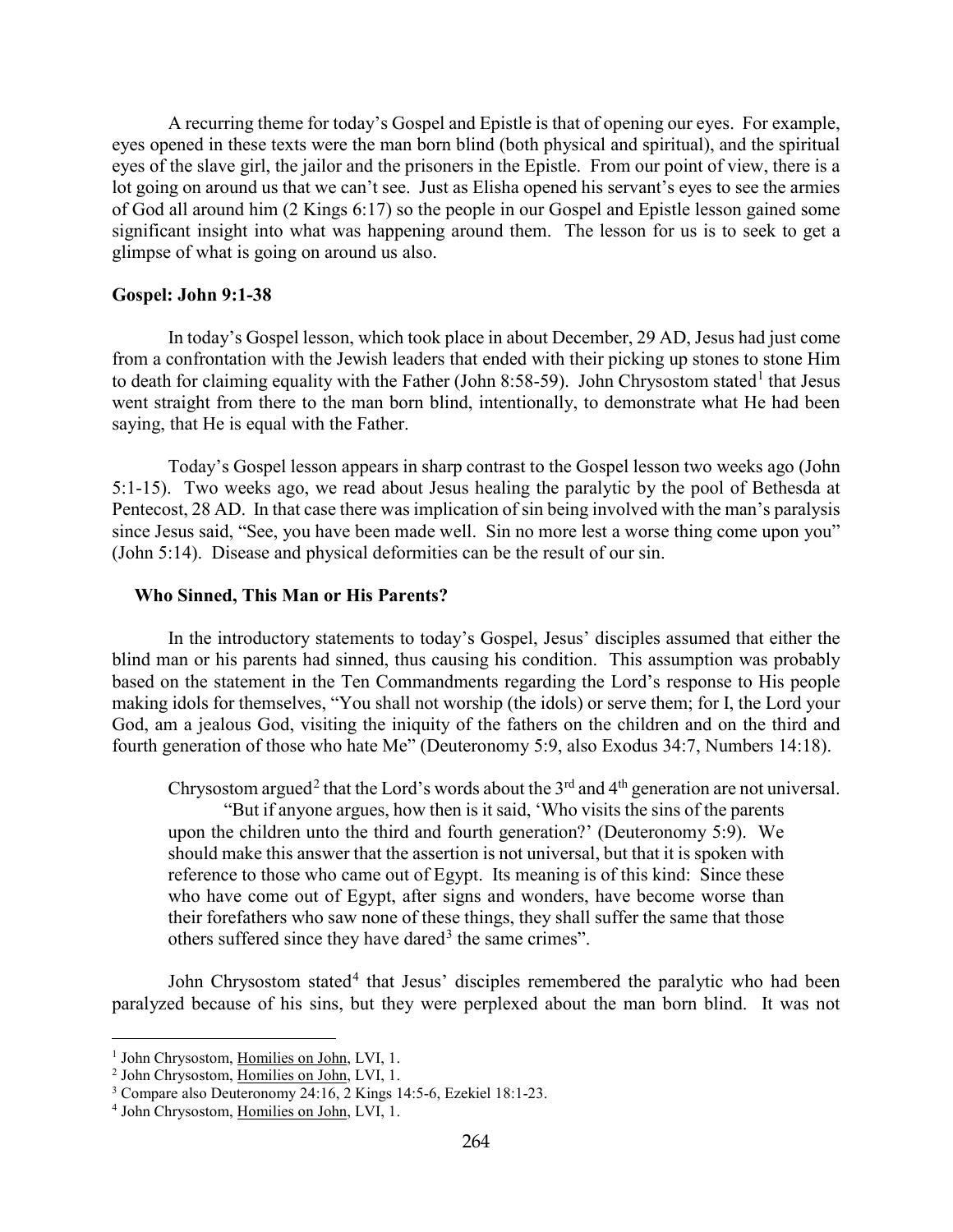possible to say that he had sinned, since he was blind from birth. One could not say that his parents had sinned either, since the child doesn't suffer punishment for the sins of the father (Deuteronomy 24:16). The disciples were not so much asking a question here as they were expressing their perplexity.

Jesus quickly pointed out (John 9:3) that neither the blind man's sin nor his parents' sin was the cause, "but that the works of God should be revealed in him." In other words, Jesus was about to demonstrate His equality with the Father. While it is true that sometimes diseases are caused by our sin, other times there are much bigger events taking place. For example, consider the patriarch Job, whom God referred to as the most righteous man on earth (Job 1:8, 2:3). Yet Job was asked to endure extremely painful skin (and other) diseases (Job 2:7), utter poverty (Job 2:8) and deep sadness from the loss of his 10 children (Job 1:18-19). It was so bad that Job's wife advised him to just curse God and die (Job 2:9). Just get it over with; end the pain. The larger event taking place was the building of Job's faith, and the proving to Satan that he is impotent in overthrowing the things God has established. Job was rewarded for his faithfulness both in this life and in the age to come (Job 42:10-17).

As the account develops about the blind man, not only were the blind man's physical eyes opened, but his perception of the things of God was also expanded and he pursued the things of God with a singular tenacity! Chrysostom pointed out<sup>[5](#page-2-0)</sup> that the blind man received a great benefit from his blindness since by it he recovered the sight of the eyes within.

John Cassian noted<sup>[6](#page-2-1)</sup> that some sufferings are brought upon us simply for the revealing of the glory of God and His works, according to these words, 'Neither did this man sin nor his parents, but that the works of God might be revealed in him' (John 9:3). Similarly with Lazarus, 'This sickness is not unto death, but for the glory of God that the Son of God may be glorified through it' (John 11:4).

Jerome, writing to the blind Castrutius, advised<sup>[7](#page-2-2)</sup> him not to think of his blindness as due to sin. If this were so, then Isaac and Jacob would have been in sin when they blessed their children with prophetic foresight. We all suffer some afflictions. A good illustration is the response of Antony to the blind Didymus that it is better to have spiritual insight than eyes of flesh. Jerome said:

"I ask you not to regard the bodily affliction which has fallen on you as due to sin. When the Apostles speculated concerning the man that was born blind and asked our Lord, 'Who sinned, this man or his parents that he was born blind?', they were told, 'Neither this man nor his parents have sinned, but that the works of God should be made clear in him' (John 9:2-3). We see numbers of heathen, Jews, heretics, et cetera, rolling in the mire of lust, bathed in blood, surpassing wolves in ferocity. After all this the plague does not come near their dwelling! (Psalm 91:10) They are not struck down as other men; they grow insolent against God as they lift up their faces to heaven in mockery. On the other hand holy men are afflicted with sickness, misery and want, and perhaps they are tempted to say, 'Surely I have

<span id="page-2-0"></span><sup>5</sup> John Chrysostom, Homilies on John, LVI, 1.

<span id="page-2-1"></span><sup>&</sup>lt;sup>6</sup> John Cassian, Conference of Abbot Theodore, I, vi, 11.

<span id="page-2-2"></span><sup>7</sup> Jerome, Letter to Castrutius, LXVIII, 1-2.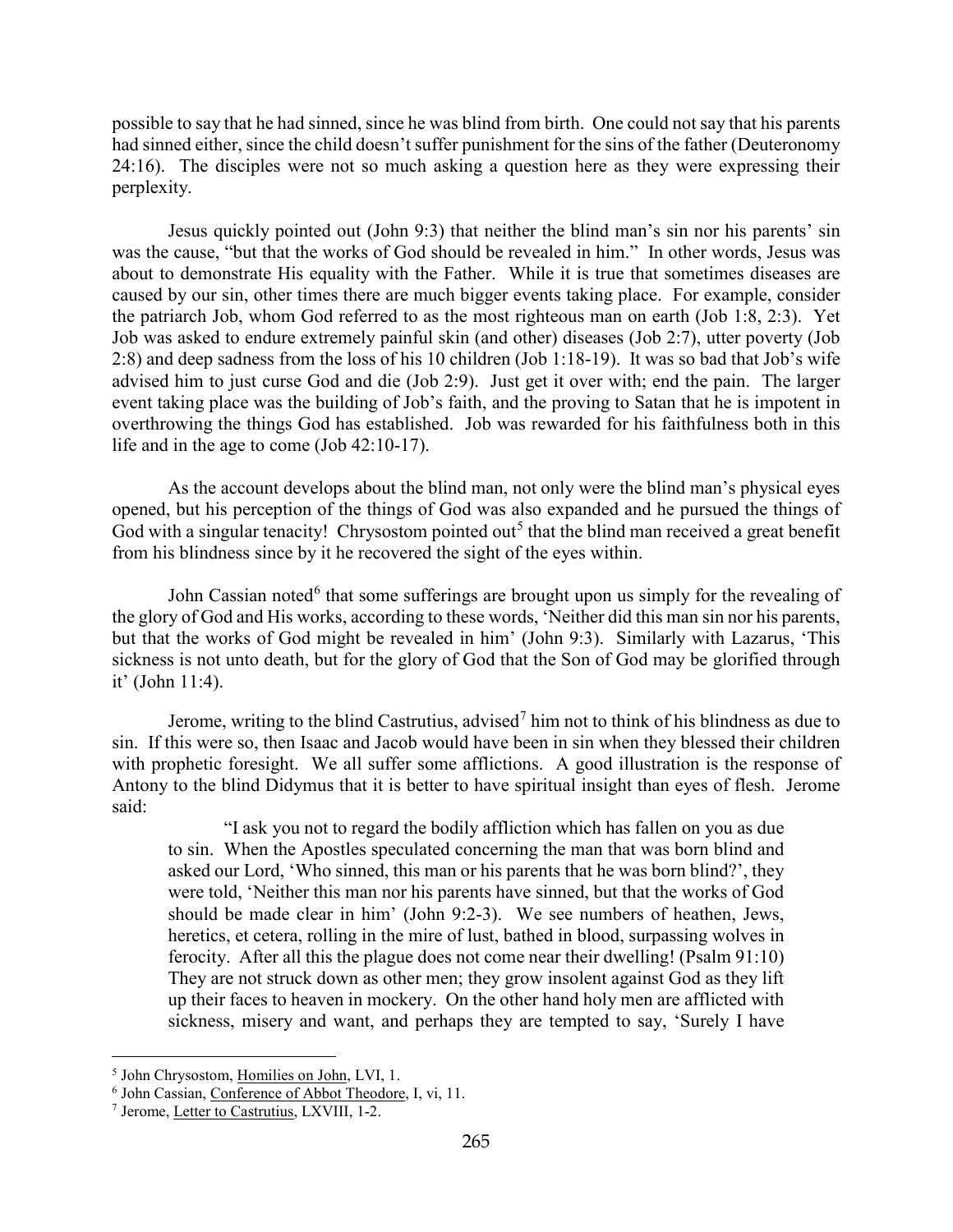cleansed my heart in vain.' Yet the saints go on to reprove themselves, 'If I had spoken thus, I would have been untrue to the generation of Your children' (Psalm 73:13, 15). If you suppose that your blindness is caused by sin, you will think Isaac a sinner because he was so wholly sightless that he was deceived into blessing one whom he did not mean to bless (Genesis 27). You will charge Jacob with sin, whose vision became so dim that he could not see Ephraim and Manasseh (Genesis 48:10-20), although with the inner eye and the prophetic spirit he could foresee the distant future and the Christ that was to come of his royal line (Genesis 49:10). Were any of the kings holier than Josiah? Yet he was slain by the sword of the Egyptians (2 Kings 23:29). Were there ever loftier saints than Peter and Paul? Yet their blood stained the blade of Nero. And did not the Son of God endure the shame of the cross? Do you fancy those blessed who enjoy in this world happiness and pleasure? God's hottest anger against sinners is when he shows no anger. He says to Jerusalem, 'I will lay to rest My fury toward you, and My jealousy shall depart from you. I will be quiet, and I will be angry no more' (Ezekiel 16:42). Everyone 'whom the Lord loves He chastens, and scourges every son whom He receives' (Hebrews 12:6). The father does not instruct his son unless he loves him. The master does not correct his disciple unless he sees in him signs of promise. Once the doctor gives up caring for the patient, it is a sign that he despairs. You should answer this way, 'Just as Lazarus in his lifetime' (Luke 16:25) received evil things so will I now gladly suffer agony that future glory may be laid up for me. 'Affliction will not rise up a second time' (Nahum 1:9). If Job, a man holy, spotless and righteous in his generation, suffered terrible afflictions, his own book explains the reason why."

"Consider an incident which happened in my childhood. The saintly Athanasius, bishop of Alexandria, had summoned the blessed Antony to that city to confute the heretics there. Didymus, a man of great learning who had lost his eyes, came to visit the Antony and, as the conversation turned on the Holy Scriptures, Antony could not help admiring his ability and insight. At last Antony said, 'You do not regret the loss of your eyes, do you? At first Didymus was ashamed to answer, but when the question had been repeated a second time and a third time, he frankly confessed that his blindness was a great grief to him. Antony said, 'I am surprised that a wise man should grieve at the loss of a faculty which he shares with ants, flies and gnats, and not rejoice rather in having one of which only saints and apostles have been thought worthy'. From this story you may perceive how much better it is to have spiritual than carnal vision and to possess eyes into which the plank of sin cannot fall'" (Luke 6:42).

Jerome also wrote<sup>[8](#page-3-0)</sup> to Demetrias, a noble Roman lady who had recently embraced the celibate life, to beware of a heresy that started in Egypt and had spread to parts of the East. The heresy stated that people are reincarnated with birth defects, similar to the man born blind, because of sins in past lives, and that this is part of their punishment.

"Men of this type whisper in corners and pretend to inquire into the justice of God. Why, they ask, was a particular soul born in a particular province? What is the reason that some are born of Christian parents, others among wild beasts and

<span id="page-3-0"></span><sup>8</sup> Jerome, Letter to Demetrias, CXXX, 16.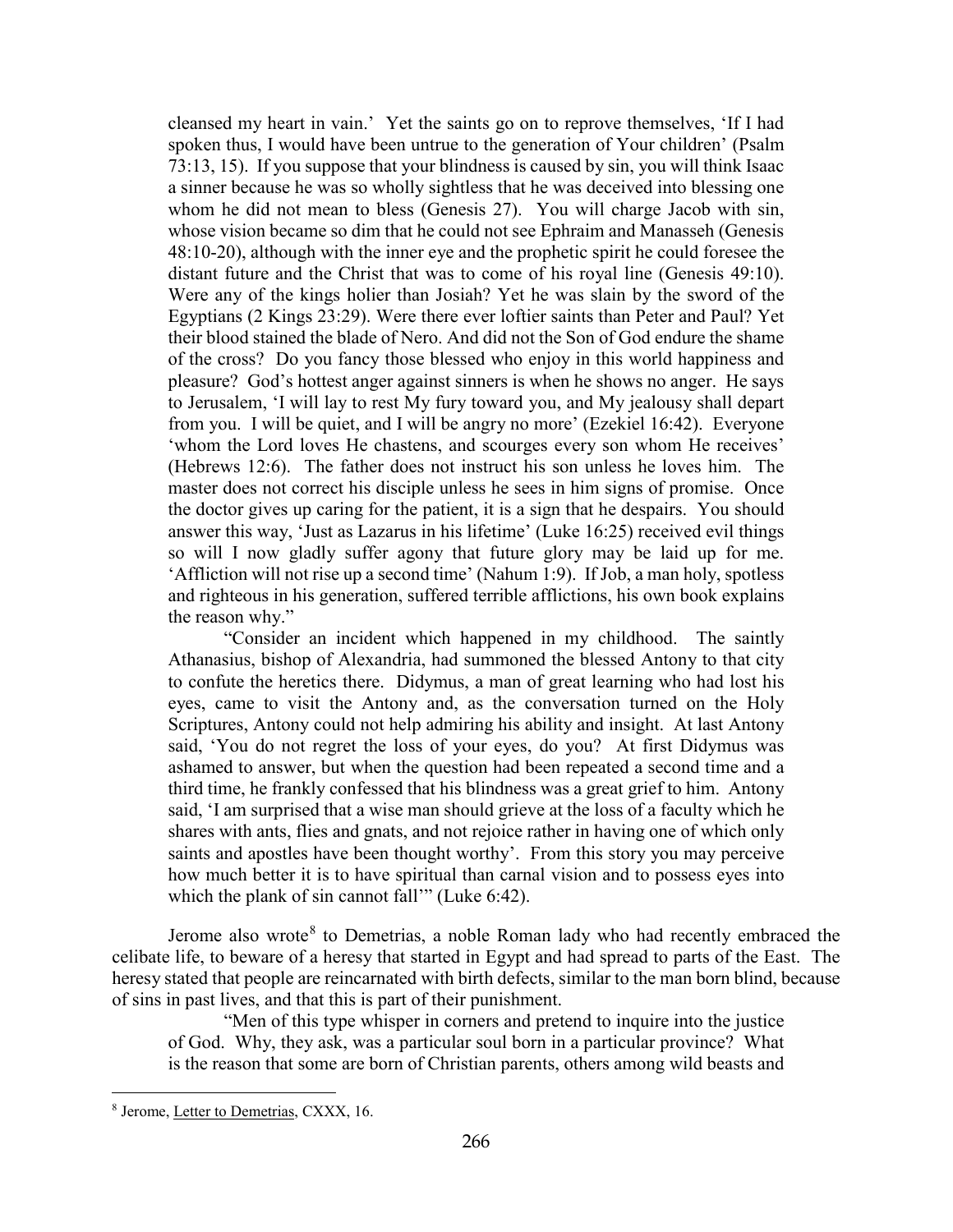savage tribes who have no knowledge of God? Wherever they can strike the simple with their scorpion-sting, there they deposit their venom. 'Is it for nothing', they argue, 'that a little child, which has done nothing good or evil, is seized by a demon or overwhelmed with jaundice or doomed to bear afflictions which godless men escape, while God's servants have to bear them?' Now if God's judgments, they say, are 'true and righteous altogether' (Psalm 19:9), and if 'there is no unrighteousness in Him' (Psalm 92:15), we are compelled by reason to believe that our souls have pre-existed in heaven. Our souls are condemned and buried in human bodies because of some ancient sins, and we are punished in this valley of weeping (Psalm 84:6 LXX) for old misdeeds. This according to them is the prophet's reason for saying, 'Before I was afflicted I went astray' (Psalm 119:67), and again, 'Bring my soul out of prison' (Psalm 142:7). They explain in the same way the question of the disciples in the gospel, 'Who sinned, this man or his parents that he was born blind?', (John 9:2), and similar passages."

"This godless and wicked teaching was formerly ripe in Egypt and the East; and now it lurks secretly like a viper in its hole among many persons in those parts, defiling the purity of the faith and gradually creeping on like an inherited disease till it attacks a large number. But I am sure that if you hear it you will not accept it. For you have teachers under God whose faith is a rule of sound doctrine. You will understand what I mean, for God will give you understanding in all things."

#### <span id="page-4-0"></span>**The Works of the Father**

Jesus said to the Twelve, "I must work the works of Him who sent Me while it is day; *the*  night is coming when no one can work. As long as I am in the world, I am the light of the world" (John 9:4-5). The works that the Son was doing are the same as the works of the Father.

Gregory of Nyssa stated<sup>[9](#page-4-1)</sup> that since the Son is the Power of the Father, all the works of the Son are also the works of the Father.

"Those who were saved by the Son were saved by the Power of the Father, and those who are judged by Him undergo judgment by the Righteousness of God. For 'Christ', as Paul says, 'is the Righteousness<sup>[10](#page-4-2)</sup> of God' (Romans 1:17), which is revealed by the Gospel. Whether you look at the world as a whole, or at the parts of the world, which make up that complete whole, all these are works of the Father, in that they are works of His Power. Thus the word that says both that the Father made all things (Ephesians 3:9), and that none of these things came into being without the Son (Hebrews 1:8-10, John 1:2-3, Colossians 1:16), speaks truly on both points. The operation of the Power is related to Him, Whose Power It is. Since the Son is the Power of the Father<sup>[11](#page-4-3)</sup>, all the works of the Son are also works of the Father. Christ entered His Passion not by weakness of nature but by the power of His will; one could bring forward countless passages of the Gospel to show this."

<span id="page-4-2"></span><span id="page-4-1"></span> $9$  Gregory of Nyssa, Against Eunomius, VI, 3.<br><sup>10</sup> That is, Christ is revealed as the Righteousness of God by the Scriptures.

<span id="page-4-3"></span><sup>&</sup>lt;sup>11</sup> Christ is referred to as the Power of God (1 Corinthians 1:24); but the Scriptures (Romans 1:16) and the Cross (1 Corinthians 1:18) are also referred to as the power of God. At one time, the people of Samaria thought that Simon Magus was the Power of God (Acts 8:10).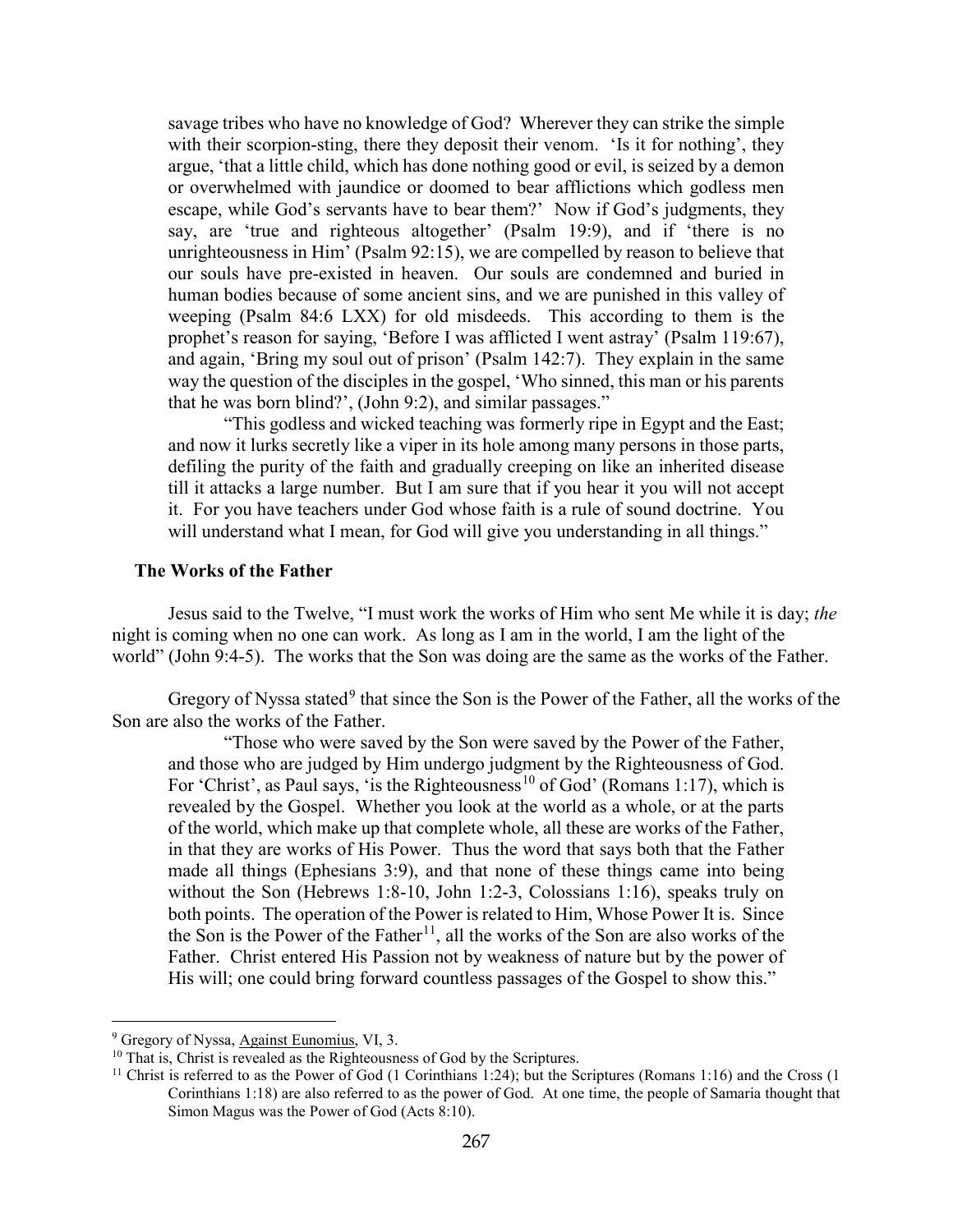Hilary of Poitiers described<sup>[12](#page-5-0)</sup> the works of the Father and the Son; both are Divine works. The Son can do nothing of Himself because He is begotten and has no power of initiation. He is sent; He does not initiate. As soon as He sees the Father working, He can work. The fact that He can see the Father's works proves that He is a possessor of Divinity. By refusing to honor the Son, who is doing Divine work, we also refuse to honor the Father.

"The Father works and the Son works. In Father and Son, the Names express Their nature in relation to Each other. Note also that it is the Divine nature, that is working here, and it is the operation of two like natures that is described. Concerning the blind man it was said, 'But that the works of God should be revealed in him, I must work the works of Him that sent Me' (John 9:3-4). In his case the work done by the Son is the Father's work."

"The Father and the Son are at one in their method of working, since the Son is employed upon that work which the Father has done up to now. First recognize that the Son can do nothing of Himself, except what He sees the Father do. Here His birth is revealed; because of it, He can do nothing of Himself till He sees it being done. He is begotten, therefore He can do nothing of Himself; He has no power of initiation, and therefore He must have been born. But the fact that He can see the Father's works proves that He has the comprehension which belongs to the conscious Possessor of Divinity."

"Next, note that He does, in fact, possess this true Divine nature; for whatever things the Father does, these also the Son does likewise. Having seen Him endowed with the powers of that nature, note how this results in unity, how one nature dwells in the Two; that all men may honor the Son, even as they honor the Father. Don't let reflection on this unity entangle you in the delusion of a solitary and self-contained God; the mystery of the faith states, 'He who does not honor the Son does not honor the Father who sent Him' (John 5:23). The rage and cunning of heresy may do their worst; our position is impregnable. He is the Son, because He can do nothing of Himself; He is God, because, whatever the Father does, He does the same. They two are One, because He is equal in honor to the Father and does the very same works; He is not the Father, because He is sent. Great is the wealth of mysterious truth contained in this one doctrine of the birth! It embraces His name, His nature, His power, His self-revelation; for everything conveyed to Him in His birth must be contained in that nature from which His birth is derived."

Hilary also stated<sup>[13](#page-5-1)</sup> that Jesus' challenge to the Pharisees revealed one of the mysteries of the Faith. His being able to do the Father's works demonstrates His Divinity even if His Divinity is cloaked by His human form. The fact that the Father could beget Omnipotence, and not be severed from that Omnipotence, is a heightening of the glory of the Father.

"God the Only-begotten has summed up for us, in His own words, the whole revealed mystery of the faith. When He had given His answer to the charge that He, being a man, made Himself God, He determined to show that His words, I and the Father are One (John 10:30), are a clear and necessary conclusion. 'Do you say, 'You are blaspheming,' because I said, 'I am the Son of God'? If I do not do

<span id="page-5-0"></span><sup>&</sup>lt;sup>12</sup> Hilary of Poitiers, On the Trinity, VII, 21.

<span id="page-5-1"></span><sup>&</sup>lt;sup>13</sup> Hilary of Poitiers, On the Trinity, VII, 26.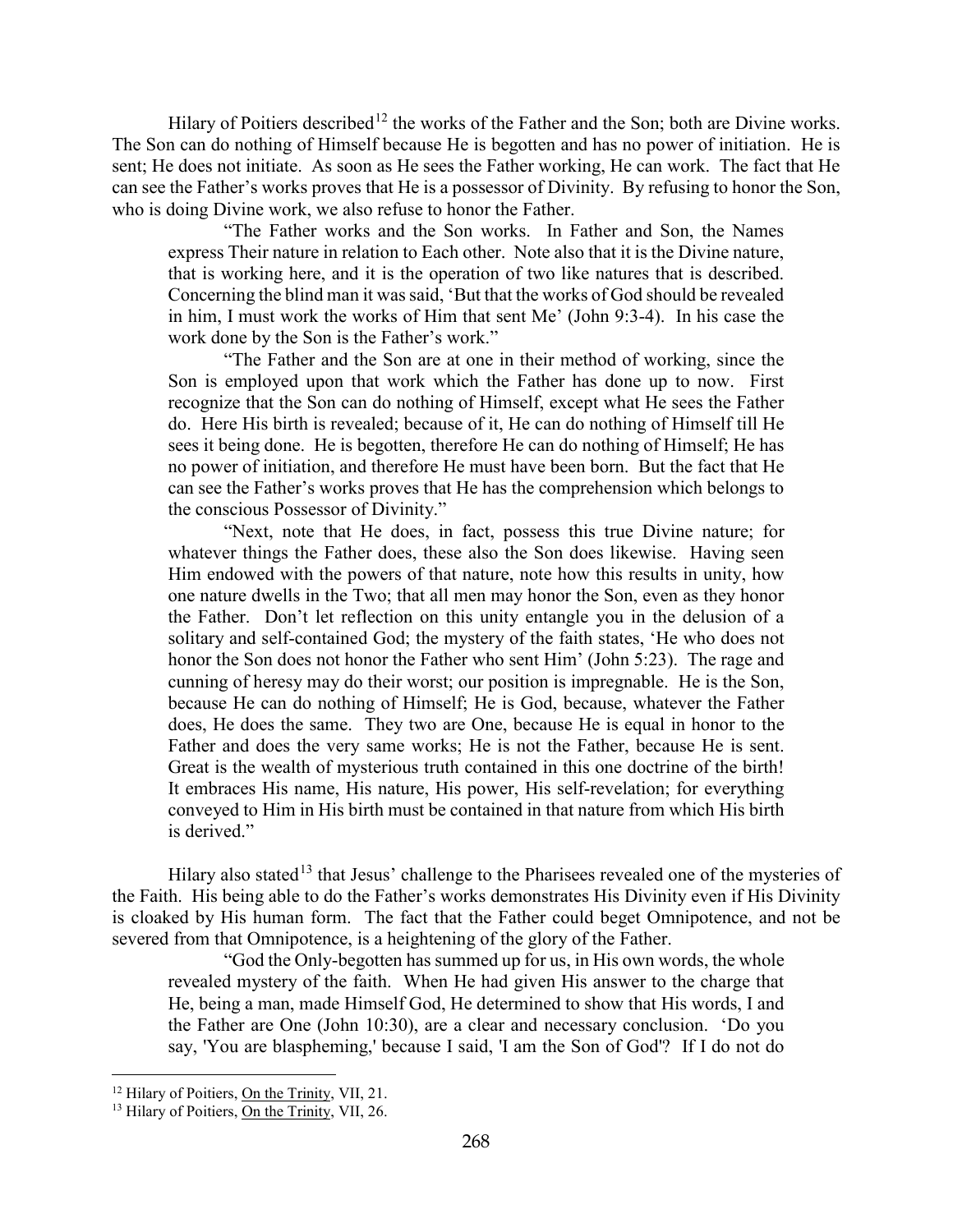the works of My Father, do not believe Me; but if I do, though you do not believe Me, believe the works, that you may know and believe that the Father *is* in Me, and I in Him' (John 10:36-38). Heresy perpetrates a willful assertion of unbelief and deliberate shamelessness. They who contradict this take pride in foolishness and are dead to the faith; it is not ignorance, but madness, to contradict this."

"The Lord had said, I and the Father are One; the mystery of His birth, which He revealed, was the unity in nature of Father and Son. We are not to believe His assertion that He is the Son of God, unless He does His Father's works. The proof that He is God's Son is that He does the works which belong to the Father's nature."

"No creature is equal to or like God; no nature external to His is comparable in might with Him; it is only the Son, born from the Father, Whom we can without blasphemy liken and equal to Him. If any being, not born from God's self, can be discovered that is like Him and equal to Him in power, then God, in admitting a partner to share His throne, forfeits His pre-eminence. God is not One, if a second, indistinguishable from Himself, has arisen. On the other hand, there is no insult in making His own true Son His equal. That which is like Him is His own; that which is compared with Him is born from Himself; the Power that can do His own works is not external to Him. It is an actual heightening of His glory, that He has begotten Omnipotence, and yet not severed that Omnipotent nature from Himself."

"The Son performs the Father's works, and on that ground demands that we should believe that He is God's Son. This is not arrogance; for He bases it upon His works, and asks us to examine them. He bears witness that these works are not His own, but His Father's. He would not have our thoughts distracted by the splendor of the deeds from the evidence for His birth. Because the Jews could not penetrate the mystery of the Body which He had taken, the Humanity born of Mary, and recognize the Son of God, He appeals to His deeds for confirmation of His right to the Name. First, He would not have them believe that He is the Son of God, except on the evidence of God's works, which He does. Next, if He does the works, yet seems unworthy, in His bodily humility, to bear the Divine Name, He demands that they shall believe the works. Why should the mystery of His human birth hinder our recognition of His birth as God, when He that is Divinely born fulfills every Divine task by the Manhood which He has assumed? If we believe not the Man, for the works' sake, when He tells us that He is the Son of God, let us believe the works when they, which are beyond a doubt the works of God, are clearly done by the Son of God. For the Son of God possesses, by virtue of His birth, everything that is God's; therefore the Son's work is the Father's work."

#### **Christ Chooses to Do the Work of the Father**

<span id="page-6-0"></span>Christ's relation to the Father is not one of slavish obedience, but one of equality due to the Unity of the Godhead. Christ chooses to do the Will of the Father, not out of compulsion, but out of free will. He is not separated from the Father, but is like a ray of light that emanates from the Father.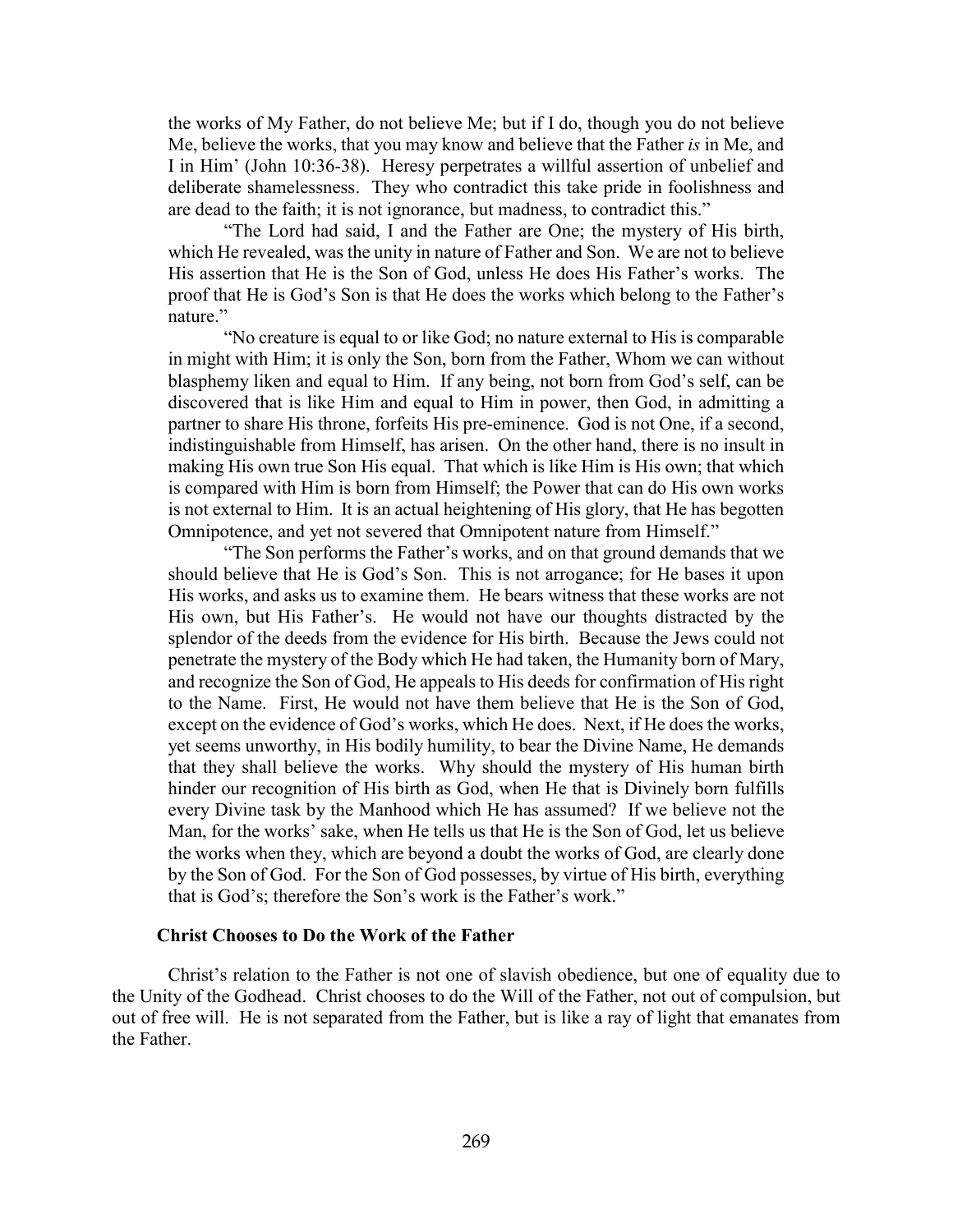Hilary of Poitiers stated<sup>[14](#page-7-0)</sup> that when we hear and see the teaching and work of the Son, we are hearing and seeing the work of the Father. While Christ has free will, He chooses to do the will of the Father because of the Unity of the Godhead. Doing of one's own will is more than simply obeying; if the Son was merely obeying, it would imply that He was not equal to the Father. But because He does this from His own free will, it shows His equality with the Father.

"He that has heard from the Father, comes to the Son; and he that has heard the teaching of the Son, has heard the teaching of the Father's nature, for its properties are revealed in the Son. When we hear the Son teaching, we must understand that we are hearing the teaching of the Father. No one has seen the Father, yet he who comes to the Son, hears and learns from the Father. It is clear, therefore, that the Father teaches through the words of the Son, and, though seen of no one, speaks to us in the revelation of the Son; the Son, by virtue of His perfect birth, possesses all the properties of His Father's nature. The Only-begotten God, desiring to testify of the Father's authority, yet instilling His own unity with the Father's nature, does not cast out those who are given to Him of the Father, or work His own will instead of the will of Him that sent Him. In order that He may reveal Him Who sent Him, and Himself the Sent, under the aspect of one indistinguishable nature, He shows all that He wills, says, and does, to be the will and works of the Father."

"Christ proves that His will is free by the words, 'As the Father raises the dead and gives life to them, even so the Son gives life to whom He will' (John 5:21). When the equality of Father and Son in power and honor is indicated, then the freedom of the Son's will is made clear; when Their unity is demonstrated, His conformity to the Father's will is signified, for what the Father wills, the Son does. But to do is something more than to obey a will; obeying would imply external necessity, while to do another's will requires unity with him, being an act of volition. In doing the will of the Father, the Son teaches that through the identity of Their nature, His will is the same in nature with the Father's, since all that He does is the Father's will. The Son plainly wills all that the Father wills, for wills of the same nature cannot dissent from one another. It is the will of the Father which is revealed in the words, 'This is the will of Him who sent Me, that everyone who sees the Son and believes in Him may have everlasting life; and I will raise him up at the last day' (John 6:40). Listen now, whether the will of the Son is discordant with the Father's, when He says, 'Father, I desire that they also whom You gave Me may be with Me where I am' (John 17:24). Here is no doubt that the Son wills; for while the Father wills that those who believe in the Son should have eternal life, the Son wills that the believer should be where He is. Is it not eternal life to dwell together with Christ? He grants to the believer in Him all perfection of blessing when He says, 'No one knows the Son except the Father. Nor does anyone know the Father except the Son, and the one to whom the Son wills to reveal Him' (Matthew 11:27). Has He not freedom of will, when He wills to impart to us the knowledge of the Father's mystery? Is not His will so free that He can bestow on whom He will the knowledge of Himself and His Father? Thus Father and Son are clearly joint Possessors of a common nature through birth; for the Son is free of will, but what He does willingly is an act of the Father's will."

<span id="page-7-0"></span><sup>&</sup>lt;sup>14</sup> Hilary of Poitiers, On the Trinity, IX, 49-51.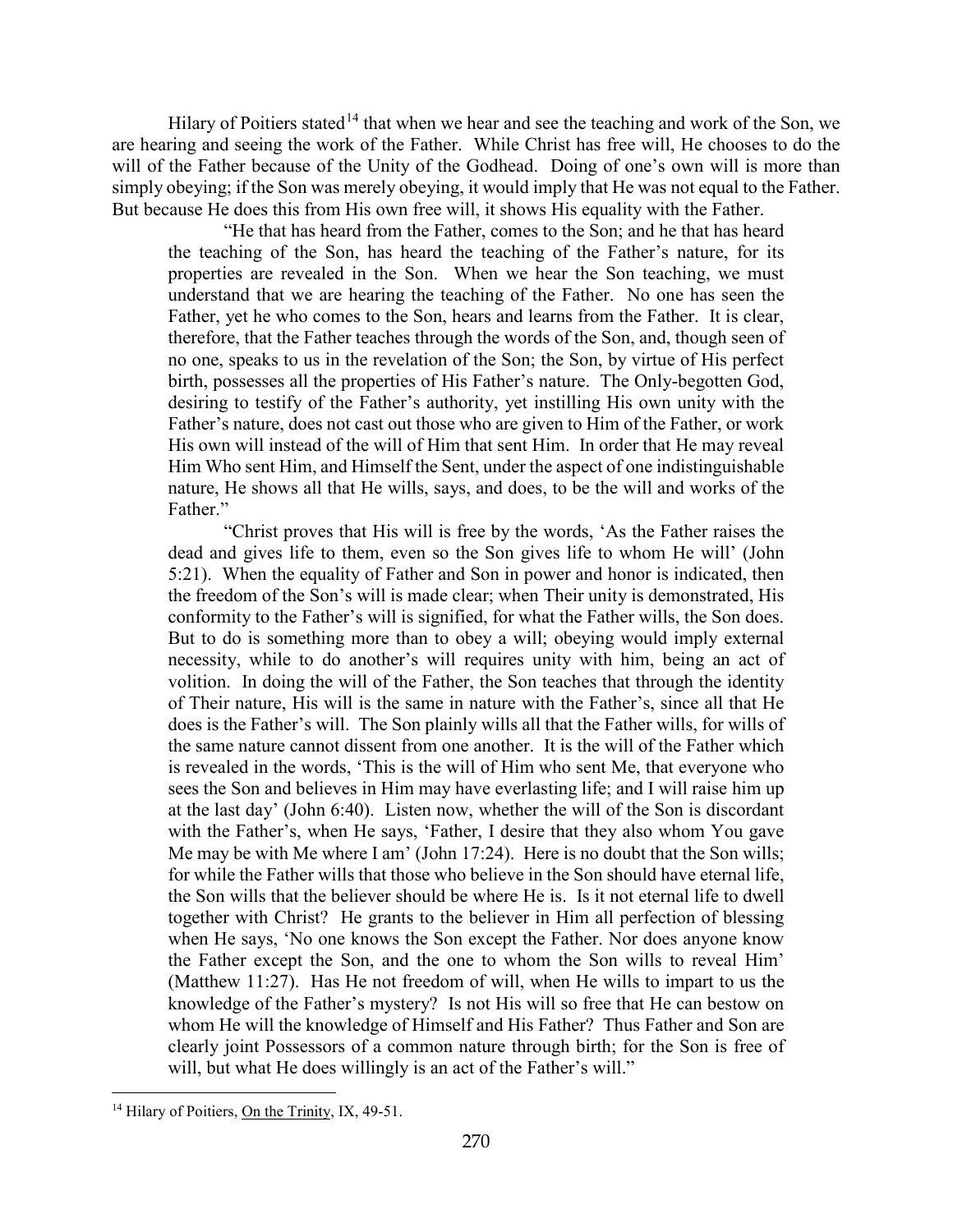"He who has not grasped the clear truths of the faith, obviously cannot have an understanding of its mysteries. Because he doesn't have the teaching of the Gospel he is an alien to the hope of the Gospel. We must confess the Father to be in the Son and the Son in the Father, by unity of nature, by might of power, as equal in honor as Begetter and Begotten."

Tertullian took exception<sup>[15](#page-8-1)</sup> to the heresy of Praxeas, who stated that Christ's coming from the Father indicates His separation from the Father. Instead it is like a ray's procession from the sun. Christ is so completely known and loved by the Father that He laid down His life at the Father's request as part of His work.

"Some persons seize the opportunity afforded them in the words, 'I proceeded forth and came from God' (John 8:42) to put forward their heresy of His separation. But His coming from God is like the ray's procession from the sun, and the river's procession from the fountain, and the tree's procession from the seed. 'I do not have a demon; but I honor My Father' (John 8:49); again, 'If I honor Myself, My honor is nothing. It is My Father who honors Me, of whom you say that He is your God. Yet you have not known Him, but I know Him. And if I say, 'I do not know Him,' I shall be a liar like you; but I do know Him and keep His word' (John 8:54-55). But when He goes on to say, 'Your father Abraham rejoiced to see My day; and he saw it, and was glad' (John 8:56), He certainly proves that it was not the Father that appeared to Abraham, but the Son. In like manner He declares, in the case of the man born blind, 'that He must do the works of the Father, Who had sent Him' (John 9:4). After He had given the man sight, He said to him, 'Do you believe in the Son of God?' (John 9:35) Then, upon the man's inquiring who He was, He proceeded to reveal Himself to him, as that Son of God whom He had announced to him as the right object of his faith. Later He declared that He was known by the Father, and the Father by Him (John 10:15). He added that He was so wholly loved by the Father, that He was laying down His life, because He had received this commandment from the Father (John 10:15-18). He was asked by the Jews if He were the Christ (John 10:24). This means, of course, the Christ of God; for to this day the Jews expect not the Father Himself, but the Christ of God, it being nowhere said that the Father will come as the Christ. Jesus said to them, 'I told you, and you do not believe. The works that I do in My Father's name, they bear witness of Me' (John 10:25). They witness of that same thing of which they were making inquiry: whether He were the Christ of God."

### <span id="page-8-0"></span>**The Light That Enlightens Every Man**

Jesus had said, "I must work the works of Him who sent Me while it is day; *the* night is coming when no one can work. As long as I am in the world, I am the light of the world" (John 9:4-5).

Light and enlightenment are an often-recurring theme throughout the Scripture, especially the New Testament concerning Christ. While Christ is referred to in terms of Light versus darkness, so are the saints. John the Baptist was ordained to introduce this Light.

<span id="page-8-1"></span><sup>15</sup> Tertullian, Against Praxeas, II, vii, 22.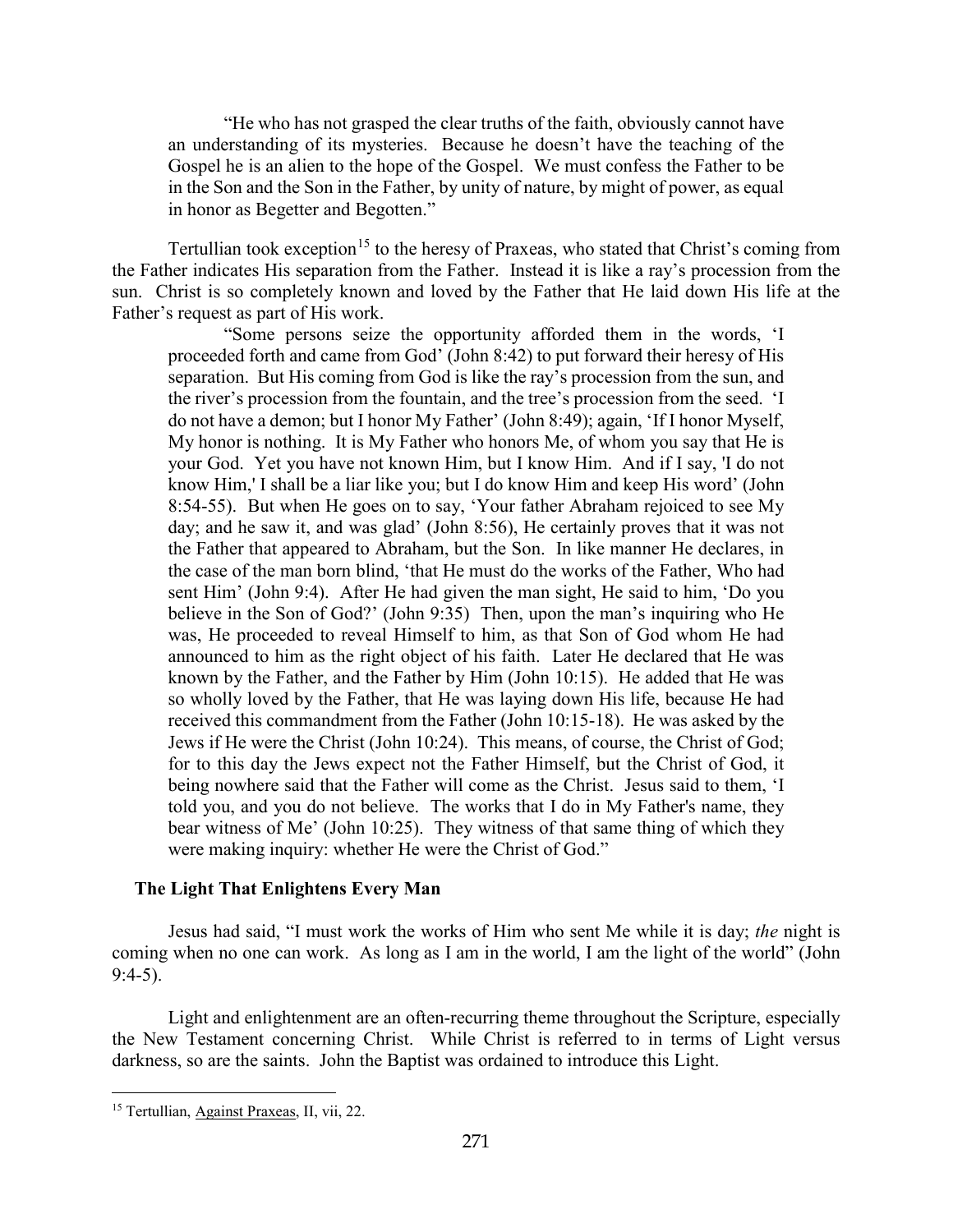Just before healing the man born blind, Jesus said, "As long as I am in the world, I am the light of the world" (John 9:5). He also said, "This is the condemnation, that the light has come into the world, and men loved darkness rather than light, because their deeds were evil. For everyone practicing evil hates the light and does not come to the light, lest his deeds should be exposed. But he who does the truth comes to the light, that his deeds may be clearly seen, that they have been done in God" (John 3:19-21). Also, "A little while longer the light is with you. Walk while you have the light, lest darkness overtake you; he who walks in darkness does not know where he is going. While you have the light, believe in the light, that you may become sons of light" (John 12:35-36). The end result of the Light is the City of Light: "The city had no need of the sun or of the moon to shine in it, for the glory of God illuminated it. The Lamb is its light. The nations of those who are saved shall walk in its light. The kings of the earth shall bring their glory and honor into it" (Revelation 21:23-24).

But yet Jesus also said that the Church is the light of the world. "No one, when he has lit a lamp, puts it in a secret place or under a basket, but on a lamp stand, that those who come in may see the light. The lamp of the body is the eye. Therefore, when your eye is good, your whole body also is full of light. But when your eye is bad, your body also is full of darkness. Therefore, take heed that the light which is in you is not darkness. If then your whole body is full of light, having no part dark, the whole body will be full of light, as when the bright shining of a lamp gives you light" (Luke 11:33-36). Also, "This is the message which we have heard from Him and declare to you, that God is light and in Him is no darkness at all. If we say that we have fellowship with Him, and walk in darkness, we lie and do not practice the truth. But if we walk in the light as He is in the light, we have fellowship with one another, and the blood of Jesus Christ His Son cleanses us from all sin" (1 John 1:5-7). And also, "For you were once darkness, but now you are light in the Lord. Walk as children of light (for the fruit of the Spirit is in all goodness, righteousness, and truth), finding out what is acceptable to the Lord. And have no fellowship with the unfruitful works of darkness, but rather expose them. It is shameful even to speak of those things which are done by them in secret. But all things that are exposed are made clear by the light, for whatever makes clear is light. Therefore, He says: 'Awake, you who sleep, arise from the dead, and Christ will give you light" (Ephesians 5:8-14).

John the Baptist was the forerunner of the Light and gave light himself, as his father prophesied, "You, child, will be called the prophet of the Highest; for you will go before the face of the Lord to prepare His ways, to give knowledge of salvation to His people by the remission of their sins, through the tender mercy of our God, with which the Dayspring from on high has visited us, to give light to those who sit in darkness and the shadow of death, to guide our feet into the way of peace" (Luke 1:76-79). John the Baptist "came for a witness, to bear witness of the Light that all through him might believe. He was not that Light, but was sent to bear witness of that Light" (John 1:7-8). "He was the burning and shining lamp, and you were willing for a time to rejoice in his light" (John 5:35).

John Chrysostom stated<sup>[16](#page-9-0)</sup> that Christ's mission was to forgive sins and to attract people to the Light. Those who desired pardon responded to the Light. But there are always those who voluntarily choose wickedness and will do so until their last breath. If they approach the Light,

<span id="page-9-0"></span><sup>&</sup>lt;sup>16</sup> John Chrysostom, Homilies on John, XXVIII, 2.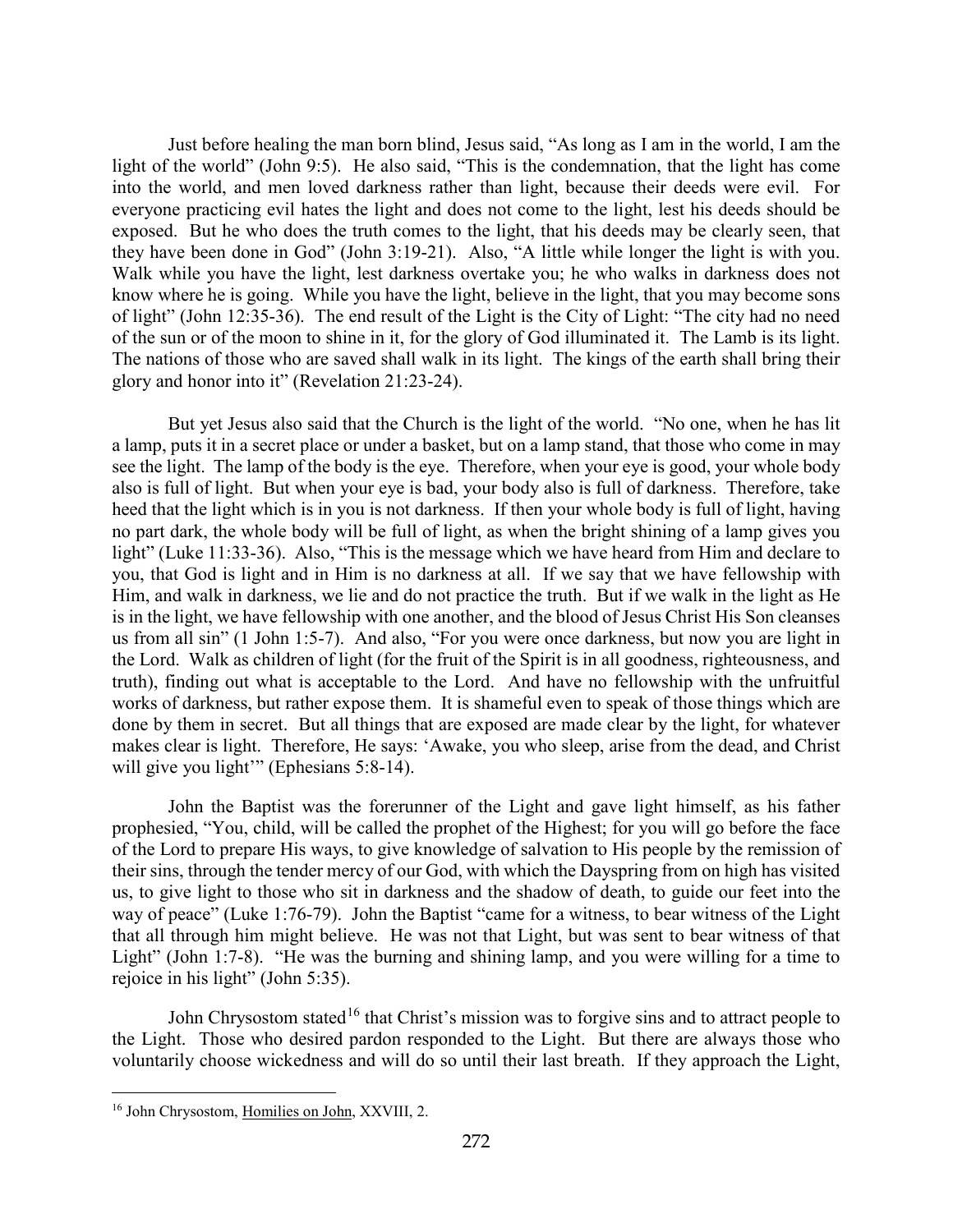they feel exposed because of their behavior; therefore, they stay away because they love their sin. This behavior becomes the theme of this Gospel Reading as it develops.

"The Lord said, 'And this is the condemnation, that the light has come into the world, and men loved darkness rather than light, because their deeds were evil' (John 3:19). What He said is this, 'they will be punished, because they would not leave the darkness, and come to the light'. He goes on to deprive them of all excuse for the future: 'Had I come to punish their deeds, they might have been able to say, 'this is why we stayed away from you'. But now I came to free them from darkness, and to bring them to the Light; who then could pity someone who will not come from darkness into Light? When those in darkness have no charge to bring against us for anything we did to them, but have received ten thousand benefits, it is incredible that they still stay away from us. This charge He has brought in another place, where He said, 'They hated Me without a cause' (John 15:25); and again, 'If I had not come and spoken to them, they would have no sin' (John 15:22). He who in the absence of light sits in darkness, may perhaps receive pardon; but one who after it has come continues with the darkness, produces a certain proof of a perverse disposition against himself. Next, His assertion would seem incredible to most, for no one would prefer 'darkness to light'; therefore He adds the cause of such a feeling in them: 'Because their deeds were evil! Everyone practicing evil hates the light and does not come to the light, lest his deeds should be exposed" (John 3:19- 20).

"Christ did not come to judge, but to pardon and forgive transgressions, and to grant salvation through faith. Why then did they flee? Had He come and sat in His Judgment Seat, what He said might have seemed reasonable; for he that is conscious of evil deeds, tends to run from his judge. But, on the contrary, those who have transgressed run to one who is pardoning. If He came to pardon, those would naturally most hasten to Him who were conscious of many transgressions; and this was the case with many, for publicans and prostitutes ate with Jesus. What was He referring to then? He said this of those who always choose to remain in wickedness. He came, that He might forgive men's former sins, and secure them against those to come; but there are some who are so powerless for godliness, that they desire to continue with wickedness till their last breath, and never cease from it. 'Since the profession of Christianity requires right doctrine and a sound conversation, they fear to come over to us, because they don't like to show a righteous life. No one would blame him that lives in heathenism, because with gods such as he has, and with rites as foul and ridiculous as his gods, his actions suit his doctrines. But those who belong to the True God, if they live a careless life, have all men to call them to account. So greatly do even the enemies of Christianity admire the truth'. Observe, then, how exactly John lays down what He said. His expression is not 'He that has done evil doesn't come to the light', but 'he that always does it, always desires to roll in the mire of sin. He will not subject himself to My Laws, but chooses to stay outside, to commit fornication without fear, and to do all other forbidden things. If he comes to Me, he becomes exposed as a thief in the light, and therefore he avoids My dominion'. For instance, even now one may hear many heathen say that 'they cannot come to our faith, because they cannot abandon drunkenness, fornication, and the other disorders'".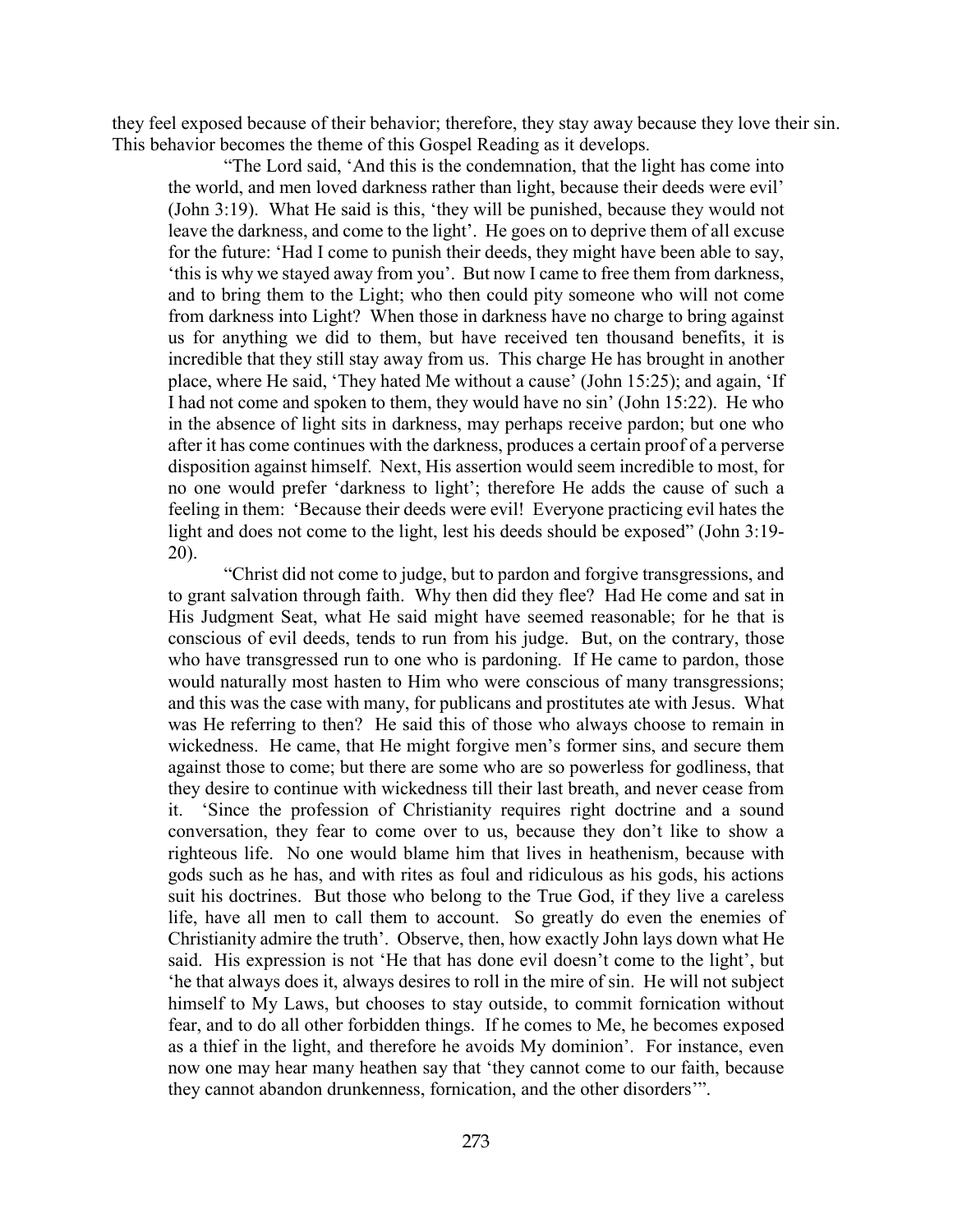Chrysostom also pointed out<sup>[17](#page-11-0)</sup> that Christ chose to heal the eyes of this blind man to illumine his soul. The eyes are the most important of the senses and are the guide for the body.

"Of our members the most honorable is the eye. This is the reason why Christ fashioned the eyes in the way that He did. Though a small member in size, yet it is more necessary than any part of the body. This Paul showed when he said, 'If the ear shall say, because I am not the eye, I am not of the body; is it therefore not of the body?' (1 Corinthians 12:16). Everything that is in us is a revelation of the wisdom of God, but much more the eye; this is what guides the whole body and gives beauty to it all; this is the light of all the limbs. What the sun is in the world, that the eye is in the body; quench the sun, and you destroy and confound all things; quench the eyes, and the feet, the hands are useless and need to be guided. When these are disabled, even knowledge is gone, since by means of these we know God. 'The invisible things of Him from the creation of the world are clearly seen, being understood by the things that are made' (Romans 1:20). The eye is not only a lamp to the body (Matthew 6:22), but beyond the body to the soul also. It is established as in a royal fortress, presiding over the other senses."

Chrysostom further stated<sup>[18](#page-11-1)</sup> that the "day" during which Christ works is this present age. In the age to come, faith will not be needed since everyone will see everything. The blind man could have reacted with little faith like Naaman reacted to Elisha, but he didn't. He was truly worthy of being healed.

"The words, 'I must work while it is day' (John 9:4), leads to an important conclusion. 'While it is day, while men may believe on Me, while this life lasts, I must work', the Lord says. 'The night comes', that is, the future, 'when no man can work'".

"Jesus didn't say, 'when I cannot work', but, 'when no man can work'; that is, when there is no longer faith, labor, or repentance. To show that He called faith, a 'work', notice that when they said to Him, 'What shall we do, that we might work the works of God?', He replied, 'This is the work of God, that you believe on Him whom He has sent' (John 6:28). How then can no man work this work in the future world? Because there faith doesn't exist, but everyone, willingly, or unwillingly, submits."

"Regarding faith, though the blind man didn't come to Christ (instead Christ came to him), it is clear from what follows, from his courage, from his faith (1) that the man was worthy to be healed, (2) that had he seen he would have believed and come to Christ, and (3) that had he heard from anyone that Christ was present, he would have responded. The blind man could have responded just as Naaman spoke to Elisha; he was commanded to go wash in the Jordan, but didn't believe, and this too when there was such a fame abroad concerning Elisha (2 Kings 5:11). But the blind man believed and didn't contradict. He didn't reason with himself, saying, 'What is this? Why should He put on clay? This will blind me more; whoever recovered sight like this?' He used no such reasoning. Do you see his steadfast faith and zeal?"

<span id="page-11-0"></span><sup>&</sup>lt;sup>17</sup> John Chrysostom, Homilies on John, LVI, 2.

<span id="page-11-1"></span><sup>&</sup>lt;sup>18</sup> John Chrysostom, Homilies on John, LVI, 2.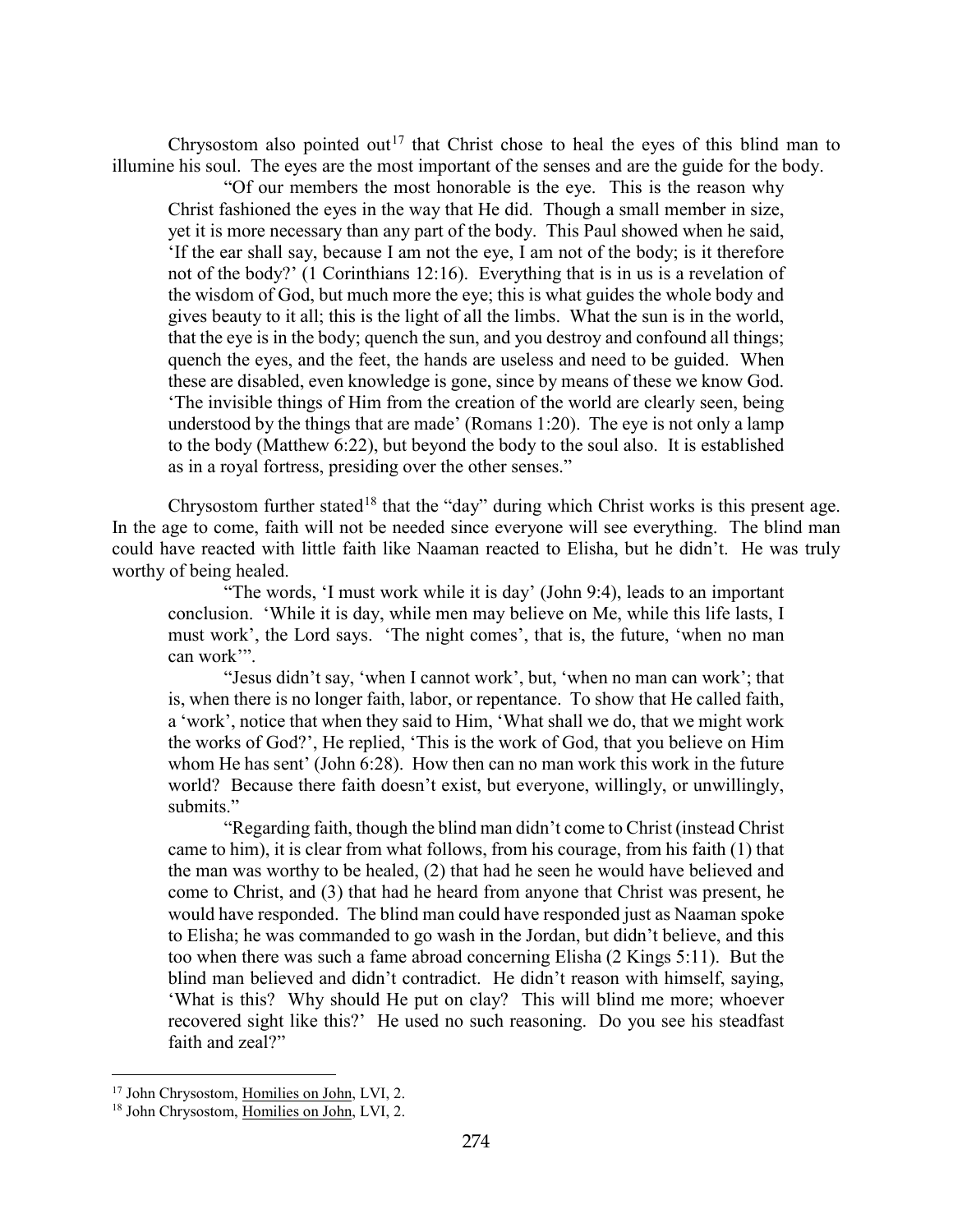"Jesus shows that even after the Crucifixion He would care for the ungodly, and bring many to Himself. For 'it is yet day'! But after that, at the close of this age, He entirely cuts them off."

Gregory of Nyssa, addressing virginity as a calling, stated<sup>[19](#page-12-1)</sup> that we can rise above the petty ambitions of this life by the help of the Holy Spirit. In this way we can shine like the sun and reflect the Light of God in our daily lives.

"How can anyone fly up into the heavens, who has not the wings of heaven and is not already buoyant by reason of a heavenly calling? There is but one vehicle on which man's soul can mount into the heavens, i.e., the likeness in himself to the descending Dove, whose wings David also longed for (Psalm 55:6-8). This is the allegorical name used in Scripture for the power of the Holy Spirit; either because not a drop of gall is found in that bird, or because it cannot bear any noxious smell. It is good to keep away from all bitterness and all the noxious effects of the flesh, and raise ourselves on these wings above all low earthly ambitions. If we can do this, we will find that which is alone worth loving, and become as beautiful as the Beauty which he has touched and entered. He will be made bright and luminous himself in the communion of the real Light. The mind of man leaves this murky world, and under the guidance of the spirit becomes pure and luminous in contact with the true Purity. In such an atmosphere it emits light itself, and is so filled with radiance, that it becomes itself a Light, according to the promise of our Lord that 'the righteous should shine forth as the sun' (Matthew 13:43). We see this in this life in the case of a mirror, or a sheet of water, or any smooth surface that can reflect the light. When they receive the sunbeam, they beam themselves; but they would not do this if any stain marred their pure and shining surface. We shall become then as the light, in our nearness to Christ's true light, if we leave this dark atmosphere of the earth and dwell above. We shall be light, as our Lord said to His disciples, if the true Light that shines in the dark comes down to us; unless, that is, any foulness of sin, spreading over our hearts, dims the brightness of our light. We can be changed into something better than ourselves."

#### <span id="page-12-0"></span>**The Clay is Like the Cross**

To demonstrate what He had been saying, Jesus first spit on the ground, made clay with His spit and anointed the eyes of the blind man with the mud. In doing so, Jesus rendered the blind man unclean (Leviticus 15:8, Numbers 12:14). To become clean again according to the Mosaic Law, the person who made contact with another's body fluids (like spit) was required to bathe and wash his clothes. This the blind man did and came back seeing (John 9:7).

John Chrysostom compared<sup>[20](#page-12-2)</sup> the Cross to the clay Jesus used to heal the man born blind. Just as the clay increased his blindness, yet still brought him eyesight, so the Cross, an instrument of death, brings life to the world. This attracts people to Christ even though it is the exact opposite of what they were looking for.

<span id="page-12-1"></span><sup>&</sup>lt;sup>19</sup> Gregory of Nyssa, "On Virginity", 11, in **Ascetic and Moral Works**.

<span id="page-12-2"></span><sup>20</sup> John Chrysostom, Homilies on 1 Corinthians, IV, 5.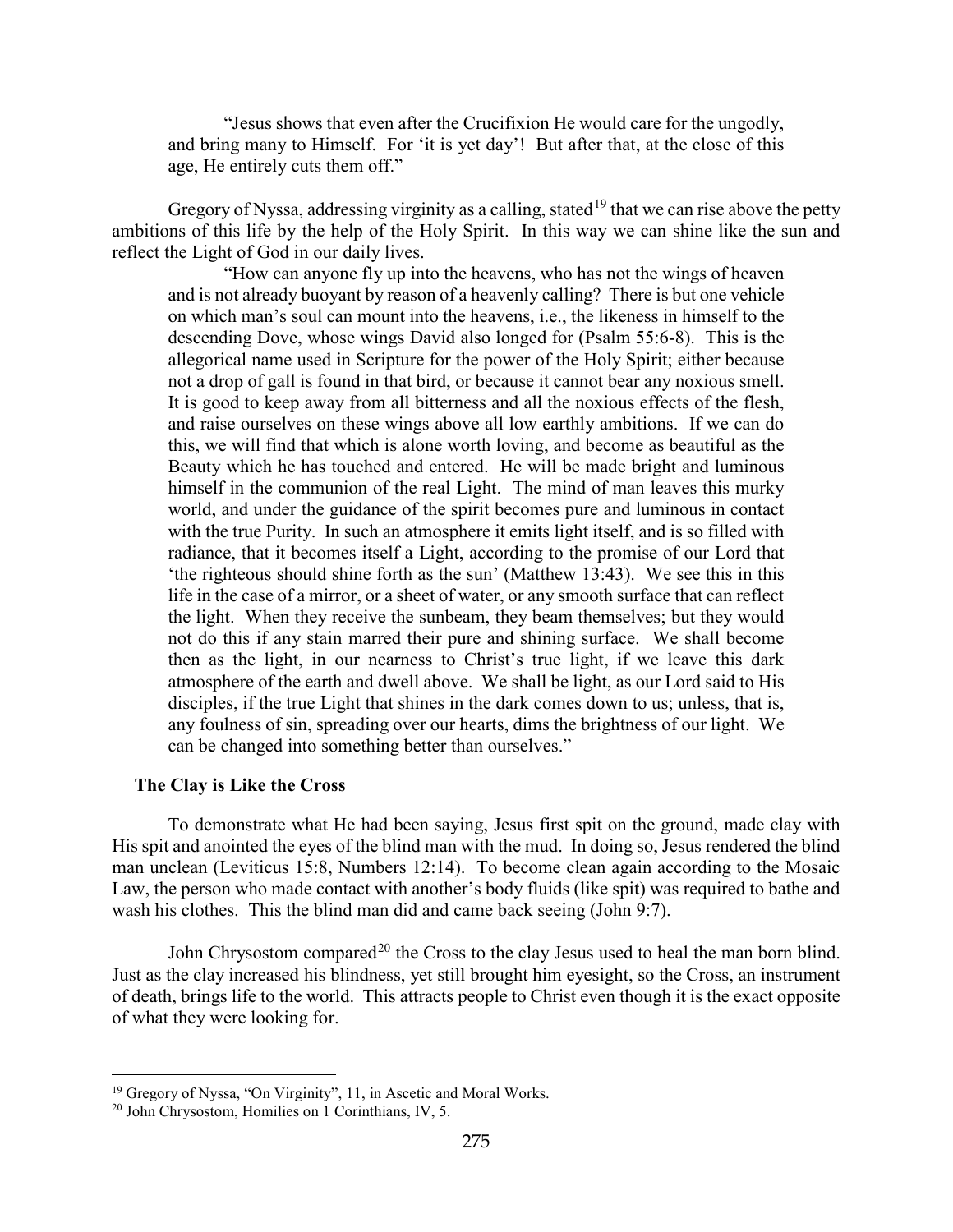"The Greeks demand of us a rhetorical style, and subtle reasoning, where weakness to the Greeks is foolishness. We not only fail in producing what they demand, but also produce the opposite of their demand; for the Cross not only has no appearance of being a sign sought out by reasoning, but the absence of a sign. It is not merely no proof of power, but a conviction of weakness; not merely no display of wisdom, but a suggestion of stupidity. When those who seek signs and wisdom not only don't receive the things which they ask for, but even hear the contrary to what they desire, and then by means of these contraries are persuaded to believe; the power of Him that is preached can be seen as extraordinary. This is like someone riding out a storm on the ocean and longing for a safe harbor, where you showed him not a harbor but another wilder portion of the sea, and made him follow with thankfulness. It's also like a physician who comes across a man that was badly burned and in need of urgent attention, and who promises to cure him not with soothing ointment, but by burning him again! This is a result of great power indeed. So also the Apostles prevailed, not simply without a sign, but even by a thing which seemed contrary to all the known signs. Christ did this in the case of the man born blind. When He healed him, He took away the blindness by a thing that increased the blindness; i.e. he put on clay (John 9:6). Just as then by means of clay He healed the blind man, so also by means of the Cross He brought the world to Himself. That certainly was adding an offense, not taking an offense away. By means of the prophets again with a small piece of wood He raised up iron<sup>[21](#page-13-0)</sup> from the bottom (2 Kings 6:5-7). In like manner also with the Cross He has drawn the world to Himself. It is proof of great power and wisdom, to convince by means of the things which speak directly against us. Thus the Cross seems to be matter of offense; and yet far from offending, it even attracts."

Cyril of Jerusalem mentioned<sup>[22](#page-13-1)</sup> four truly marvelous works that Jesus performed, but these all pale compared to the marvel of the Cross. Each of these miracles was unexpected: clay to restore eyesight, waiting two days to raise Lazarus, five loaves to feed 5000, etc. But the Cross brings us back to Paradise.

"The Church's greatest cause of all glorying is in the Cross; knowing this, Paul says, 'God forbid that I should glory, except in the Cross of Christ' (Galatians 6:14). Wondrous indeed it was that one who was blind from his birth should receive sight in Siloam; but what is this compared with the blind of the whole world? A great thing it was for Lazarus to rise again on the fourth day; but the grace extended to him alone, and what was it compared with the dead in sins throughout the world? Marvelous it was that five loaves should provide food for the five thousand; but what is that to those who are famishing in ignorance through the world? It was marvelous that she should have been freed, who had been bound by Satan eighteen years; yet what is this to all of us, who were bound in the chains of our sins? The glory of the Cross led those who were blind through ignorance into light, freed all who were held by sin, and ransomed the whole world of mankind."

<span id="page-13-0"></span> $^{21}$  An iron ax head accidentally fell into the water and was buried in the mud at the bottom. Elisha cut off a stick, threw it into the water, and made the iron ax head float.

<span id="page-13-1"></span><sup>22</sup> Cyril of Jerusalem, Catechetical Lectures, XIII, 1-2.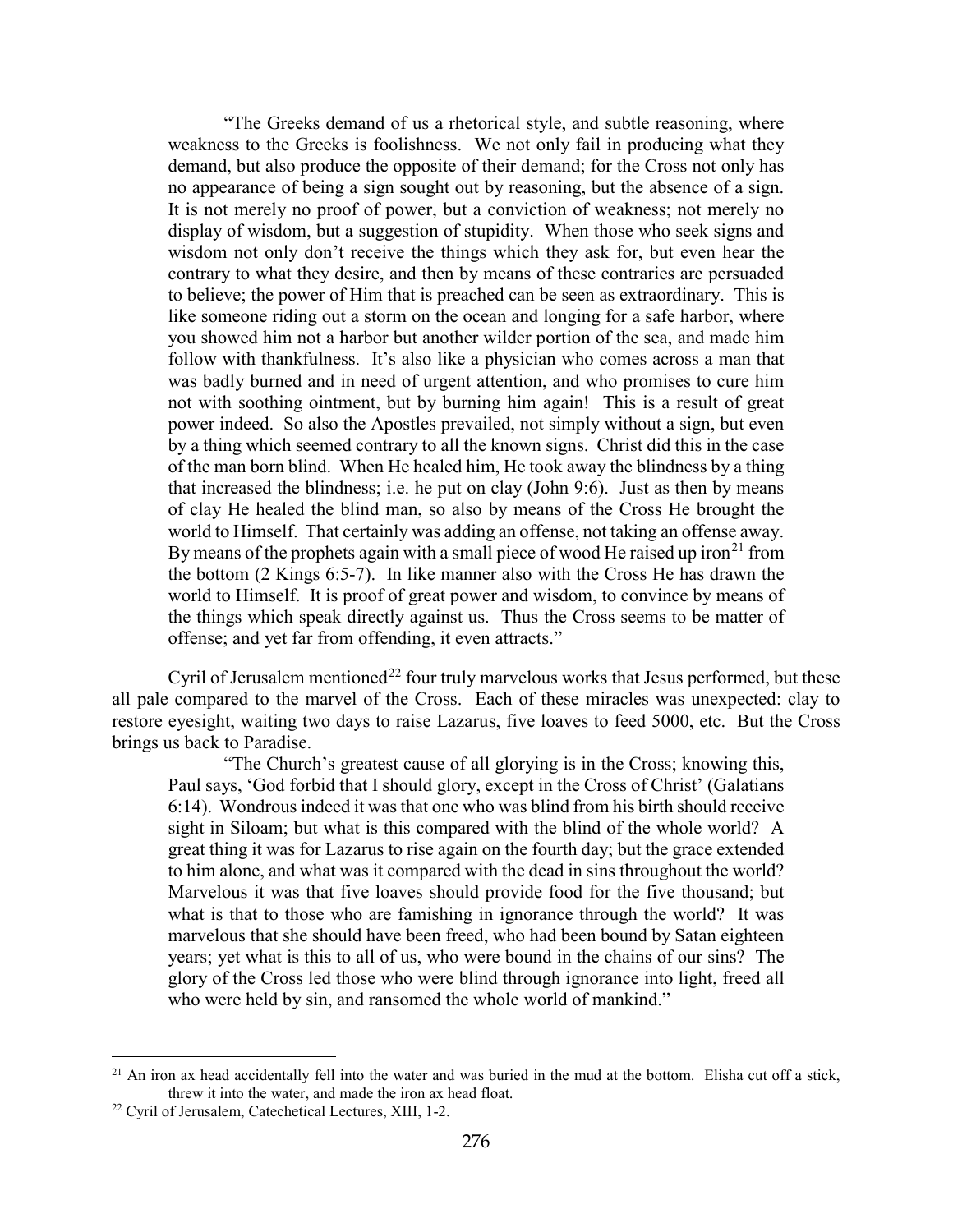"Don't wonder that the whole world was ransomed; for it was no mere man, but the only-begotten Son of God, who died on its behalf. One man's sin, Adam's, had power to bring death to the world; how shall not life much rather reign by the righteousness of the One? (Romans 5:17-18) Because of the tree of food they were then cast out of Paradise; shall not believers now more easily enter into Paradise because of the Tree of Jesus? If the first man formed out of the earth brought in universal death, shall not He who formed him out of the earth bring in eternal life? If Phinehas, when he grew zealous and slew the evil-doer, kept the wrath of God at a distance (Numbers 25:7-11), shall not Jesus, who gave up Himself for a ransom, put away the wrath which is against mankind?"

Ephraim the Syrian noted<sup>[23](#page-14-1)</sup> how the healing of the man born blind fits into the greater context of Jesus' miracles. Jesus was a wandering physician carrying his medicines with Him. To us He has given the greatest of these medicines: His Body and Blood.

"Listen and be comforted, beloved, how merciful God is. To the sinful woman He forgave her offenses; He upheld her when she was afflicted. With clay He opened the eyes of the blind, so that the eyeballs beheld the light (John 9:6). To the paralyzed He granted healing, who arose and walked and carried his bed (Matthew 9:2). To us He has given the pearls: His holy Body and Blood. He brought His medicines secretly; and with them He heals openly. He wandered around in the land of Judea, like a physician, carrying his medicines. Simon invited Him to the feast at his house. The sinful woman rejoiced when she heard that He was feasting in Simon's house (Luke 7:36-37); her thoughts gathered together like the sea, and like the waves her love surged. She saw the Sea of Grace, how it had forced itself into one place; and she resolved to go and drown all her wickedness in its waves."

### <span id="page-14-0"></span>**Healing at Siloam**

The Pool of Siloam where Jesus told the blind man to wash, was the drinking water supply for Jerusalem and was not used for washing sheep like the Pool of Bethesda in the Gospel lesson two weeks ago (John 5:1-15). The source of supply of the Pool of Siloam (Hebrew "Shiloah") was a spring over a quarter mile away and outside the city walls. An underground aqueduct was cut through solid rock to bring the overflow from the spring within the city walls. This was done around the time of David or Solomon, but the actual spring outside the walls was not sealed off with masonry until 250 to 300 years later during the reign of Hezekiah (2 Chronicles 32:2-4). The Pool itself was about 50 feet x 20 feet x 19 feet deep.

Chrysostom stated<sup>[24](#page-14-2)</sup> that the blind man walking to the pool of Siloam must have created quite a spectacle and created many witnesses. As he departed, they recognized him as the blind beggar (John 9:8), but must have thought it strange that he had the clay spread on his eyes. Many people had followed him to see what in the world he was doing. Since the distance from the Temple to the Pool of Siloam was about 1/3 mile, many people were witnesses to this spectacle of a blind man with clay on his eyes trying to negotiate his way. Coming back seeing, however,

<span id="page-14-1"></span><sup>&</sup>lt;sup>23</sup> Ephraim the Syrian, "On the Sinful Woman", Three Homilies, II, 1.

<span id="page-14-2"></span><sup>24</sup> John Chrysostom, Homilies on John, LVII, 1.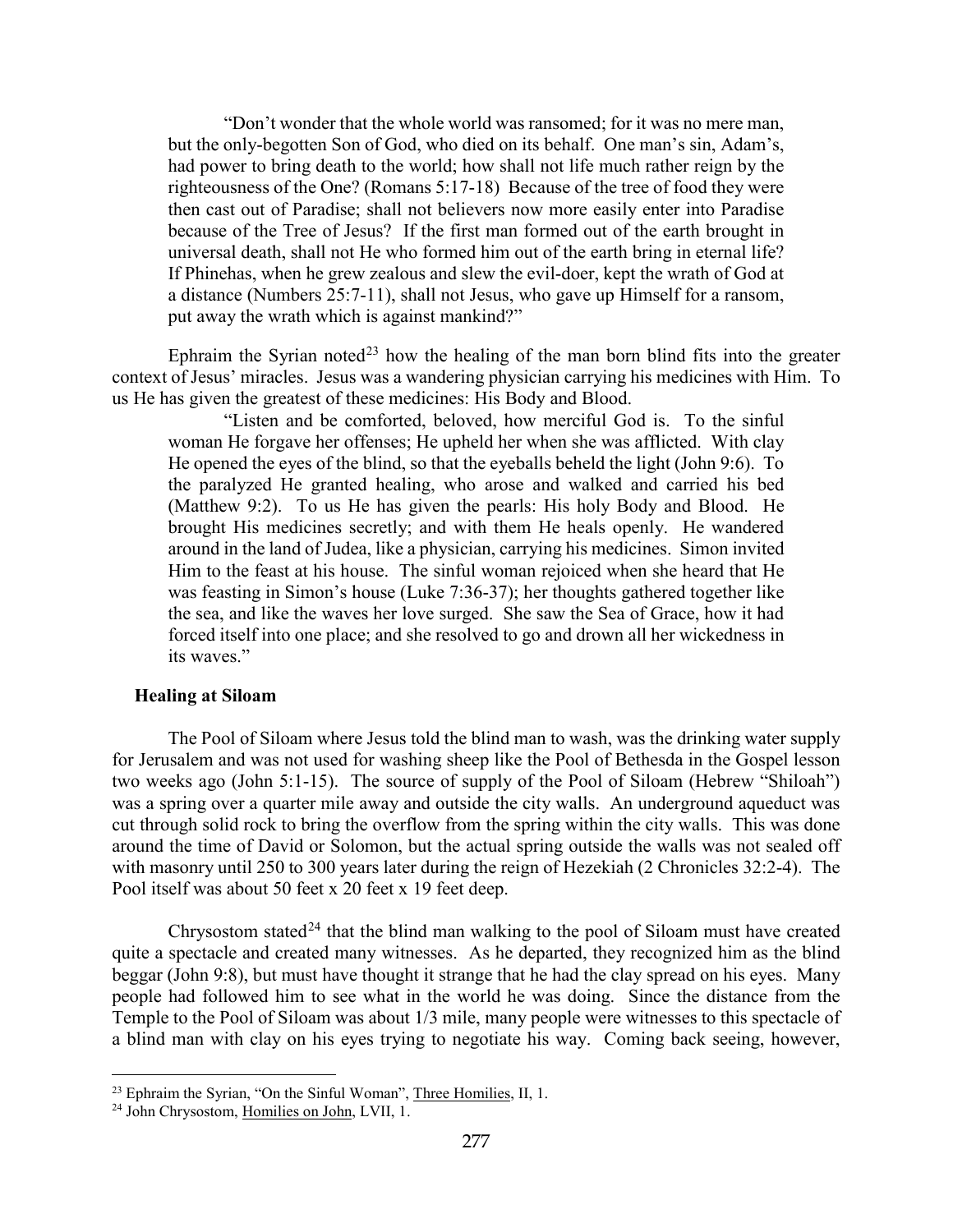Chrysostom stated that it was not easy to recognize a blind man who had recovered sight; it was no longer a spectacle because he walked differently.

Chrysostom also compared<sup>[25](#page-15-1)</sup> the healing of the blind man to the gushing of water from the Rock in the wilderness. Both were an unexplainable mystery. When the blind man was asked later how Jesus did this, all he could relate was what happened; he could not describe how it happened.

"Christ also healed Israel in the desert, where, 'They drank of that spiritual Rock that followed them, and that Rock was Christ' (1 Corinthians 10:4). As then Christ was the spiritual Rock, so also He was the spiritual Siloam. To me also the sudden coming in of the water in the desert seems to hint a mystery: the unlookedfor nature of His appearance, beyond all expectation. But observe the mind of the blind man, obedient in everything. He didn't say, 'If it is really the clay or the spit which gives me eyes, why do I need Siloam? Or if I need Siloam, what is the need of the clay? Why did he anoint me? Why did He ask me to wash?' But he entertained no such thoughts; he held himself prepared for one thing only, to obey in all things Him who gave the command and nothing that was done offended him. If anyone asked, 'How then did he recover his sight, when he had removed the clay?' he will hear no other answer from us than that we don't know the manner. What wonder if we don't know the answer, since not even the Evangelist John knew, or the man that was healed? What had been done he knew, but the manner of doing it he could not comprehend. So when he was asked he said, that 'He put clay on my eyes, and I washed, and I see' ( ); but how this took place he cannot tell them, though they ask ten thousand times."

#### <span id="page-15-0"></span>**Demonstration of the Creation of Man**

Just prior to the events at the Pool of Siloam, Jesus had just come from a confrontation with the Jewish leaders that ended with their picking up stones to stone Him to death for claiming equality with the Father (John 8:58-59). Jesus went straight from there to the man born blind, intentionally, to demonstrate what He had been saying, that He is equal with the Father.

In the Beginning, when God created the heavens and the earth, the Father spoke to the Son, "Let there be light!" (Genesis 1:3), and the Son created light as the Holy Spirit moved over the face of the waters (Genesis 1:2). "All things were made through the Son, and without Him nothing was made that was made" (John 1:3). Christ originally "formed man *of* the dust of the ground, and breathed into his nostrils the breath of life" (Genesis 2:7); so now He repeats the process on the blind man's eyes.

Irenaeus emphasized<sup>[26](#page-15-2)</sup> that the healing of the man blind from birth was a demonstration of the Word's operation just like at the Creation. The process is the same: He started with clay and formed man, and continues to do this for everyone in the womb.

"The Lord plainly revealed Himself and the Father to His disciples, lest they might seek another God besides Him who formed man. He also healed by a word

<span id="page-15-1"></span><sup>25</sup> John Chrysostom, Homilies on John, LVII, 1.

<span id="page-15-2"></span><sup>26</sup> Irenaeus, Against Heresies, V, xv, 2-3.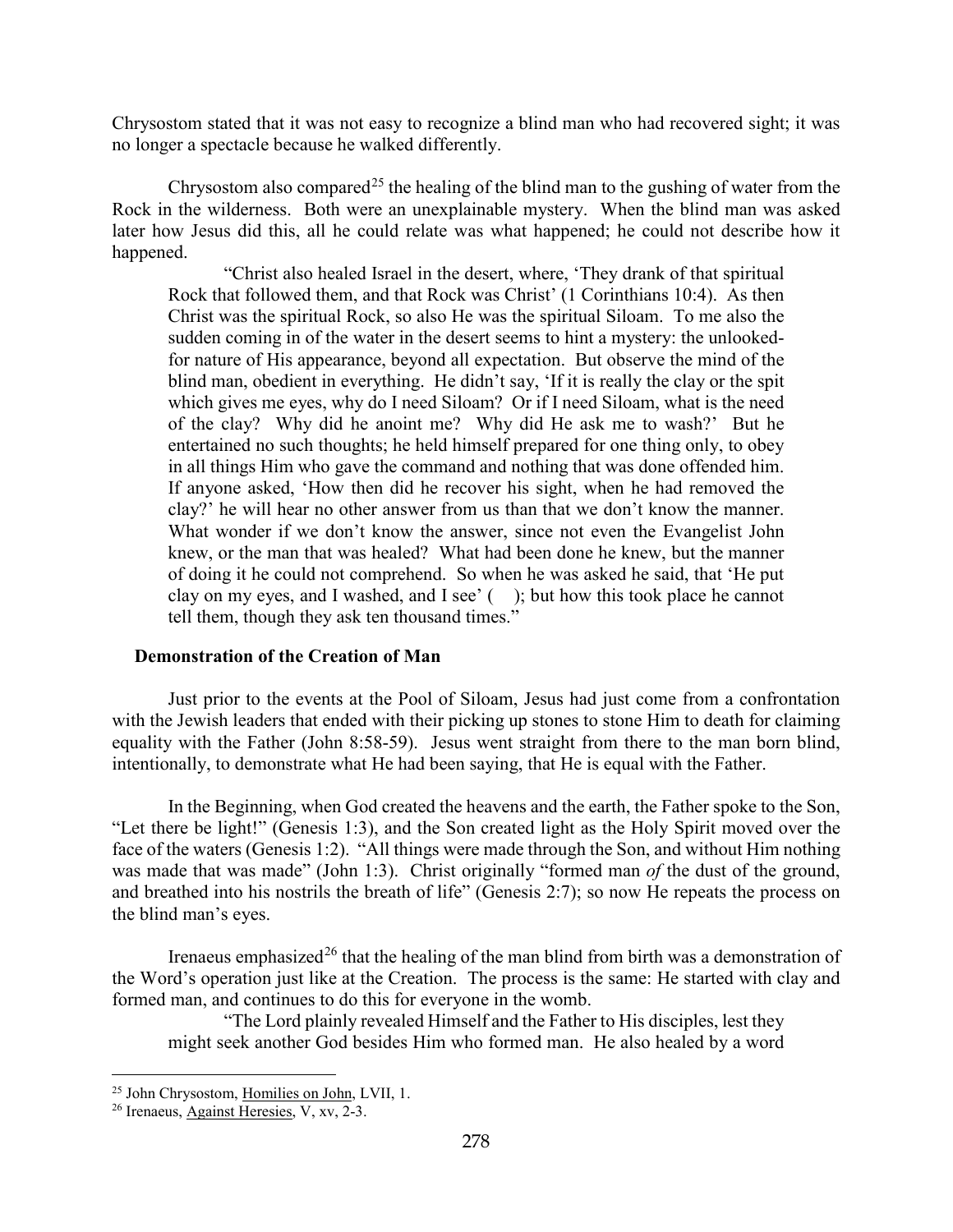all the others who were in a weak condition because of sin, where He said, 'Behold, you are made whole, sin no more, lest a worse thing come upon you' (John 5:14). He pointing out by this, that, because of the sin of disobedience, infirmities have come upon men."

"To that man, who had been blind from his birth, He gave sight, not by means of a word, but by an outward action. He did this to show the hand of God, which at the beginning had molded man. Therefore when His disciples asked Him for what cause the man had been born blind, whether for his own or his parents' fault, He replied, 'Neither this man nor his parents sinned, but that the works of God should be revealed in him' (John 9:3). Now the work of God is the fashioning of man. He made man by a kind of process; 'The Lord took clay from the earth, and formed man' (Genesis 2:7). Therefore the Lord spit on the ground and made clay, and smeared it on the eyes, pointing out the original fashioning of man, how it was done, and showing the hand of God to those who can understand by what hand man was formed out of the dust. That which the Craftsman, the Word, had omitted to form in the womb, [i.e. the blind man's eyes], He then supplied in public, that the works of God might be clear in him. We do not need to seek out another hand by which man was fashioned, nor another Father. This hand of God, which formed us at the beginning, and which forms us in the womb, has now sought us out, who were lost, winning back His own, and taking up the lost sheep upon His shoulders, and with joy restoring it to the fold of life."

"That the Word of God forms us in the womb, He says, 'Before I formed you in the womb I knew you; Before you were born I sanctified you; I ordained you a prophet to the Gentiles' (Jeremiah 1:5). Paul, too, says, 'But when it pleased God, who separated me from my mother's womb, that I might declare Him among the nations' (Galatians 1:15-16). As we are formed in the womb by the Word, this same Word formed the visual power in him who had been blind from his birth. He showed openly who it is that fashions us in secret, since the Word Himself had been made clear to men. He declared the original formation of Adam, and the manner in which he was created, and by what hand he was fashioned, indicating the whole from a part. For the Lord, who formed the visual powers, is He who made the whole man, carrying out the will of the Father. Man, needed the laver of regeneration. Therefore the Lord said to the blind man, 'Go, wash in the pool of Siloam' (John 9:7) thus restoring to him that regeneration which takes place by means of the laver. For this reason when he was washed, he came back seeing, that he might both know Him who had fashioned him, and that man might learn to know Him who has conferred life on him."

Athanasius of Alexandria noted<sup>[27](#page-16-0)</sup> from Christ's miracles that any unbiased observer can see that He is God and Master of all creation. In everything He did, the creation is subject to Him as to the Power of God.

"The Word, though invisible, is known through the works of creation. Having become man, His works show that He, Who can do these is not man, but the Power and Word of God."

<span id="page-16-0"></span><sup>&</sup>lt;sup>27</sup> Athanasius of Alexandria, On the Incarnation of the Word, XVIII, 3-6.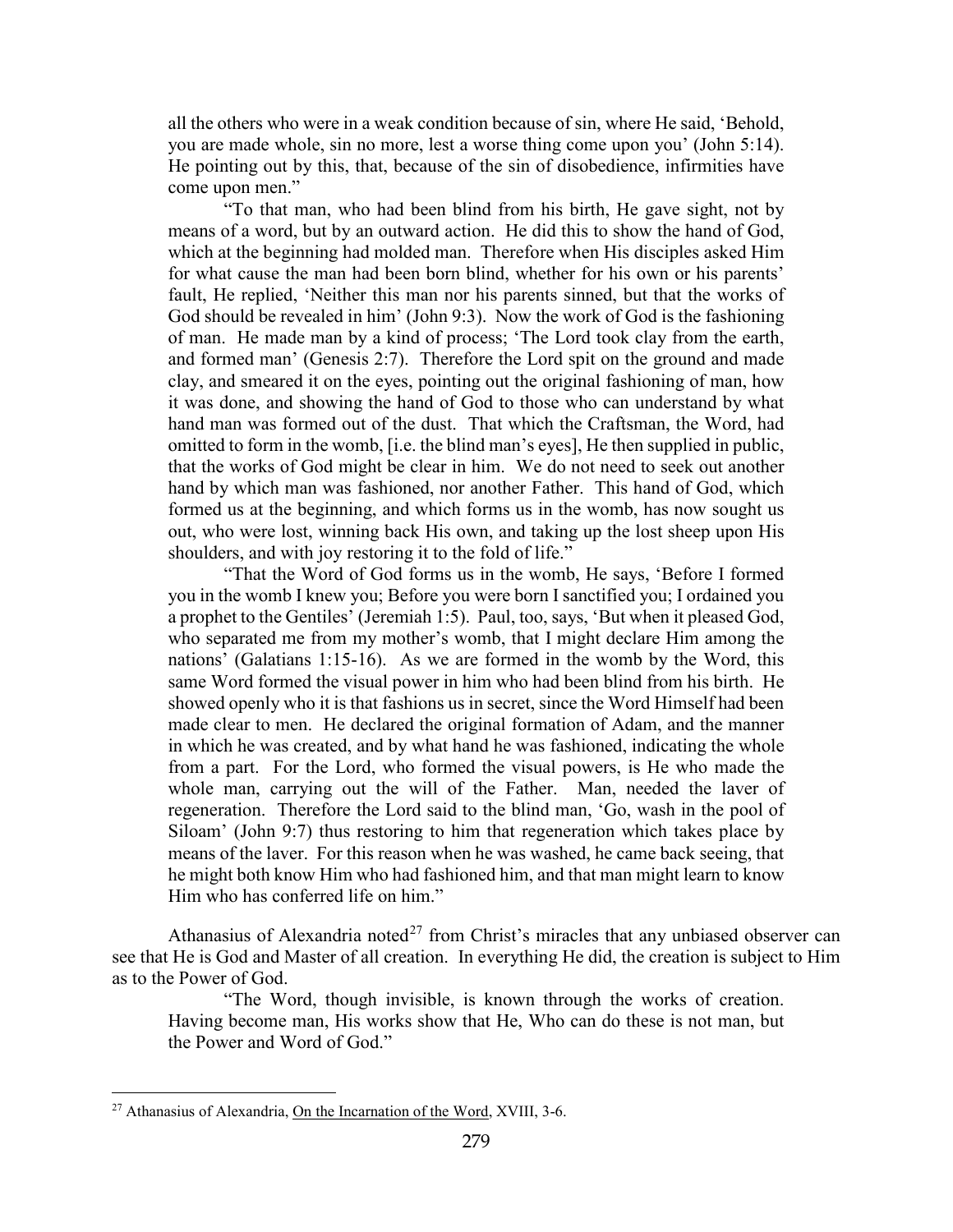"His driving out evil spirits is not of man, but of God. Who that saw Him healing diseases, can still think Him man and not God? He cleansed lepers, made lame men to walk, opened the hearing of deaf men, made blind men to see again, and drove away from men all diseases. Even the most ordinary observer can see His Godhead. He gave back what was deficient to men who were born lacking it. Who that saw Him open the eyes of the man blind from his birth, would have failed to perceive that the nature of men was subject to Him, and that He was its Craftsman and Maker? He that gave back that, which the man never had from his birth, must be the Lord also of men's natural birth."

"When He was descending to us, He fashioned His body for Himself from a Virgin, thus giving to everyone no small proof of His Godhead, in that He, Who formed this is also Maker of everything else as well. Who can see a body coming from a Virgin alone without man, and fail to infer that He Who appears in it is Maker and Lord of other bodies also?"

"Who can see the substance of water changed into wine and fail to perceive that He Who did this is Lord and Creator of all water? In this vein He walked on the sea as its Master as on dry land to give evidence to those that saw it of His lordship over all things. In feeding so vast a multitude on little, by Himself He yielded abundance, so that from five loaves five thousand had enough, and had so much left over. He showed Himself to be the Lord, Whose Providence is over all things."

#### <span id="page-17-0"></span>**The Blindness of the Pharisees**

When the formerly blind man came back seeing, his neighbors and acquaintances were dismayed and couldn't believe it was the same person (John 9:8-9). When he explained what happened, they took him to the Pharisees (John 9:10-13). The Pharisees asked him to repeat his story, which he did (John 9:15).

A division among the Pharisees was created, however. One group said, "This man (Jesus) is not from God because He does not keep the Sabbath" (John 9:16). The other group, who were in the minority and included Nicodemus, Joseph of Arimathea, and Gamaliel, were more perceptive and said, "How can a man who is a sinner do such signs?" They had witnessed the Creator create a blind man's eyes all over again! Nicodemus had said the same thing during his secret meeting with Jesus two years earlier. "Rabbi, we know that You are a teacher come from God; for no one can do these signs that You do unless God is with him" (John 3:2). And this was one of the events that led Nicodemus and Joseph to perform the burial rite for Jesus a few months later (John 19:38-39).

Athanasius of Alexandria compared<sup>[28](#page-17-1)</sup> the Arians to the Pharisees of Jesus' day. When some of the saints tried to care for the poor, the Arians beat the poor widows and brought the saints to trial for acts of kindness.

"He who showed mercy was accused, and he who had received a benefit was beaten; and they wished rather that a poor man should suffer hunger, than that he who was willing to show mercy should give to him. Such sentiments these

<span id="page-17-1"></span><sup>&</sup>lt;sup>28</sup> Athanasius of Alexandria, History of the Arians, VII, 61.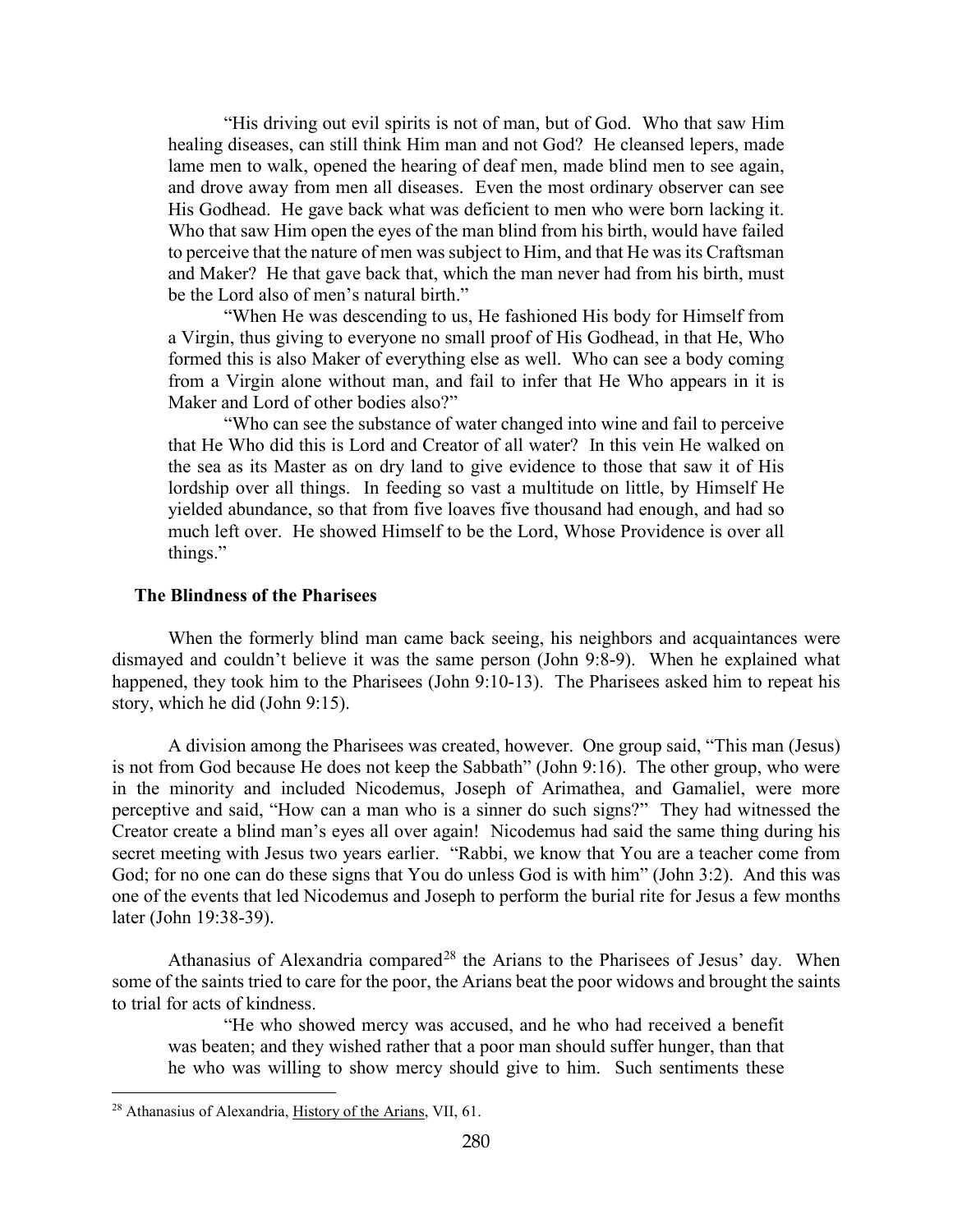modern Jews, for such they are, have learned from the Jews of old, who when they saw him who had been blind from his birth recover his sight, and him who had been a long time paralyzed made whole, accused the Lord who had bestowed these benefits upon them, and judged them to be transgressors who had experienced His goodness."

Ambrose of Milan also compared the Arians to the Pharisees. He wrote<sup>[29](#page-18-1)</sup> to his sister about the relics of two martyrs and how they were treated by the Arians. A butcher named Severus had lost his eyesight, and had to give up his trade, but his eyesight was restored by touching the hem of the robe that covered the relics of the two martyrs. Like the Jewish leaders, the Arians denied that Severus had ever been blind.

"The Arians hate your honoring the martyrs, and go so far in their madness as to deny the merits of the martyrs, whose deeds even the evil spirits confess. Small wonder, since the confession of the devil is often easier to endure than the faithlessness of unbelievers. For example, the Gadarene demon said, 'Jesus, Son of the living God, why have You come to torment us before the time?' (Matthew 8:29) On the other hand, when the Jews heard the same thing, they denied Him to be the Son of God (Mark 3:11, Luke 4:41). At this time you have heard<sup>[30](#page-18-2)</sup> the demons crying out, and confessing to the martyrs that they cannot bear their sufferings, saying, 'Why have you come to torment us so severely?' But the Arians say, 'These are not martyrs, and they cannot torment demons or deliver anyone', while the benefits of the martyrs are declared by the restoring of those healed.

The Arians deny that Severus received sight, but he confirms that he was healed. He says, 'I who could not see now see. I ceased to be blind' and he proves it. The Arians deny the benefit, who are unable to deny the fact. The man calls as evidence those persons by whose kindness he was supported; he brings forward those as able to confirm the truth of his visitation that he had as witnesses of his blindness. He declares how his sight was restored.

Is not this like the man born blind? The Jews, when they saw the gift of healing in the blind man, called for the testimony of his parents, 'How does your son see?' (John 9:19) Both Severus and the man born blind said, 'Whereas I was blind, now I see'. The obstinacy of the Arians is more hateful than that of the Jews; the latter, when they doubted, at least asked his parents; the Arians inquire in secret and deny in public, incredulous not as to the work, but as to its Author.

#### **This Man Is Not of God**

<span id="page-18-0"></span>After the blind man was healed at the Pool of Siloam, the people who saw him "brought him who formerly was blind to the Pharisees. Now it was a Sabbath when Jesus made the clay and opened his eyes" (John 9:14-15). The Pharisees reacted in three ways:

- 1. They claimed that He was a Samaritan who had a demon.
- 2. They claimed that He broke the Sabbath Laws in healing the blind man.
- 3. They denied that the miracle took place at all.

<span id="page-18-1"></span><sup>&</sup>lt;sup>29</sup> Ambrose of Milan, Letters, XXII, 16-19.

<span id="page-18-2"></span><sup>&</sup>lt;sup>30</sup> This event undoubtedly took place privately and not on a public occasion.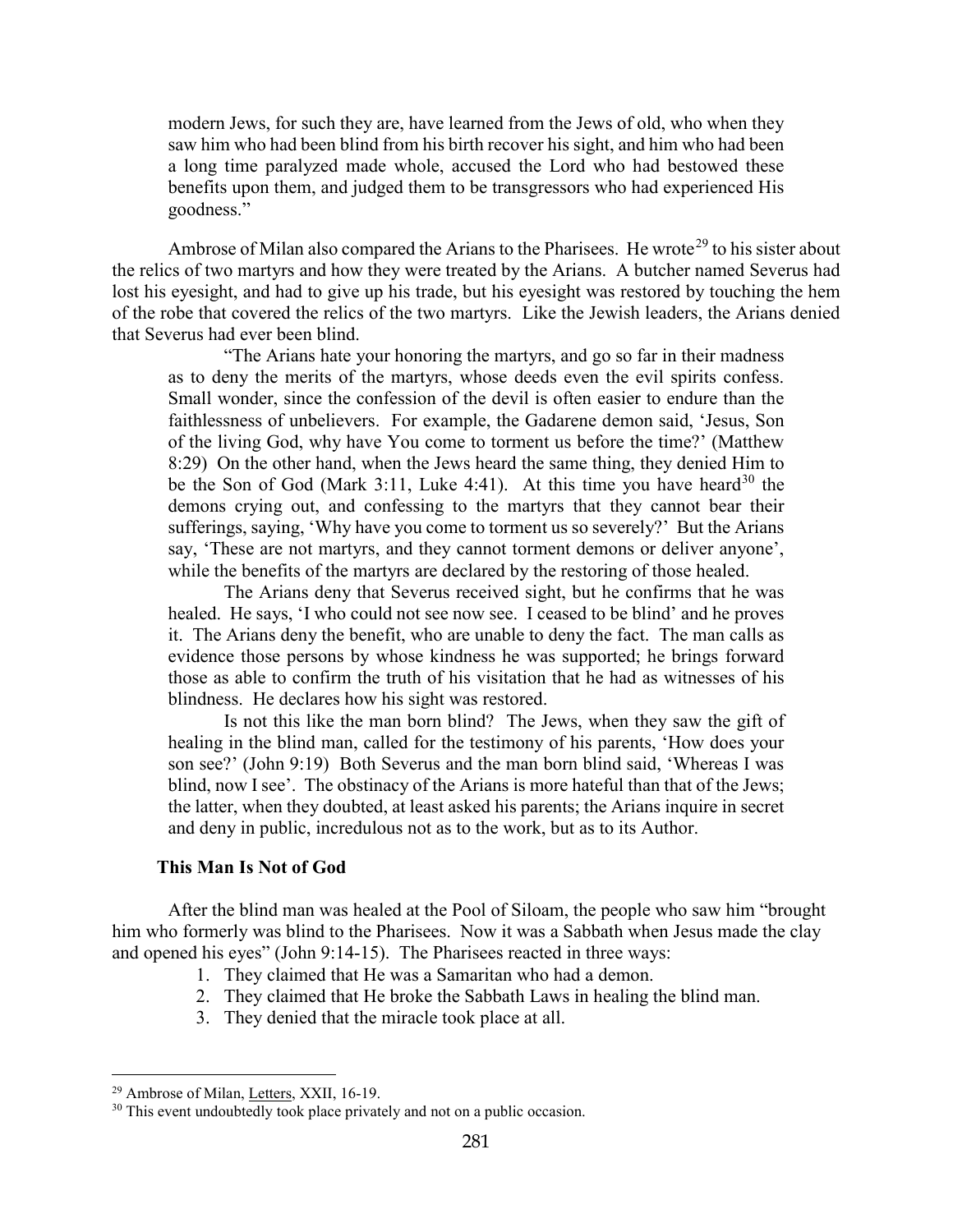#### **They Claimed He Was a Samaritan Who Had a Demon**

<span id="page-19-0"></span>In the summer 28 AD, "they brought to Jesus a man, mute and demon-possessed. When Jesus cast the demon out of the man, the mute spoke. The multitudes marveled, saying, 'It was never seen like this in Israel!' But the Pharisees said, 'He casts out demons by Beelzebub, the ruler of the demons" (Matthew 9:32-34, Luke 11:14-15). Mark adds that Jesus' own people<sup>[31](#page-19-1)</sup> tried to restrain Him, thinking that He was insane (Mark 3:21).

In the fall of 29 AD, the same accusation came up at three occasions. At the Feast of Tabernacles, Jesus taught in the Temple and accused the religious leaders of trying to kill Him. They retorted back that He had a demon (John 7:14-20). A little later, Jesus was debating with the Pharisees; again He accused them of trying to kill Him (John 8:37), and said that they were of their father the devil (John 8:44). Their reply was, "Do we not say rightly that You are a Samaritan and have a demon?" (John 8:48) Finally, shortly after the miracle of the man born blind, there was a division among the Jewish leaders. "Many of them said, 'He has a demon and is mad. Why do you listen to Him?' Others, remembering the miracle said, "These are not the words of one who has a demon. Can a demon open the eyes of the blind?" (John 10:20-21).

While all this was going on in 28-29 AD, a few miles away in Samaria, Simon Magus was performing his sorcery, creating the illusion of many miracles. For example, Clement of Rome wrote<sup>[32](#page-19-2)</sup> of some of these "miracles" that the people of Samaria witnessed.

"He makes statues walk, and he rolls himself on the fire, and is not burned; and sometimes he flies. He makes loaves of bread out of stones; he becomes a serpent; he transforms himself into a goat; he becomes two-faced. He changes himself into gold; he opens locked gates; he melts iron. At banquets he produces images of all manner of forms. In his house he makes dishes fly through the air by themselves to wait on him. I wondered when I heard them say this; but many bore witness that they had been present, and had seen such things".

Simon astonished the people of Samaria with his sorcery, and they all listened to him. The effect was that they all referred to Simon saying, "This man is the great power of God" (Acts 8:9- 10). This is an exact counterfeit of what Jesus was doing in Judea. Since everyone knew what was going on in Samaria, it is just natural that the Jewish leaders would think that Jesus was just another sorcerer like Simon.

John Chrysostom noted<sup>[33](#page-19-3)</sup> the continuous hostility that Jesus experienced. Some called Him a demon-possessed Samaritan; others, a deceiver and others, a sorcerer. In addition they called Him an adversary of God, a drunkard, and a friend of the depraved. Yet He exhibited the Power of God in everything He did. All this fits a pattern, since Simon Magus was doing exactly what they accused Jesus of doing just a few miles away in Samaria. Chrysostom said:

<span id="page-19-1"></span><sup>&</sup>lt;sup>31</sup> These people may have included some of Jesus' stepbrothers or some more distant relatives. Jude (aka Lebbaeus) had already been chosen as one of the Twelve Apostles, and was about to be sent out two by two (Matthew 10:1-5) James had been devoted to Jesus from the time of His birth. Joseph had already been chosen as one of the Seventy (Luke 10:1-20).

<span id="page-19-2"></span><sup>&</sup>lt;sup>32</sup> Roberts and Donaldson, "The Clementine Homilies", II, 32-34, PseudoClementine Literature, Ante-Nicene Fathers, v. 8.

<span id="page-19-3"></span><sup>33</sup> John Chrysostom, Letters to Olympias, I, 3.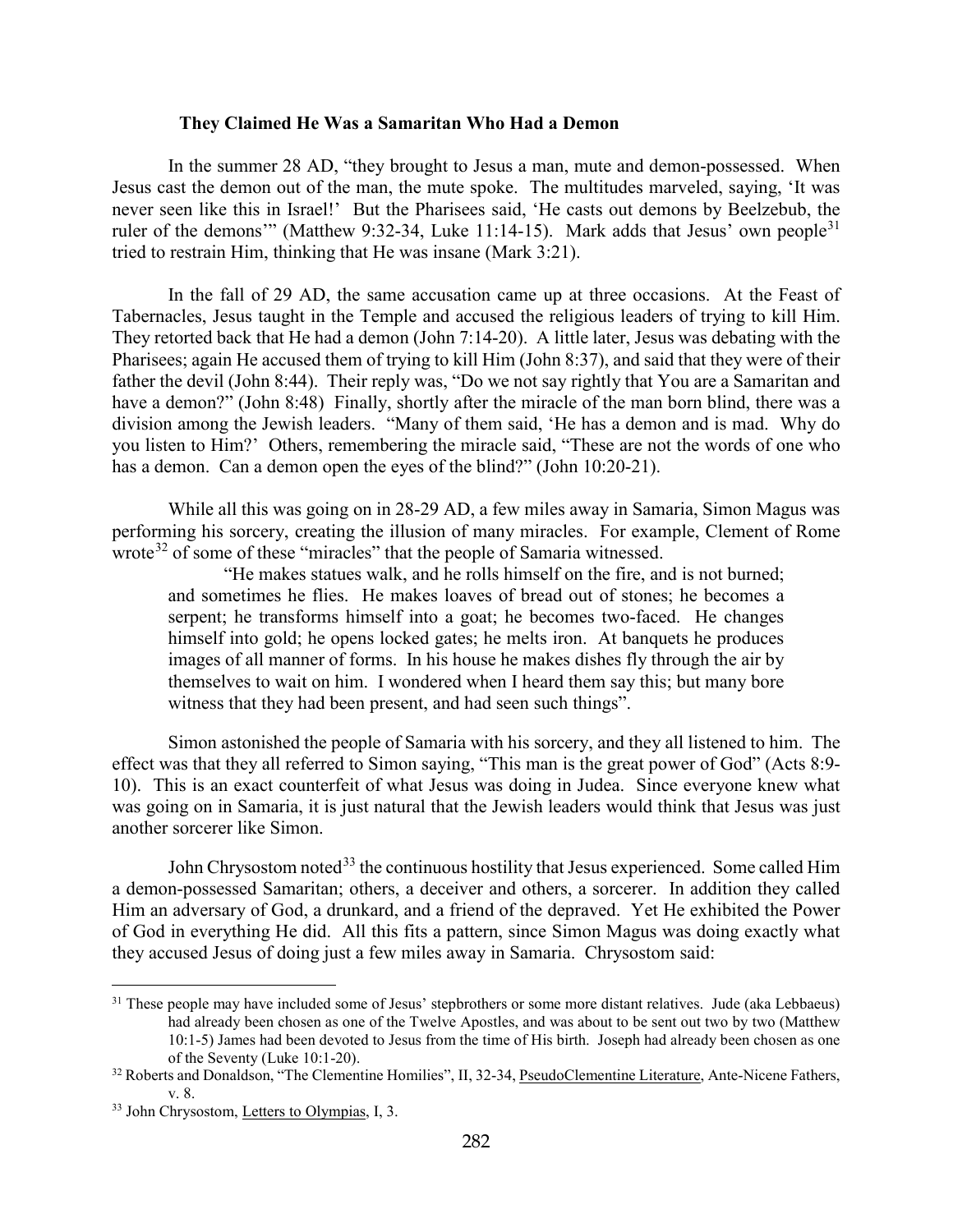"When Jesus had returned from Egypt and was grown up, war flamed up against him on every side. First the disciples of John were envious of Him and tried to slander  $\text{Him}^{34}$  $\text{Him}^{34}$  $\text{Him}^{34}$ , although John himself behaved reverently to  $\text{Him}$ . They said, 'He who was with you beyond the Jordan, to whom you have testified -- behold, He is baptizing, and all are coming to Him!' (John 3:26). These were the words of men who were already irritated, and consumed by that passion. For the same reason one of the disciples who said these things disputed with a certain Jew and raised a contentious argument about purifying, comparing one kind of baptism with another, the baptism of John with that of the disciples of Christ. 'Then there arose a dispute between some of John's disciples and a certain Jew about purification' (John 3:25). When He began to work miracles, how many slanderers He had! Some called Him a Samaritan and demoniac saying 'You are a Samaritan and have a demon' (John 8:48). Others called Him 'a deceiver', saying 'This man is not of God but deceives the people' (John 7:12). Others called Him 'a sorcerer' saying 'He casts out demons through Beelzebub the prince of the Demons' (Luke 11:15). They continually said these things against Him and called Him an adversary of God, a gluttonous and greedy man, and a drunkard, and a friend of the wicked and depraved. Jesus said, 'The Son of Man has come eating and drinking, and you say, Look, a glutton and a wino, a friend of tax collectors and harlots!' (Luke 7:34) When he was conversing with the harlot, they called Him a false prophet. 'For had He been a prophet', one said, 'He would know what manner of woman this is who is touching Him' (Luke 7:39). In fact every day they sharpened their teeth against Him. Not only did the Jews thus oppose Him, but even those who were reputed to be his brethren were not sincerely attached to Him; even out of his own family opposition flamed up against Him. Notice how they also were perverted, from the remark 'for even His brothers believe in Him'" (John 7:5).

On another occasion, Jesus healed a paralytic (actually a quadriplegic) who was carried by four men and let down to Jesus through a hole in the roof. First Jesus forgave the quadriplegic his sins (Mark 2:4-5) – indicating that there was evidence of some faith on the part of the crippled man as well as his four friends. Next Jesus read the thoughts of the Scribes present, and responded to their objections that Jesus made Himself out to be God (Mark 2:7-8). To prove that this was true, Jesus proceeded to heal the quadriplegic, so that he carried his own pallet out of the room afterward (Mark 2:10-12).

While the multitudes glorified God, who had given such power to men (Matthew 9:8), the Scribes and Pharisees had a similar problem with Jesus doing these works, demonstrating His Deity. John Chrysostom stated<sup>[35](#page-20-1)</sup> of this:

"Christ's flesh was an offense to them, but He did not rebuke them. He proceeded by His works to arouse them, and exalt their thoughts. For the time being, it was no small thing for Him to be thought greater than all men, as having come from God. Had they established these things in their own minds, proceeding logically they would have known that He was God. But they did not retain these

<span id="page-20-0"></span><sup>&</sup>lt;sup>34</sup> Simon Magus had been a follower of John the Baptist at one time without divulging the sorcery that he practiced in secret. Simon may have stirred up the other followers of John the Baptist to criticize Jesus.

<span id="page-20-1"></span><sup>&</sup>lt;sup>35</sup> John Chrysostom, Homilies on Matthew, XXIX, 2.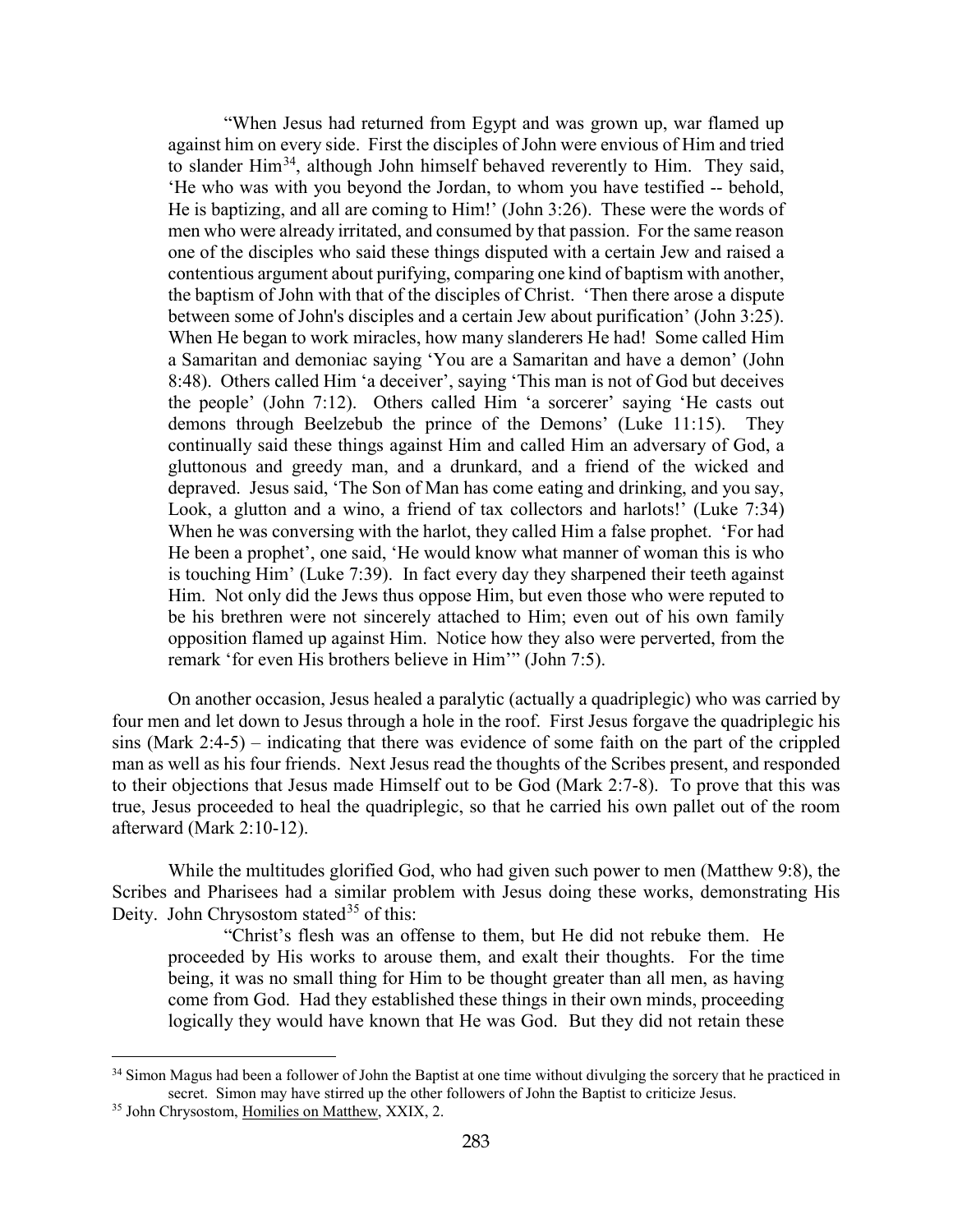things clearly, neither were they able to approach Him. Therefore they said, 'This man is not from God' (John 9:16). They were continually harping on these things, putting them forward as cloaks for their own passions."

#### **He Does Not Keep the Sabbath**

<span id="page-21-0"></span>A short time before this, Jesus healed the paralytic on the Sabbath (John 5:1-9). Mosaic Law demanded the death penalty for anyone working on the Sabbath (Exodus 31:14-16). However, Jesus contended with the Pharisees on several occasions about how the intent or spirit of the Sabbath Laws that He (Jesus) gave Moses on Mt. Sinai was to provide an opportunity for people to do good on the Sabbath (Luke 6:5-11).

Irenaeus pointed out<sup>[36](#page-21-1)</sup> that Jesus was conforming exactly to the Law by healing on the Sabbath, and that this was what the Sabbath was for.

"Christ did nothing contrary to the Law when He healed on the Sabbath. For the Law did not prohibit men from being healed on the Sabbath; on the contrary, it even circumcised them on that day, and gave command that service should be performed by the priests for the people. It did not forbid the healing even of dumb animals. Both at Siloam and on frequent other occasions, Christ performed cures on the Sabbath; and for this reason many used to come to Him on the Sabbath. The Law commanded them to abstain from all slavish work, that is, from all grasping after wealth, which is procured by trading and by other worldly business. But it exhorted them to attend to the exercises of the soul, which consist in reflection, and to attend to things that benefit their neighbors. Therefore the Lord reproved those who unjustly blamed Him for having healed on the Sabbath. He did not void the Law, but fulfilled it, by performing the service of the high priest, propitiating God for men, cleansing lepers, healing the sick, and Himself suffering death. His point was that exiled man might return from condemnation without fear to obtain his own inheritance."

John Chrysostom noted<sup>[37](#page-21-2)</sup> the division among the Jewish leaders (John 9:16) and concluded that more believed than didn't, but all were reluctant to speak out because of the Pharisees. The result was that the Jewish leaders were more devoid of understanding than the multitude.

"The greater number even of the rulers believed on Him, but didn't confess Him. Now the multitude was easily overlooked, as being of no great account in their synagogue, but the rulers being more conspicuous had the greater difficulty in speaking boldly. Some were restrained by the love of power; others were restrained by cowardice, and the fear of the multitude. Jesus had said, 'How can you believe who receive honor from men?' (John 5:44) Those who were seeking to kill Jesus claimed that they were of God, but that He who healed the blind could not be of God, because He didn't keep the Sabbath. The others objected that a sinner could not do such miracles. Those seeking to kill Him maliciously kept silence about what had taken place, but brought forward the seeming transgression; for they didn't say, 'He heals on the Sabbath day', but, 'He doesn't keep the Sabbath' (John

<span id="page-21-1"></span><sup>&</sup>lt;sup>36</sup> Irenaeus of Lyons, Against Heresies, IV, viii, 2.

<span id="page-21-2"></span><sup>37</sup> John Chrysostom, Homilies on John, LVII, 2.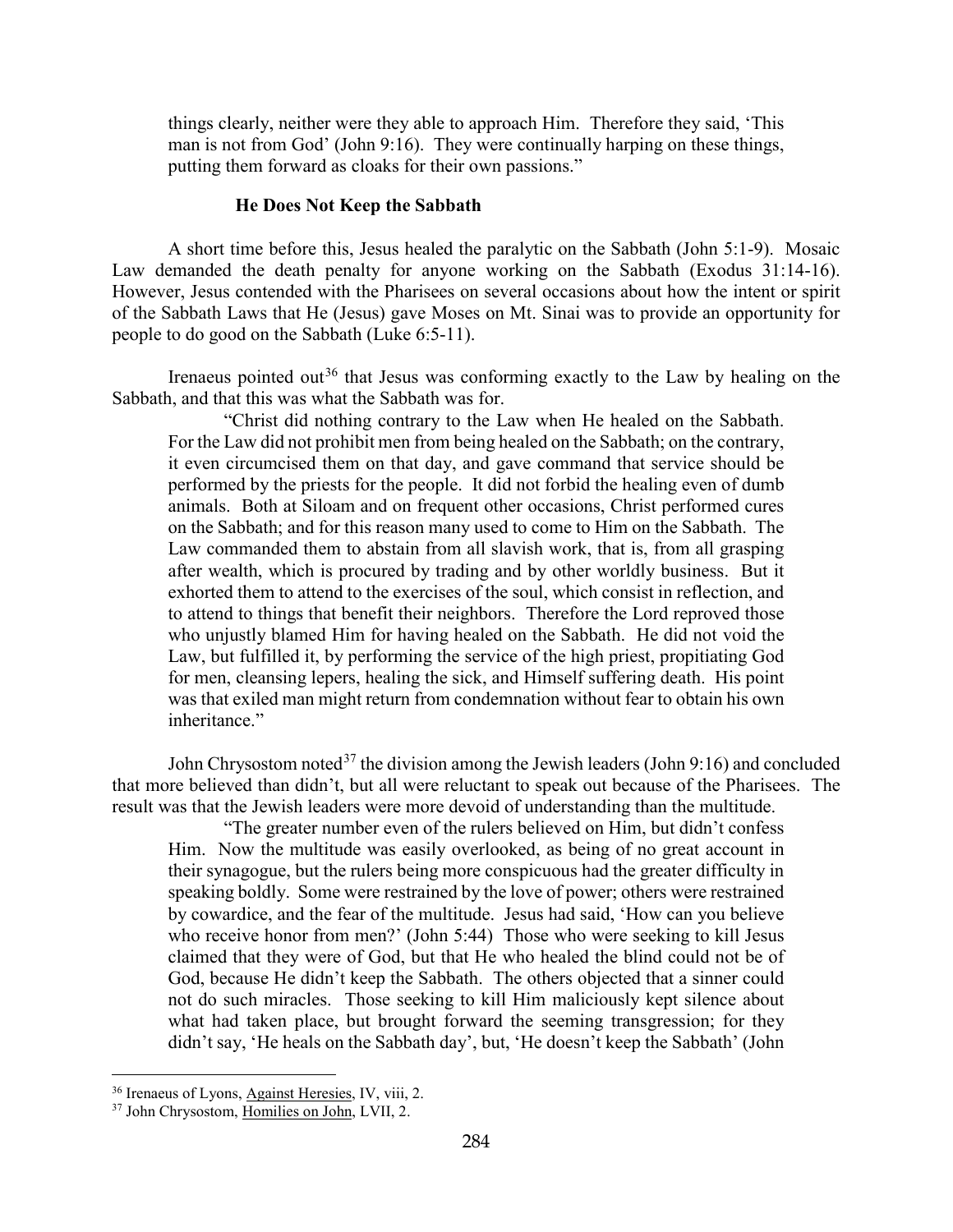9:17). Those objecting, on the other hand, replied weakly, for when they ought to have shown that the Sabbath was not broken, they rely only on the miracles; and with reason, for they still thought that He was a man. If they had recognized His Deity, they might have urged in His defense, that He was Lord of the Sabbath, but as yet they didn't see this. None of them dared to say what they wished openly, but only in the way of questioning and doubt, some from not having boldness of speech, others through love of power."

"The division among the rulers (John 9:16) first began among the people, then later included the rulers also. Some said, 'He is a good man'; others said, 'No, but he deceives the people' (John 7:12). The rulers were voider of understanding than the multitude. Because they were divided, they did not exhibit any noble feeling when they saw the Pharisees pressing them. Had they been separated from the Pharisees, they would soon have known the truth."

The Pharisees contended<sup>[38](#page-22-1)</sup> that Jesus "can't be from God, since he didn't keep the Sabbath" (John 9:16). John Chrysostom stated that Jesus met them head-on over this issue. Jesus addressed just the lesser issue: "Did He come from God?" The greater issue: "Was He equal to the Father?" would find their acceptance if they could accept the lesser issue.

"Jesus spoke of 'the works which the Father has given Me to finish that bear witness of Me' (John 5:36). Yet Jesus acted with absolute power; but in order to show that He does nothing contrary to the Father, therefore He understated things. Why did He not say, 'The works which the Father has given Me testify that I am equal to the Father?' He established this point elsewhere, when He said, 'Though you do not believe Me, believe the works, that you may know and believe that the Father is in Me, and I in Him' (John 10:38). In both respects, therefore, the works bore witness to Him, that He was equal to the Father, and that He did nothing contrary to Him. Why then didn't He say so, instead of leaving out His equality and putting forward His obedience? To establish the fact of His obedience was His first object. Although it was a far less thing to have it believed that He came from God, than to have it believed that God was equal with Him. The Prophets came from God also, but they were never referred to as equal with God. Still He took great pains as to the lesser point, knowing that if they admitted this, they would also receive the other afterward."

"Jesus added, 'The Father Himself, who has sent Me, has born witness of Me' (John 5:37). The Father bore witness to Him at the Jordan, 'This is My beloved Son, in whom I am well pleased; listen to Him' (Matthew 3:16). The testimony of John the Baptist was also clear, for they themselves had gone to John, and could not deny it. The testimony from the miracles was in like manner clear, for they had seen them done, and had heard from him who had been healed, and had believed."

### **The Pharisees Don't Recognize Who Jesus Is**

<span id="page-22-0"></span>Jesus said to the Pharisees, "For judgment I have come into this world, that those who do not see may see, and that those who see may be made blind. Then *some* of the Pharisees who were

<span id="page-22-1"></span><sup>38</sup> John Chrysostom, Homilies on John, XL, 3.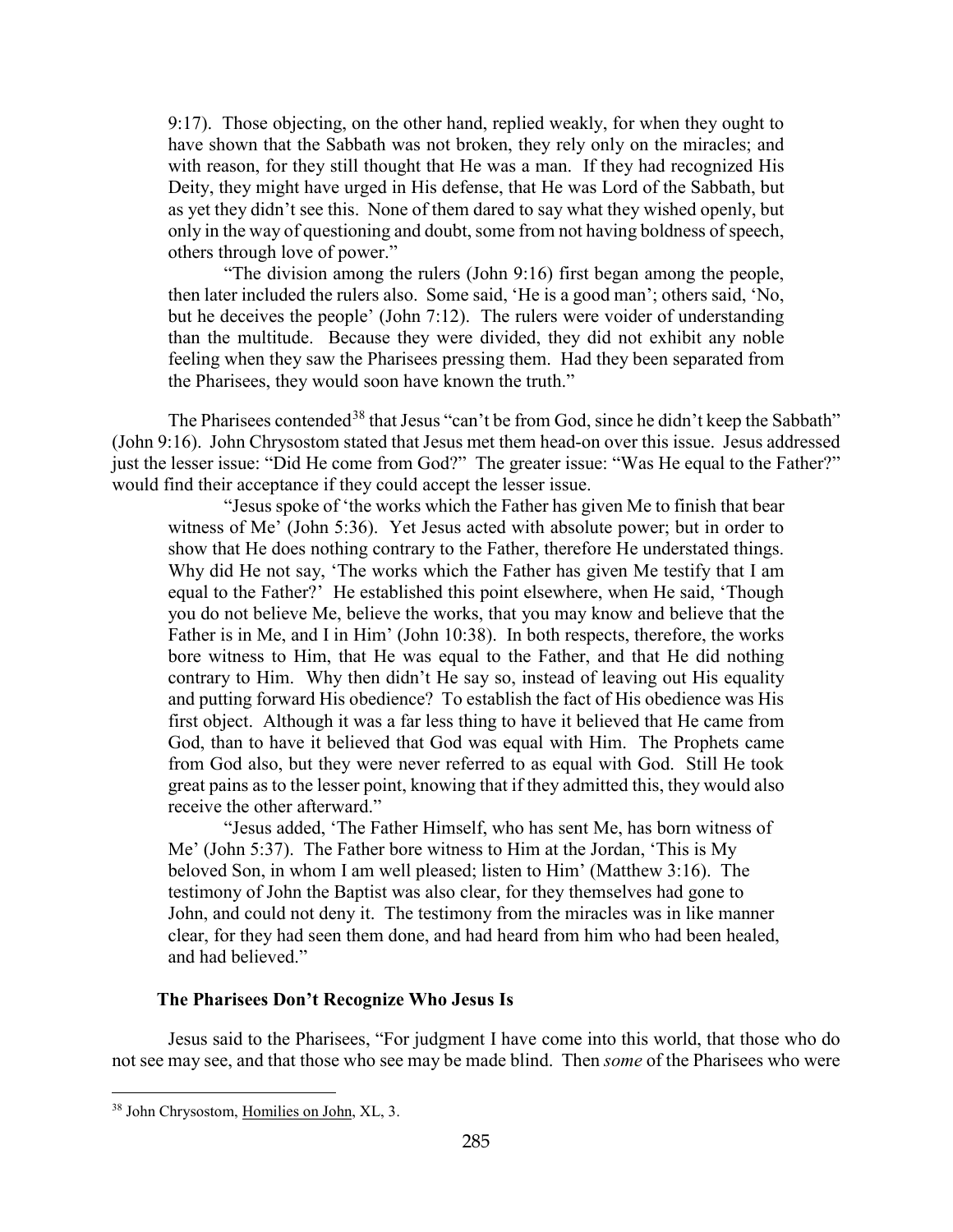with Him heard these words, and said to Him, 'Are we blind also?' Jesus said to them, 'If you were blind, you would have no sin; but now you say, 'We see.' Therefore your sin remains'" (John 9:39-41).

John Chrysostom spoke<sup>[39](#page-23-0)</sup> of the end result of the Pharisees' rejection of Jesus and their refusal to try to recognize the miracle that happened to the blind man. Following Palm Sunday, Jesus spoke the parable of the vineyard to these same Pharisees, where the vineyard tenants (the Pharisees) will be thrown out and the vineyard given to the Gentiles (Matthew 21:33-45), Chrysostom said:

"That they might learn that nothing happens outside of God's will, but that the Palm Sunday event was highly acceptable, beyond expectation, and amazing every one of the beholders (for indeed the miracle was far beyond words), Jesus added, 'It is the Lord's doing' (Matthew 21:42, Psalm 118:22-23). By the stone He means Himself, and by builders the teachers of the Jews. As Ezekiel said, 'They have seduced My people, saying, "Peace!" when there is no peace. One builds a wall, and they plaster it with untempered mortar. Say to those who plaster it with untempered mortar, that it will fall' (Ezekiel 13:10-11). But how did they reject Him? By saying, 'This man is not of God' (John 9:16); 'This man deceives the people' (John 7:12); and again, 'You are a Samaritan, and have a demon'" (John 8:48).

"That they might know that the penalty is not limited to their being cast out, He added the punishment, saying, 'Whoever falls on this stone will be broken; but on whomever it falls, it will grind him to powder' (Matthew 21:44). He speaks here of two ways of destruction, one from stumbling and being offended; for this is, 'Whoever falls on this stone'. The other refers to their capture, calamity, and utter destruction, which also He clearly foretold, saying, 'It will grind him to powder'. By these words He darkly intimated His own resurrection also.

Chrysostom also stated<sup>[40](#page-23-1)</sup> that the comments of the Jewish leaders show their disagreement with each other. The first group had said, "This man is not of God", for breaking the Sabbath, which indicated that they believed that He healed the blind man. The second group had said, "How can a sinner do such miracles?" Chrysostom focused on the second group, who tried to deny the miracle took place at all:

"They now say to the man, 'What do you say of Him, since He has opened your eyes?' They didn't say, 'What do you say of Him, Who has broken the Sabbath?' These who speak are not the men who said, 'This man is not of God', but those who separated themselves from them, and said, 'A sinner cannot do such miracles'. Desiring to silence their opponents (the other Jewish leaders), in order that they may not seem to be partisans of Christ, they bring forward the man who had received proof of His power, and question him. Observe now the wisdom of the poor man, who speaks more wisely than them all. First he said, 'He is a Prophet' (John 9:17); and didn't shrink from the judgment of the perverse Jews who spoke against Him."

<span id="page-23-0"></span><sup>&</sup>lt;sup>39</sup> John Chrysostom, Homilies on Matthew, LXVIII, 2.

<span id="page-23-1"></span><sup>40</sup> John Chrysostom, Homilies on John, LVIII, 1.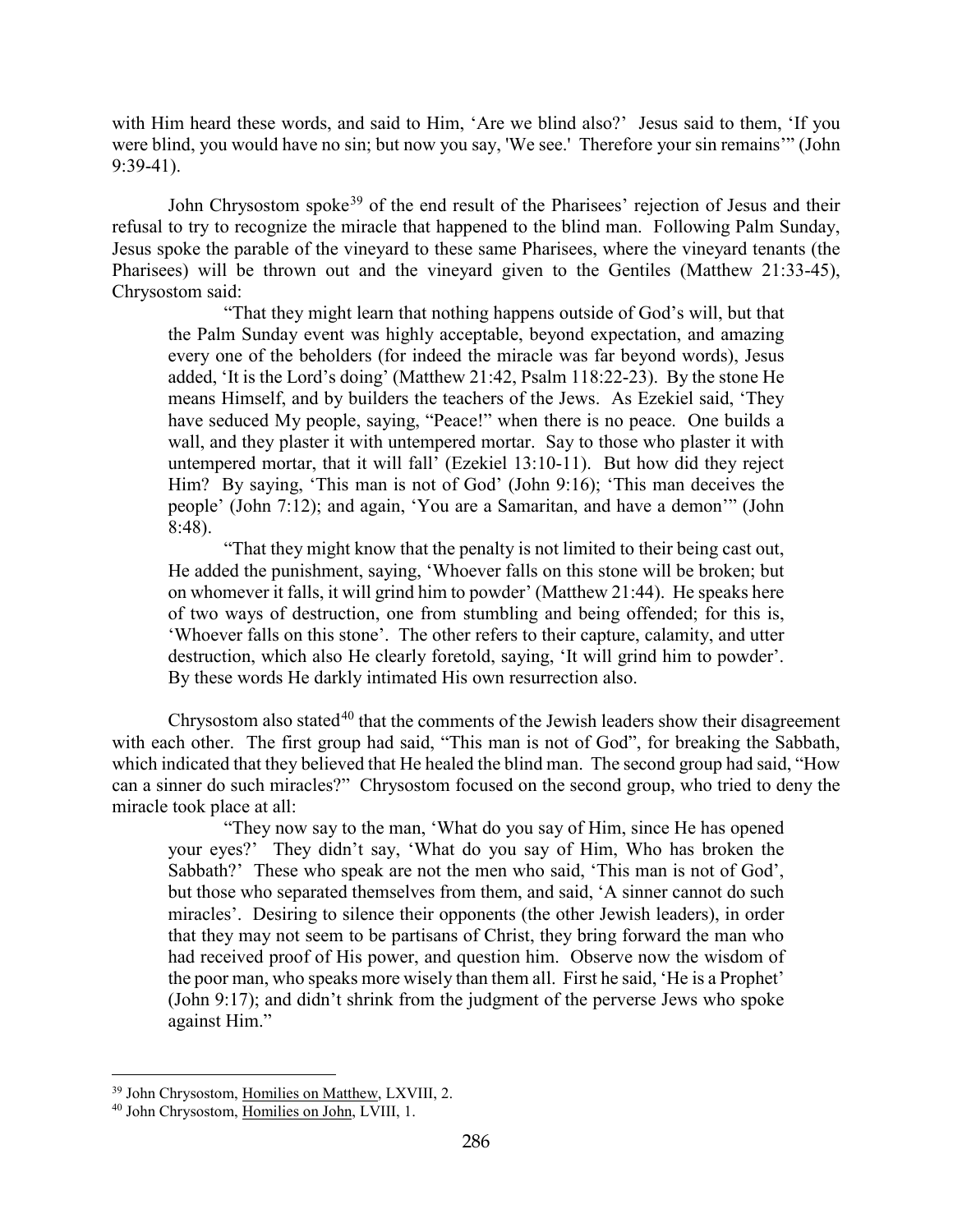"'These Jewish leaders did not believe that he had been blind, and received his sight, until they had called his parents' (John 9:18-21). Observe in how many ways they attempt to obscure and take away the miracle. But this is the nature of truth, by the very means by which it seems to be attacked by men, by these it becomes stronger; it shines by means of that by which it is obscured. If these things had not taken place, the miracle might have been suspected by the multitude. But now, as if desiring to lay bare the truth, they used every means, and did everything as if they had acted in Christ's behalf. First they attempted to put Him down by examining this mode of cure, saying, 'How did He open your eyes?', that is, 'was it by some sorcery?' In another place, when they had no charge to bring against Him, they tried to insult the mode of the cure, saying, 'He casts out demons by Beelzebub, the ruler of the demons'" (Matthew 12:24).

Chrysostom noticed<sup>[41](#page-24-0)</sup> many contradictions in the words of the people and the rulers in Jerusalem. At some times they know who Jesus is and where He is from; at other times they don't. They acted like madmen, and the only thing they looked for is reasons for unbelief.

"Many of those of Jerusalem said, 'Isn't this He, whom they seek to kill? But, look, he speaks boldly, and they say nothing to him' (John 7:25-26). Now why did the Apostle John add, 'those of Jerusalem?' John shows that the common people who had most enjoyed His mighty miracles were more pitiful than any; they had seen the greatest proof of His Godhead by being healed, and yet deferred to the judgment of their corrupt rulers. It was a great proof of this, that furious men, bent on murder, should be quiet all of a sudden, when they had Him in their hands. Not only do they say nothing to Him, but nothing even when He 'speaks boldly'. One who spoke boldly and with complete freedom would naturally have angered them more; but they did nothing. 'Do they know that this is really the Christ?' 'What do you think?' On which account the people said, 'We know where this man is from' (John 7:25-27). What contradiction! The men of Jerusalem do not even follow the opinion of their rulers."

"Earlier they said, 'When the Christ comes, no man knows where He is from' (John 7:27). Yet when the Magi asked, the rulers replied that He should be born in Bethlehem' (Matthew 2:4). Now the rulers said, 'God spoke to Moses, but as for this fellow, we don't know where He is from' (John 9:29). 'We know where He is from', and 'we don't know where He is from'; observe the words of drunken men. Again, 'Does Christ come out of Galilee? (John 7:41). Is He not of 'the town of Bethlehem?' Their decision is one of madmen! What can be plainer than this contradiction? They only looked for one thing only: a reason not to believe."

John Chrysostom spoke<sup>[42](#page-24-1)</sup> of Jesus' care even for the obstinate Jewish leaders. Because they refused to see and hear what was going on, He took away their hearing and spoke only in parables. If He had continued speaking plainly, it would only have resulted in their greater condemnation, which He didn't come for.

"Jesus made what He had said more distinct, pointing out, 'Whoever has, to him more will be given, and he will have abundance; but whoever does not have,

<span id="page-24-0"></span><sup>&</sup>lt;sup>41</sup> John Chrysostom, Homilies on John, L, 1.

<span id="page-24-1"></span><sup>42</sup> John Chrysostom, Homilies on Matthew, XLV, 1.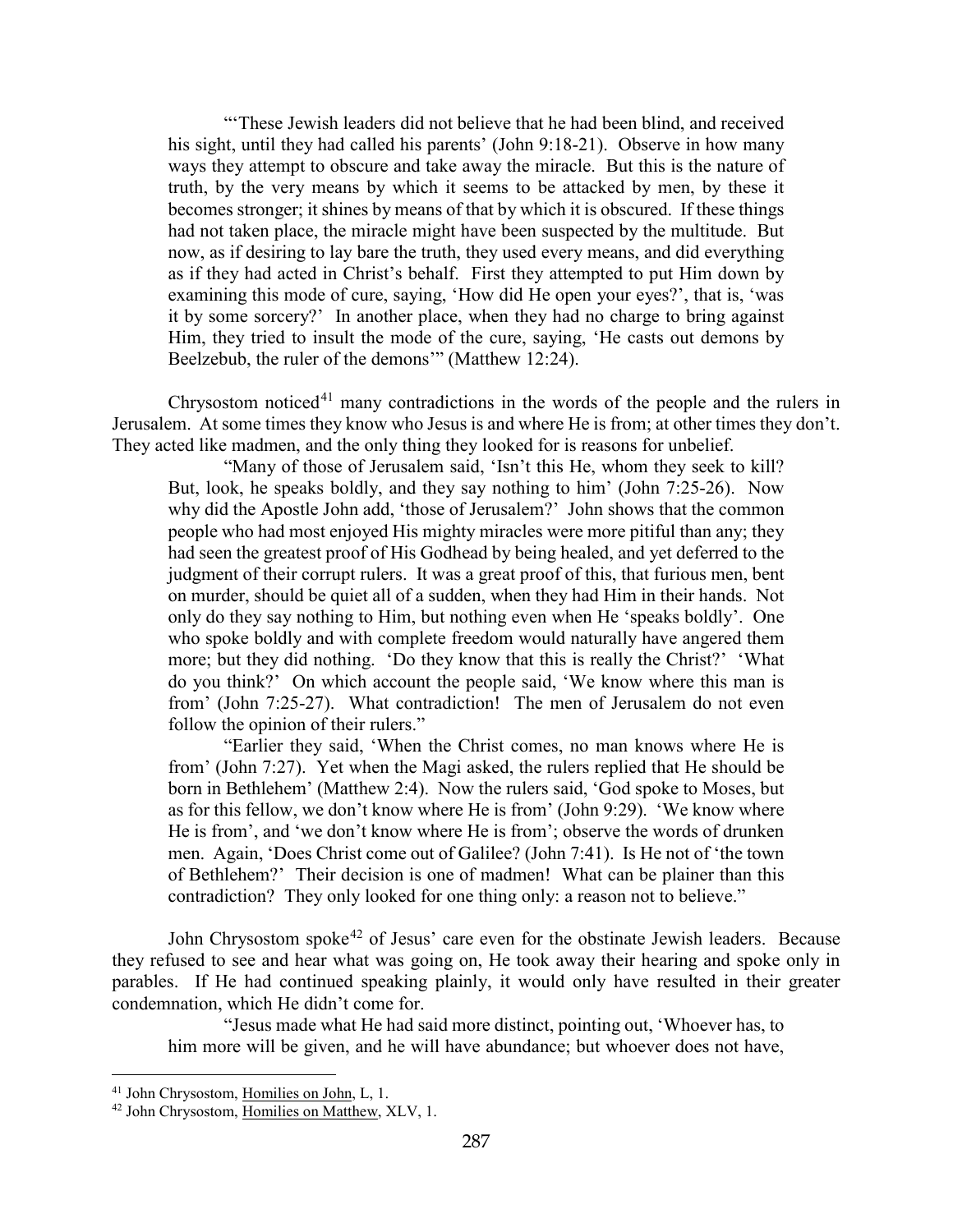even what he has will be taken away from him. Therefore I speak to them in parables, because seeing they do not see, and hearing they do not hear, nor do they understand" (Matthew 13:12-13).

"If the blindness was physical, it was fit to open their eyes; but because it was a voluntary and self-chosen blindness, therefore He said not simply, 'They don't see', but, 'seeing, they don't see'; so that the blindness was because of their own wickedness. They saw demons cast out, and said, 'He casts out demons by Beelzebub, the ruler of the demons' (Luke 11:15). They heard Him guiding them to God, and they said, 'This man is not of God' (John 9:16). Since then the judgment they pronounced was contrary both to their sight and hearing, therefore, He said, even the hearing will I take away from them. They derive no advantage from it, but rather greater condemnation. They not only disbelieved, but found fault, accused, and laid snares also. However, Jesus didn't say this openly, for it is not His will to give disgust in accusing them. Therefore even at the beginning He spoke to them very plainly; but because they perverted themselves, thereafter He spoke in parables."

In late 29 AD, the Jewish leaders gathered around Jesus and asked Him, "How long will you make us doubt? If you are the Christ, tell us plainly" (John 10:24). This sounds like an honest desire to learn and clarify the situation, but they were continually trying to find some reason to put Him to death because of His words. He had told them that He was the Christ, but they weren't receptive to hearing that. John Chrysostom commented $^{43}$ :

"Jesus could have replied, 'Why do you inquire of Me? Often you have called Me a demoniac, a madman, and a Samaritan, and have considered me an enemy of God, and a deceiver. Now you say, If I bear witness of myself, my witness is not true; how is it then that you seek to learn from Me, whose witness you reject?' But He said nothing of the kind, although He knew that they had evil intentions when they made the inquiry. Their surrounding Him and saying, 'How long do you make us doubt?', seemed to proceed from a certain desire for learning, but the intention with which they asked the question was deceitful. Jesus didn't respond to their slander, while they attacked His sayings by finding in them a sense other than that in which they were spoken. They continually proposed questions, desiring to silence Him by means of His sayings. When they could find no fault with His works, they wished to find a handle in His words. Therefore they said, 'Tell us'; yet He had often told them. He said to the woman of Samaria, 'I AM speaks to you' (John 4:26); and to the blind man, "You have both seen Him, and it is He that is talking with you' (John 9:37). He had told them also, if not in the same, at least in other words. Had they been wise, and had they desired to inquire rightly, all they had to do was confess Him by words, since by works He had often proved the point in question. But now observe their perverse temper. When He addressed them, and instructed them by His words, they said, 'What sign will You perform then, that we may see it and believe You?' (John 6:30) But when He gives them proof by His works, they said to Him, 'Are you the Christ? Tell us plainly' (John 10:24); when the works cry aloud, they seek words, and when the words

<span id="page-25-0"></span><sup>43</sup> John Chrysostom, Homilies on John, LXI, 1.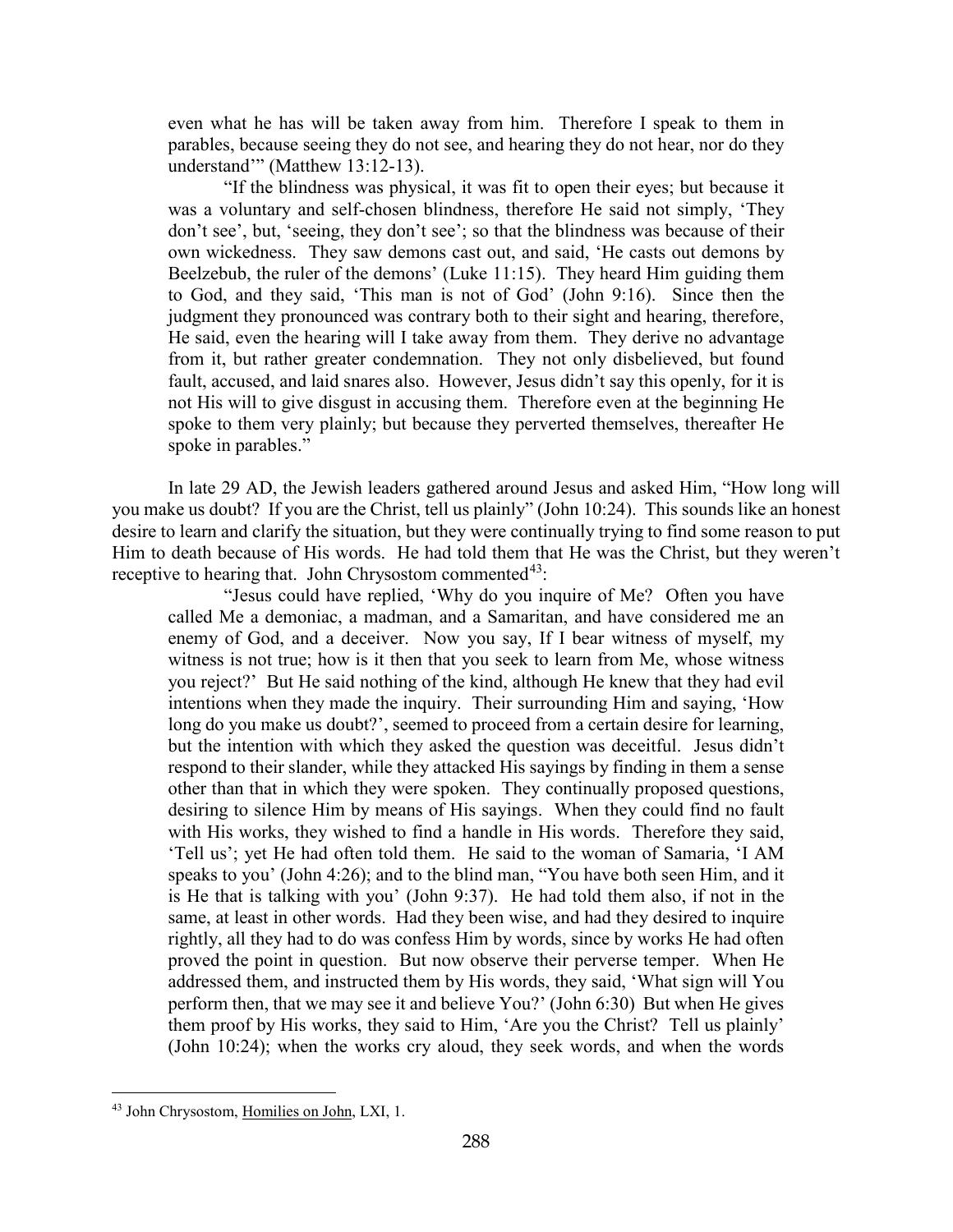teach, then they want works, always being contrary. The end showed that they didn't inquire for the sake of learning."

"Their mode of questioning was full of hatred. Yet He spoke everything openly, always being present at their feasts, and in secret He said nothing; but their words were full of deceit, in order that having drawn Him out, they might again find some handle against Him."

# <span id="page-26-0"></span>**The Boldness of the Blind Man After Receiving Sight**

The arguments and disagreements among the Pharisees were not lost on the formerly blind man. In fact, they began to give him true insight into what really happened. The interchange went like this:

- Some of the Pharisees asked the formerly blind man his opinion of Jesus. He replied, "He is a prophet."
- These Pharisees then denied the fact that he had been blind in the first place and called his parents as witnesses. This discredited the Pharisees in the eyes of the formerly blind man since he could see that they were suppressing the obvious.
- The parents confirmed their son's former blindness but hesitated to speak further out of fear.
- The Pharisees called in the formerly blind man again, this time under oath, asking him to deny the miracle ever took place. This indicated that they thought he and his parents were lying and they completely discredited themselves in his eyes. To him they were just trying to stonewall the truth.
- The formerly blind man threw it back in their face, "Why do you want to hear it again? Do you also want to become His disciples?"
- Infuriated, they reviled him, claiming to be Moses' disciple and said they didn't even know where Jesus was from.
- The formerly blind man now saw things clearly and spelled it out to the Pharisees. Following are John Chrysostom's comments<sup>[44](#page-26-1)</sup>:
	- 1. This is a marvelous thing; you do not know where Jesus is from, yet He opened my eyes. "A Man, who is not one of the distinguished, noble or illustrious among you, can do such things; so that it is in every way clear that He is God, needing no human help".
	- 2. God does not hear sinners, and you acknowledge this; but He does hear true worshippers who do His Will. "Here he not only has cleared Jesus of sin, but declares that He is very pleasing to God, and does His will. Since they called themselves worshipers of God, he added, 'and does His will'; 'since', he said, 'it is not sufficient to know God; men must also do His will'.
	- 3. Since the world began, it has been unheard that anyone ever opened the eyes of one born blind. "If now you acknowledge that God doesn't hear sinners, and this Person has wrought a miracle, and such a miracle as no man has ever done, it is clear that He has surpassed all things in virtue, and that His power is greater than belongs to man."

<span id="page-26-1"></span><sup>44</sup> Chrysostom, Homilies on John, LVIII, 3.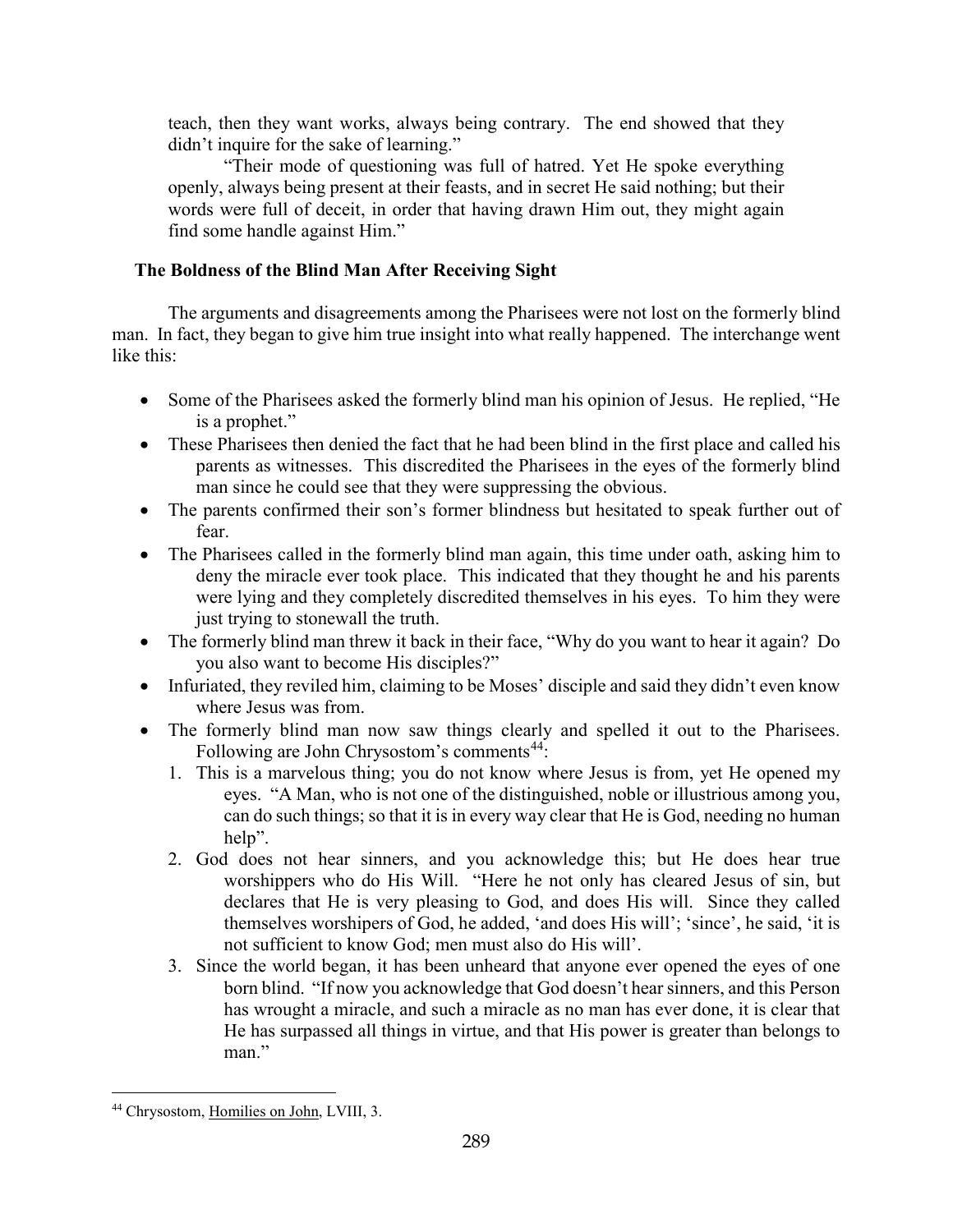- 4. If this man (Jesus) were not from God, He could do nothing.
- The Pharisees proceeded to cast him out of the Synagogue, overruling Nicodemus, Joseph and Gamaliel. The formerly blind man was fortunate to get out alive; when the Deacon Stephen did something similar about a year later (Acts 7), Stephen and about 200 others<sup>[45](#page-27-0)</sup> were stoned to death.

John Chrysostom noted<sup>[46](#page-27-1)</sup> that an underlying assumption of the Pharisees was that Jesus was a sinner. They said, "We know that this man (Jesus) is a sinner" (John 9:24). They tried to get the formerly blind man to say that also, but he kept playing their own words back to them, "How can a man who is a sinner do such signs"? (John 9:16) Yet just a short time earlier, Jesus had spoken to the Scribes and Pharisees and had asked them, "Which of you convicts Me of sin?" (John 8:46) This was followed by silence, since they could find no sin in Him. Thus the formerly blind man kept challenging the obstinate blindness of the Pharisees.

Chrysostom also noted<sup>[47](#page-27-2)</sup> the change in the attitude of the formerly blind man when the Pharisees began to question him a second time. Before he had spoken cautiously in supplying the proof of what he said. After that he spoke confidently and trampled their madness, declaring himself to be Jesus' disciple.

"The Pharisees inquired again, 'What did he do to you? How did He open your eyes?' (John 9:26) Having conquered them already and put them down, he no longer spoke to them submissively. As long as the matter needed inquiry and arguments he spoke guardedly, while he supplied the proof; but when he had conquered and gained a splendid victory, he then took courage, and trampled them."

"'I have told you once, and you did not listen; why do you want to hear it again?' (John 9:27) This is bold-speaking of a beggar towards Scribes and Pharisees! So strong is truth, so weak is falsehood. Truth, though she take hold of ordinary men, makes them to appear glorious; falsehood, even though it is with the strong, shows them to be weak! What the formerly blind man said is of this kind, 'You paid no attention to my words; therefore I will no longer speak or answer you continually, who question me to no purpose, and who do not desire to hear in order to learn; all you do is insult my words'".

"As a final reply, the formerly blind man said, 'Do you also want to become His disciples?' (John 9:27) Now he has ranked himself among the band of disciples, for the 'do you also?' is the expression of one who is declaring himself to be a disciple. Then he mocked them abundantly. For since he knew that this struck them hard, he said it, wishing to criticize them with exceeding severity; the act of a courageous soul, soaring on high and despising their madness. He pointed out the greatness of this dignity, in which he was very confident, and showed that they insulted him who was a man worthy to be admired; he didn't take the insult to himself, but grasped as an honor what they offered as a reproach."

<span id="page-27-0"></span><sup>45</sup> Nickolai Velimirovic, Prologue From Ochrid, Lazarica Press, Birmingham, 1986, July 28.

<span id="page-27-1"></span><sup>46</sup> John Chrysostom, Homilies on John, LVIII, 2.

<span id="page-27-2"></span><sup>47</sup> John Chrysostom, Homilies on John, LVIII, 2-3.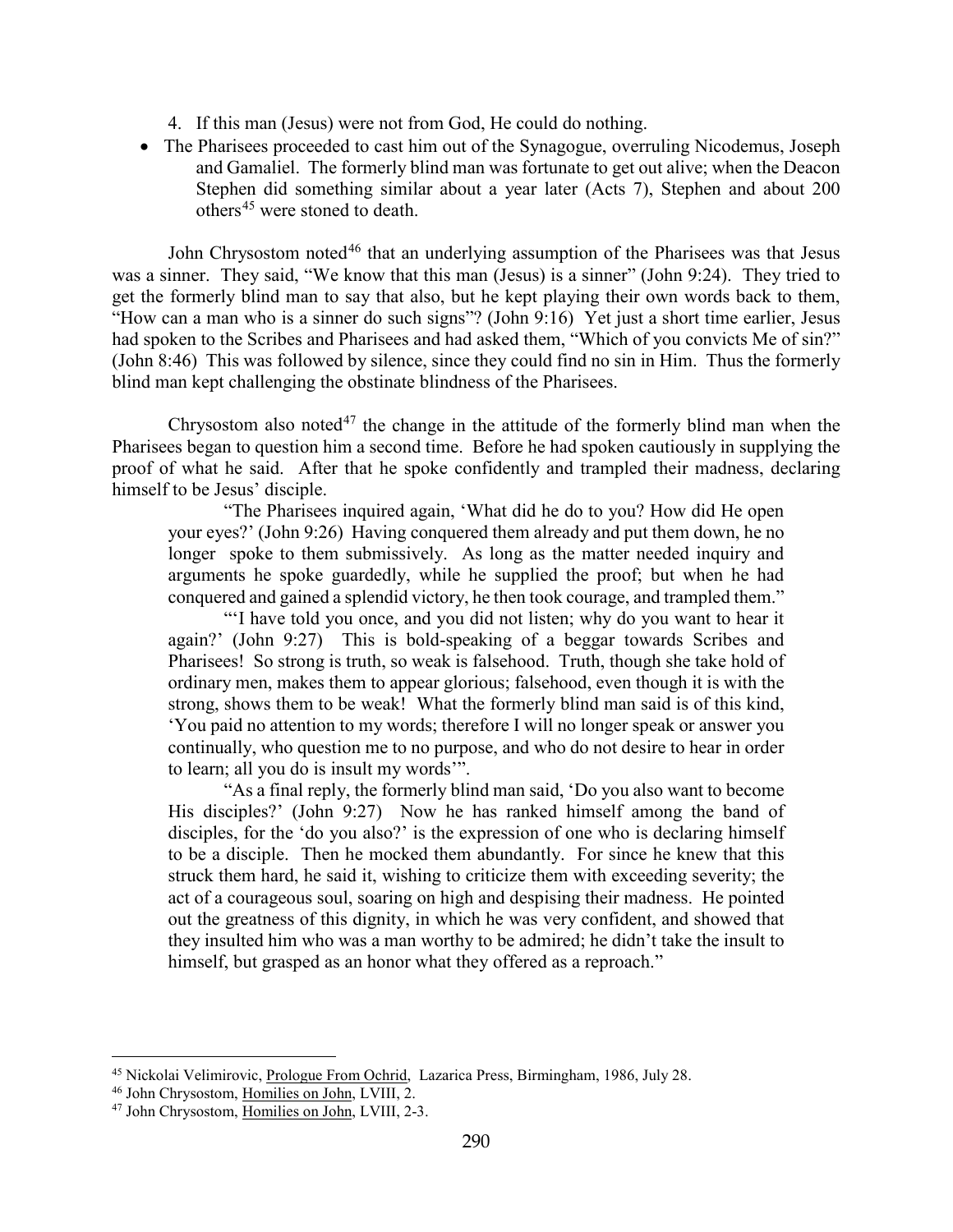Cyprian of Carthage applied<sup>[48](#page-28-1)</sup> the words of the man born blind, "God does not hear a sinner", to the baptism of heretics in his day.

"It is necessary that he should be anointed who is baptized; having received the chrism<sup>49</sup>, that is, the anointing, he may be anointed of God, and have in him the grace of Christ. Further, it is the Eucharist from which the baptized are anointed with the oil sanctified on the altar. But he cannot sanctify the creature of oil, who has neither an altar nor a church; thus there can be no spiritual anointing among heretics, since it is clear that the oil cannot be sanctified nor the Eucharist celebrated at all among them. But we ought to know and remember that it is written, 'Let not the oil of a sinner anoint my head' (Psalm 141:5 LXX), which the Holy Spirit forewarned, lest anyone going out of the way and wandering from the path of truth should be anointed by heretics and adversaries of Christ. Besides, what prayer can a priest who is impious and a sinner offer for a baptized person? It is written, 'God does not hear a sinner; but if any man is a worshipper of God, and does His will, him He hears' (John 9:31). Who, moreover, can give what he himself doesn't have? How can he discharge spiritual functions who himself has lost the Holy Spirit? Therefore he must be baptized and renewed who comes untrained to the Church, that he may be sanctified within by those who are holy, since it is written, 'Be holy, for I am holy, says the Lord'" (Leviticus 19:2).

#### <span id="page-28-0"></span>**Being Cut Off From Israel**

When the formerly blind man was "put out of the synagogue" (John 9:34), he was "cut off from Israel." The Hebrew word, *kareth* (Hebrew to cut off, cut down, destroy) was used in a wide variety of contexts. There are times when *kareth* is clearly synonymous to death by stoning (Exodus 31:14-15, Leviticus 20:2-3). But there are many other times where an offender is instructed to be cut off from Israel, but not specifically stoned. For example:

| • Eating leavened bread during Passover     | Exodus 12:15-20    |
|---------------------------------------------|--------------------|
| • Using Holy Oil improperly                 | Exodus 30:31-33    |
| • Eating offerings while unclean            | Leviticus 7:15-21  |
| • Improper offerings                        | Leviticus 17:4-9   |
| $\bullet$ Drinking blood                    | Leviticus 17:10-14 |
| • Neglecting the Passover                   | Numbers 9:10-14    |
| • Neglecting purifications after defilement | Numbers 19:11-13   |

All of the above regulations have to do with maintaining the worship of God in an exact manner, which has its fulfillment in Christ. People who aren't interested in doing this are not part of Israel in spirit. The seeming vagueness of the term "cut off" may have been intentional to allow some discretion for judges to deal with individual cases where repentance may be forth coming.

For lesser offenses, especially those of one man against another (as opposed to those connected with worship of God), beating with rods or whips were proscribed (Deuteronomy 25:1- 3). Forty "stripes" was the maximum punishment allowed, where each blow left a bloody wound.

<span id="page-28-1"></span><sup>48</sup> Cyprian of Carthage, Epistles, LXIX, 2.

<span id="page-28-2"></span><sup>&</sup>lt;sup>49</sup> Chrism or unction is an anointing with oil and is mentioned by the Apostle John, " the anointing which you have received from Him abides in you" (1 John 2:27).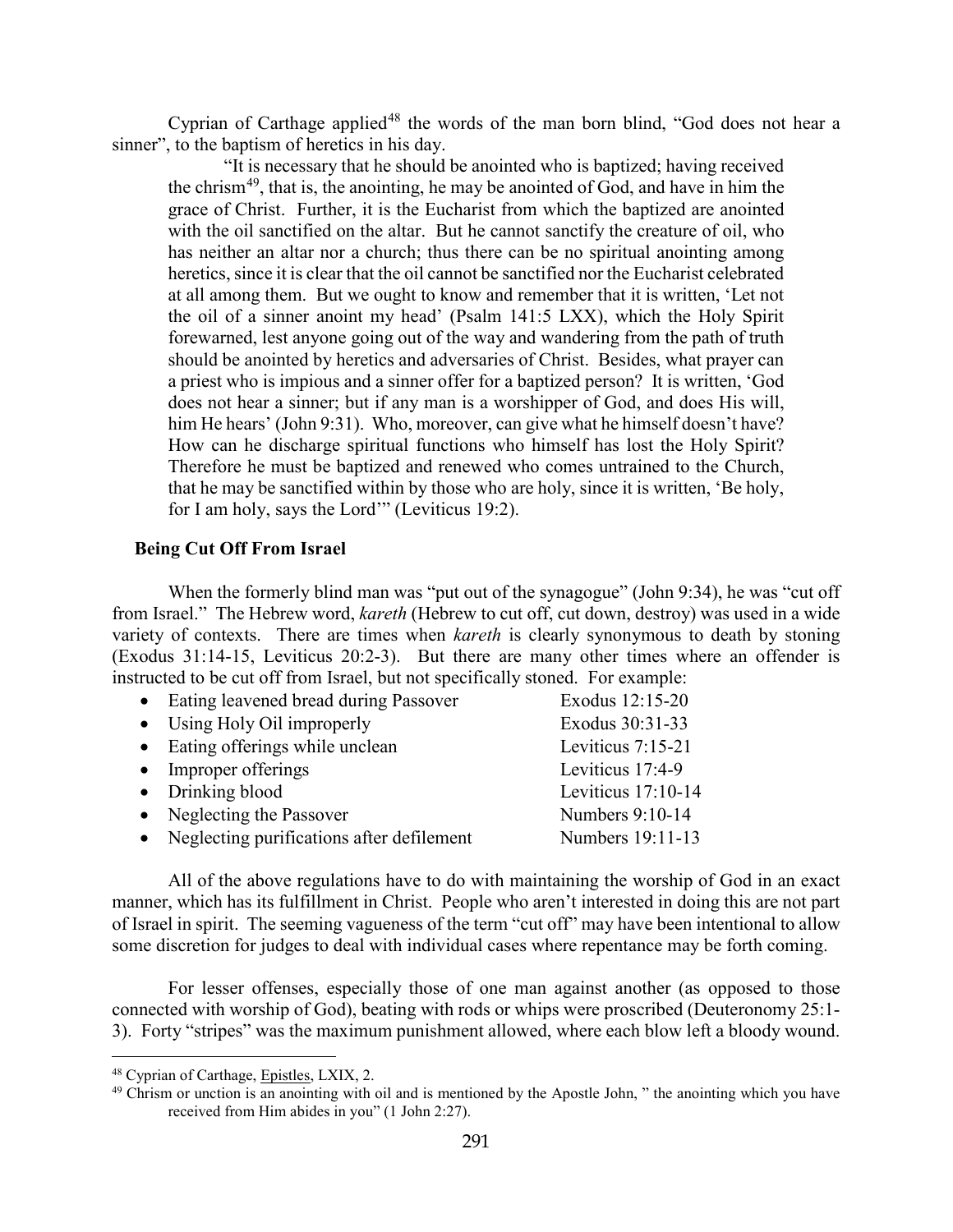Forty stripes was considered survivable, but just barely so, and more than that made the one who inflicted the punishment possibly subject to punishment himself if the offender died (Exodus 21:20-21). For example, Paul was given 39 lashes from the Jewish leaders on five separate occasions (2 Corinthians 11:24). The Apostles were also beaten by the Jewish leaders for continuing to teach about Christ (Acts 5:40).

In the case of the man born blind, he had offended the Jewish leaders. Being out of the synagogue meant he had no part in the worship of Israel. (Even Gentiles could take part at a distance!) This also meant he would have great difficulty finding employment and he may also be unable to inherit property.

There are other cases where people refused to acknowledge Jesus for fear of being "put out of the synagogue". Israel and the synagogue worship was their hope of eternal life; to abandon this was hard to do. Some examples are as follows with comments from John Chrysostom:

- 1. Nicodemus came to Jesus by night so as to avoid being put out of the synagogue. Even at this time Nicodemus was favorable towards Christ, and stated, 'Rabbi, we know that You are a teacher come from God; for no one can do these signs that You do unless God is with him' (John 3:1-2). Chrysostom stated<sup>[50](#page-29-0)</sup> that Nicodemus still did not have the proper perspective about Christ, for he was still entangled in the Jewish reasoning. Therefore he came by night, because he feared to do so by day. Yet the merciful God did not reject him, or deprive him of His instruction, but with much kindness spoke with him and disclosed to him very exalted teachings. Far more deserving of pardon was Nicodemus than those who acted through wickedness. They were entirely without excuse; but Nicodemus, though he was liable to condemnation, yet was not so to an equal degree. The Apostle John noted that 'of the rulers many believed on Him, but because of the Jews they did not confess Him, lest they should be put out of the synagogue' (John 12:42). In Jesus' meeting with Nicodemus he has implied this by mentioning his coming 'by night'.
- 2. Prior to the raising of Lazarus, 'Many of the Jews came to comfort Mary and Martha' (John 11:19) Chrysostom stated<sup>[51](#page-29-1)</sup>, "Why would they comfort women beloved of Christ, when they had agreed, that if any should confess Christ, he should be put out of the synagogue? It was either because of the grievous nature of the calamity, or that they respected them as of superior birth, or else these who came were not the wicked sort. The Evangelist mentions these circumstances, to prove that Lazarus was really dead.
- 3. Some people out of pride refused to identify with Jesus (John 12:40). John Chrysostom stated<sup>52</sup>, "Vainglory is a powerful thing and can blind the minds of those ensnared by it even to very obvious truths, persuade them to dispute what is allowed by others. It instigates in some, who know and are persuaded of the truth, to pretended ignorance and opposition. This took place in the case of the Jews, for they did not through ignorance deny the Son of God, but that they might obtain honor from the multitude. 'They believed, but were afraid, lest they should be put out of the synagogue' (John 12:42). So they gave up their salvation to others. It cannot be that he who is so zealous a slave to the glory of this present world can obtain the glory which is from God.

<span id="page-29-0"></span><sup>50</sup> John Chrysostom, Homilies on John, XXIV, 1.

<span id="page-29-1"></span><sup>&</sup>lt;sup>51</sup> John Chrysostom, Homilies on John, LXII, 2.

<span id="page-29-2"></span><sup>52</sup> John Chrysostom, Homilies on John, III, 5.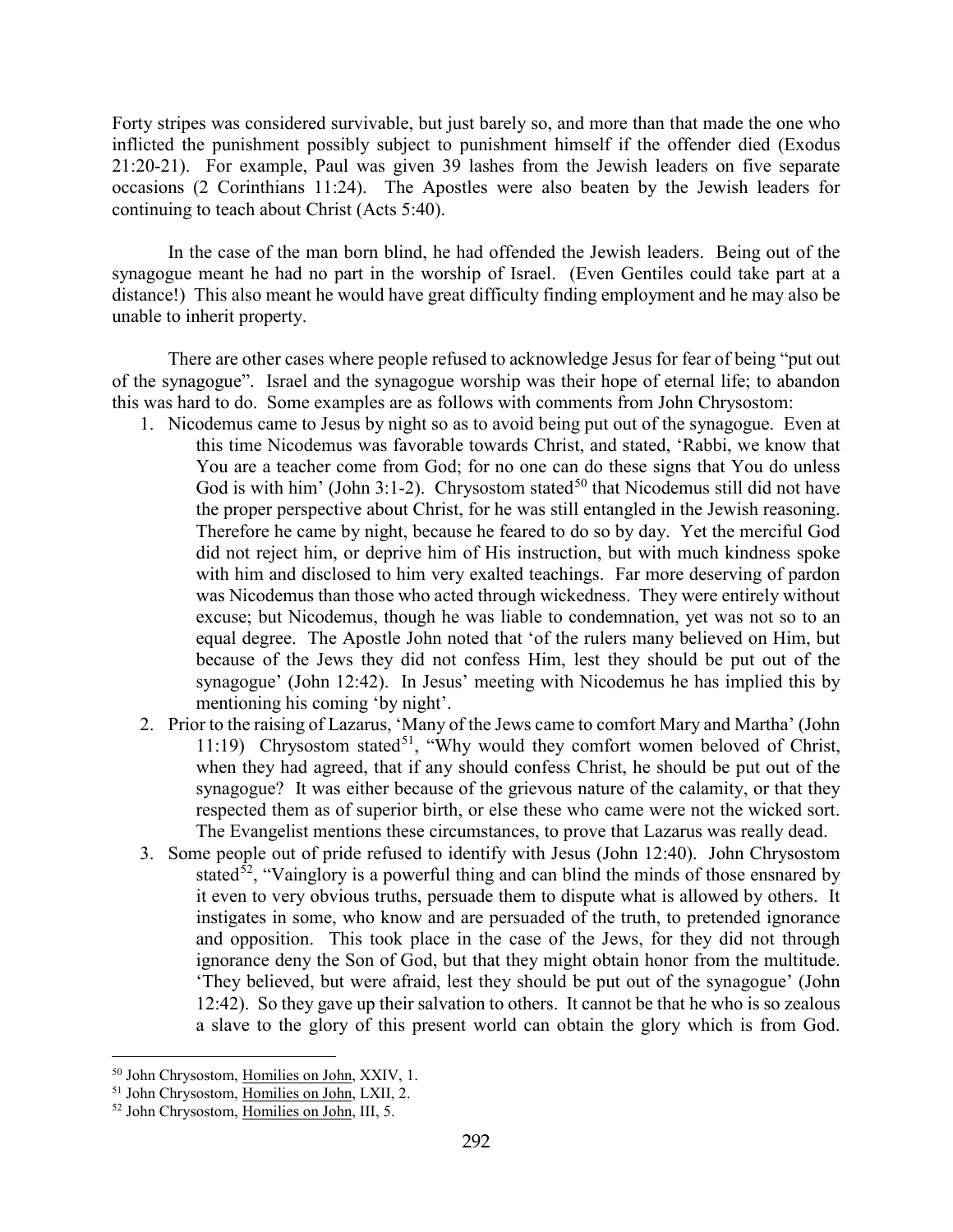Therefore Jesus rebuked them, saying, 'How can you believe, who receive honor from one another, and do not seek the honor that *comes* from the only God?" (John 5:44).

- 4. Publicans and harlots were entering the kingdom of Heaven before the religious leaders. (Matthew 21:12-13). Chrysostom stated<sup>53</sup>, "'John came to you in the way of righteousness, and you didn't believe him; but tax collectors and harlots believed him. When you saw *it,* you did not afterward relent and believe him' (Matthew 21:32). Christ put forward the publicans and the harlots, then added this, by the order of their actions convicting their unpardonable conduct. He showed that for fear of men they do everything, and for vainglory. For they did not confess Christ for fear, lest they should be put out of the synagogue."
- 5. The love of money is a dreadful disease, but it becomes much worse, because it is the root and mother of all evil. Chrysostom stated<sup>54</sup>, "Those who opposed Christ were broken off from the Faith through their love of honor. 'Among the rulers many believed in Him, but because of the Pharisees they did not confess Him, lest they should be put out of the synagogue' (John 12:42). Again 'how can you believe who receive honor one of another, and seek not the honor that comes from God only?' (John 5:44). They were not rulers, but slaves in the utmost slavery. However, this fear was afterwards done away with, for nowhere during the time of the Apostles do we find them possessed by this feeling, since in their time both rulers and priests believed (Acts 6:7, 15:5). The grace of the Spirit came and made all the Apostles firmer than stone."
- 6. Even the Twelve were huddled together by themselves after the Crucifixion for fear of the Jewish leaders (John 20:19).

John Chrysostom noted<sup>[55](#page-30-2)</sup> that the Apostle Paul was at one time linked with the same Jewish leaders who put the formerly blind man out of the synagogue. How did Paul see this in retrospect? Chrysostom concludes that Paul didn't begin an active role until after the Resurrection. While the Jewish leaders acted out of love for power, Paul acted out of zeal for the tradition of the fathers. Gamaliel may have had a lot to do with Paul's viewpoint, and thus with Paul finding mercy.

"Paul magnified the mercy and loving-kindness of God, in describing his former life, 'I was formerly a blasphemer and a persecutor'. When he speaks of the still unbelieving Jews, he rather extenuates their guilt. 'I bear them record that they have a zeal for God, but not according to knowledge' (Romans 10:2). Observe Paul's lowering of himself! So free was he from self-love, so full of humility, that he was not satisfied to call himself a persecutor and a blasphemer, but he aggravated his guilt, showing that it did not stop with himself, that it was not enough that he was a blasphemer, but in the madness of his blasphemy he persecuted those who were willing to be godly. 'But I obtained mercy because I did it ignorantly in unbelief" (1 Timothy 1:13).

"Why then did other Jews not obtain mercy? Because what they did, they did not ignorantly, but willfully, well knowing what they did. 'Many of the Jews believed on Him, but because of the Pharisees they did not confess Him. They loved the praise of men more than the praise of God' (John 12:42, 43). Christ said to them, 'How can you believe, who receive honor one of another' (John 5:44)?

<span id="page-30-0"></span><sup>53</sup> John Chrysostom, Homilies on Matthew, LXVII, 3.

<span id="page-30-1"></span><sup>&</sup>lt;sup>54</sup> John Chrysostom, Homilies on John, LXIX, 1.

<span id="page-30-2"></span><sup>55</sup> John Chrysostom, Homilies on 1 Timothy, III, v. 13.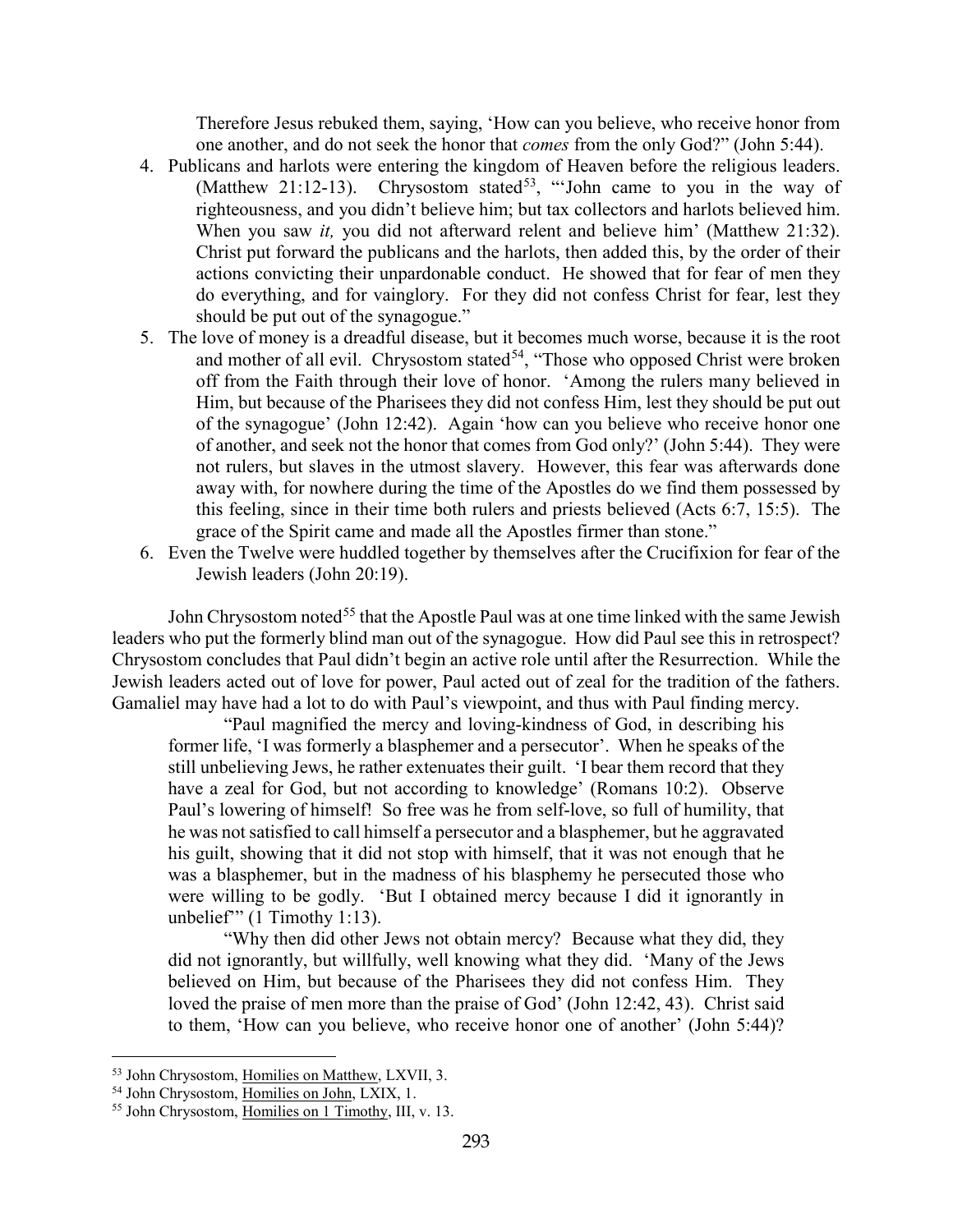The parents of the blind man 'said these things for fear of the Jews, lest they should be put out of the synagogue' (John 9:22). The Jews themselves said, 'Do you perceive how we gain nothing? Look, the world is gone after Him' (John 12:19). Thus their love of power was everywhere in their way. When they admitted that no one can forgive sins but God only, and Christ immediately did that thing, which they had confessed to be a sign of divinity, this could not be a case of ignorance."

"Where was Paul at this time? Perhaps he was still sitting at the feet of Gamaliel (Acts 22:3), and took no part with the multitude who conspired against Jesus, for Gamaliel does not appear to have been an ambitious man. Then how is it that afterwards Paul was found joining with the multitude at the death of Stephen? (Acts 7:58-8:1) He saw the doctrine growing, and on the point of prevailing, and being generally embraced. Paul did not act from the love of power as the other Jews did, but from zeal. The motive of his journey to Damascus was his opinion that the doctrine was pernicious, and he was afraid that the preaching of it would spread everywhere. With the Jews it was the love of power that influenced their actions. They said, 'The Romans will come and take away both our place and nation' (John 11:48). The fear that agitated them was that of man. How could one as skillful in the Law as Paul be so ignorant? It is Paul who says, 'which He had promised before by His holy prophets' (Romans 1:2). How is it that Paul didn't know, when he was zealous for the Law of his fathers, and who was brought up at the feet of Gamaliel? The uneducated fishermen embraced the Gospel while Paul, who studied the Law, was persecuting it! It is for this he condemns himself, saying, 'I am not worthy to be called an Apostle' (1 Corinthians 15:9). It is for this that he confesses his ignorance, which was produced by unbelief. For this cause, he says, that he obtained 'mercy'. When Paul said, 'He counted me faithful' (1 Timothy 1:12), Paul meant that he gave up no right of his Master; even his own labors he ascribed to God, and assumed nothing for himself, and did not claim for his own the glory which was due to God."

#### <span id="page-31-0"></span>**The Blind Man's Recognition That Christ Is God**

Jesus heard how the formerly blind man had been "cut off from Israel" and also realized how he had stood up to the heretical blasphemy of the Pharisees. Therefore Jesus sought him out and asked if he believed in the Son of God. Up until now, the formerly blind man had never seen Jesus. So he asked, "Who is He that I may believe?" When Jesus revealed Himself, the man said, "Lord, I believe!" and fell down and worshiped Him. This is real insight.

Chrysostom pointed out<sup>[56](#page-31-1)</sup> that the Lord did not instruct the formerly blind man to believe, but asked him, "Do you believe on the Son of God?" (John 9:35). The man had just been cut off from Israel for defending someone he didn't even know. Christ rewarded him like a judge rewards the champion coming from the Olympic Games.

"When they had cast him out from the Temple, Jesus came for the purpose of meeting him. Observe how He recompensed him, by the chief of blessings. He made Himself known to him who before didn't know Him, and enrolled him into the company of His own disciples. Observe the exact circumstances: when Christ

<span id="page-31-1"></span><sup>56</sup> John Chrysostom, Homilies on John, LIX, 1.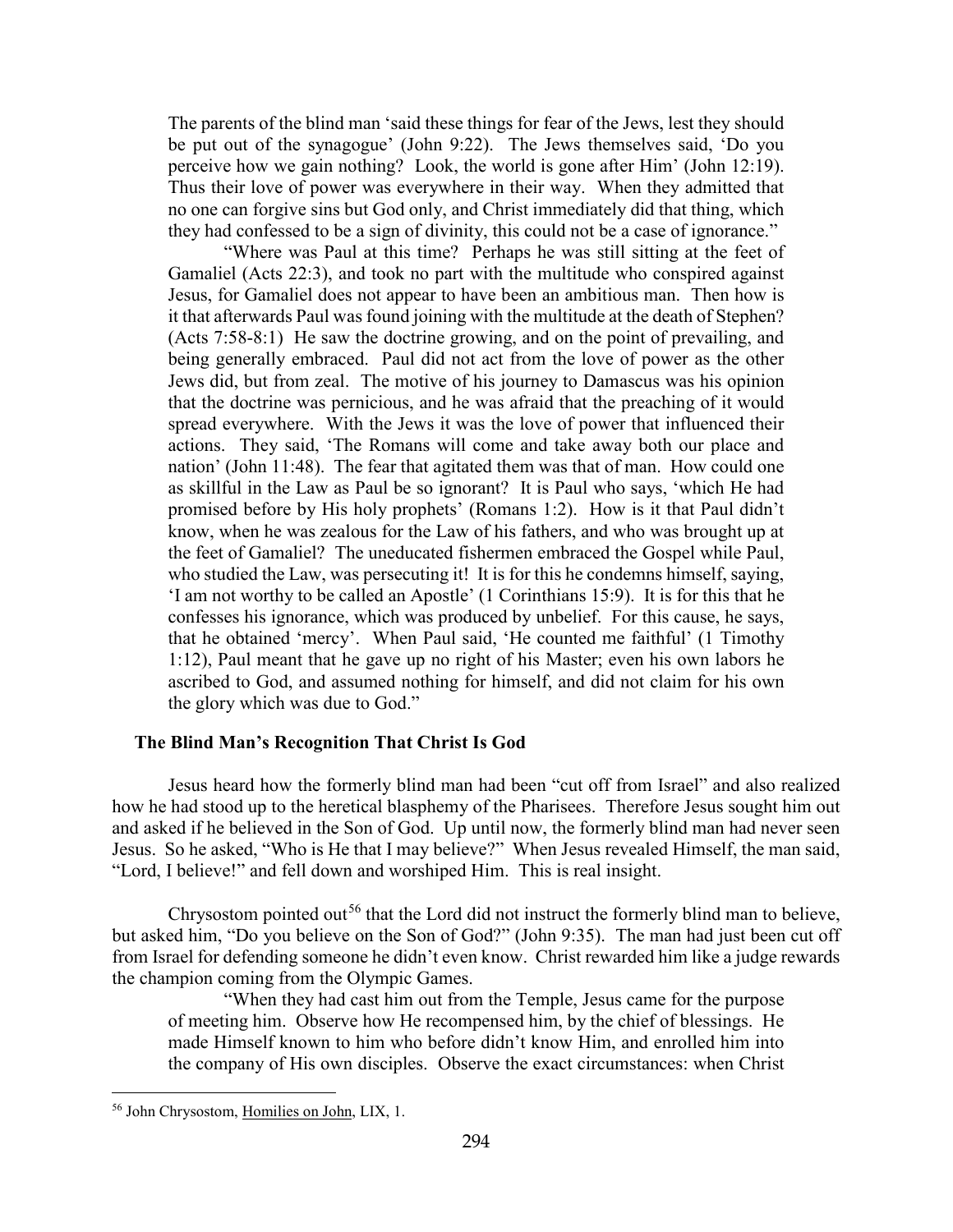had said, 'Do you believe on the Son of God?', the man replied, 'Who is He, Lord, that I may believe in Him?' (John 9:36) As yet he didn't know Him, even though he had been healed; he was blind before he came to his Benefactor, and after the cure, he was being hassled by those dogs. Therefore like some judge at the games, Christ received the champion who had worked hard and gained the crown. After so much arguing against the Jews, after so many words, Jesus asked him, 'Do you believe?' He spoke this not from ignorance, but desiring to make Himself known, and showing gently that He valued the man's faith. 'This great multitude', He said, 'has insulted Me, but of them I make no account; for one thing I care, that you should believe. For better is one who does the will of God, than ten thousand transgressors'. Christ had approved what the formerly blind man had said; He asked this question to first bring him to a state of longing for Himself. He didn't say directly, 'Believe', but in the way of an inquiry. The man said, 'Lord, who is He, that I might believe on Him?' The expression is that of a longing and inquiring soul. He didn't know Him in whose defense he had spoken so much, that you may learn his love for truth."

In today's Gospel lesson, which took place in about December, 29 AD, Jesus had just come from a confrontation with the Jewish leaders that ended with their picking up stones to stone Him to death for claiming equality with the Father (John 8:58-59). John Chrysostom stated<sup>[57](#page-32-0)</sup> that Jesus went straight from there to the man born blind, intentionally, to demonstrate what He had been saying, that He is equal with the Father.

Jesus wasn't content to just let everything remain status quo. He had just come from a confrontation with the Jewish leaders that ended with their picking up stones to stone Him to death for claiming equality with the Father (John 8:[58](#page-32-1)-59). John Chrysostom stated<sup>58</sup> that Jesus went straight from there to the man born blind, intentionally, to demonstrate what He had been saying, that He is equal with the Father. Now Jesus had made His point regarding equality with the Father, but there were other eyes that needed to be opened. So following this, Jesus had another long discussion with the Pharisees, where Nicodemus, Joseph and Gamaliel may have been present again. They had had such difficulty accepting His claim to be "I AM" who spoke to Moses (John 8:58) and Who created man out of dirt (Genesis 2:7). As Chrysostom put<sup>[59](#page-32-2)</sup> it,

"To have said, 'I am He, Who took the dust of the earth and made man,' would have seemed a hard thing to His hearers. When shown by actual deeds, this no longer stood in their way. By taking earth and mixing it with spit, He showed His hidden glory. For no small glory was it that He should be deemed the Architect of the Creation".

Thus after this demonstration with the man born blind, Jesus said:

- Because you say "we see," you are really blind and your sin remains (John 9:40-41).
- He is the door to the sheepfold; others who enter by another way are thieves and robbers (John 10:1-10).
- He is also the Good Shepherd and His sheep hear His voice and follow Him (John 10:2-5).

<span id="page-32-0"></span><sup>57</sup> John Chrysostom, Homilies on John, LVI, 1.

<span id="page-32-1"></span><sup>58</sup> John Chrysostom, Homilies on John, LVI, 1.

<span id="page-32-2"></span><sup>59</sup> John Chrysostom, Homilies on John, LVI, 1.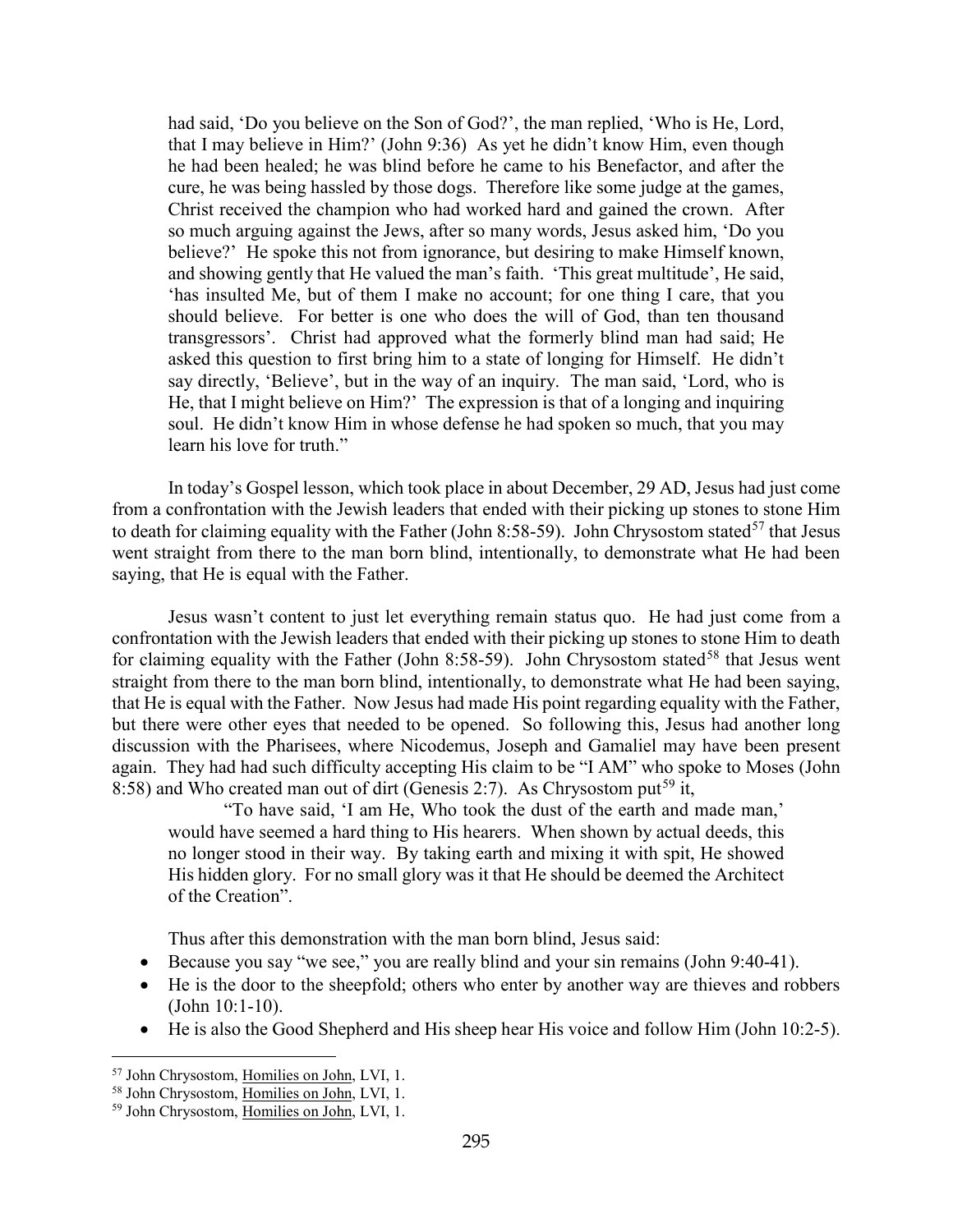• The Good Shepherd also gives His life for the sheep; hirelings don't do that! (John 10:11-18).

Again, a division arose among the Pharisees. One group said that Jesus had a demon (10:19-20) which is blasphemy and a sin against the Holy Spirit (Matthew 12:22-37). The other group countered with, "These are not the words of One who has a demon. Can a demon open the eyes of the blind?" (John 10:21) This encounter took place in December of 29 AD, or about four months before Jesus was crucified. After Jesus was crucified, Nicodemus and Joseph took His body for burial (John 19:38-39) and were then cut off from Israel themselves. Their eyes had been opened and they knew what they had to do!

John Chrysostom pointed out<sup>[60](#page-33-0)</sup> that the works that Jesus did, such as restoring the man born blind, were things that no one had ever done before. As a result, there was strong reaction from the world to Jesus, Who was not of the world.

"They have no excuse. I gave them the teaching by words, and added that by works, according to the Law of Moses, who commanded all men to obey one speaking and doing such things, when he should both lead to piety, and exhibit the greatest miracles."

Jesus spoke not simply of 'signs', but, 'Which no other man did' (John 15:24). They themselves were witnesses of this, 'It was never so seen in Israel' (Matthew 9:33); and, 'Since the world began was it not heard that any man opened the eyes of one that was born blind' (John 9:32). The raising of Lazarus was of the same kind, and also many other acts, and the mode of wonder working was new, and all beyond expectation.

'Why then do they persecute both You and us? Because you are not of the world! If you were of the world, the world would love its own' (John 15:19).

Hilary of Poitiers stated<sup>[61](#page-33-1)</sup> that the heretics of his day, who claimed that Jesus was a being created out of nothing, didn't know the Father, and therefore they can't know the Son. Thus they are like the Pharisees who reviled the formerly blind man, when he confronted them.

The ignorance of the heretics can be demonstrated by their ignorance of the fact that He is the Son of God. Let the victims of this delusion reflect upon the words, 'You neither know Me, nor where I am from' (John 8:19, 9:29). All things, they argue, are from nothing; they allow no exception. They dare to misrepresent God the Only-begotten as sprung from nothing. The fact that, as the Scripture says, they don't know where He is from, is an indication of that unknowable origin from which He springs. If we can say of a thing that it came into existence out of nothing, then we know its origin. We know that it was made out of nothing, and this is a piece of definite knowledge. Now He Who came is not the Author of His own being; but He Who sent Him is, Whom the blasphemers don't know. Thus the Sent is from the Sender; from Him Whom they don't know as His Author. None can confess the Son who denies that He was born; none can understand that He was born, who has formed the opinion that He is from nothing. He is so far from being made out of nothing, that the heretics cannot tell where He is from.

<sup>60</sup> John Chrysostom, Homilies on John, LXXVII, 2.

<span id="page-33-1"></span><span id="page-33-0"></span><sup>&</sup>lt;sup>61</sup> Hilary of Poitiers, On the Trinity, VI, 29.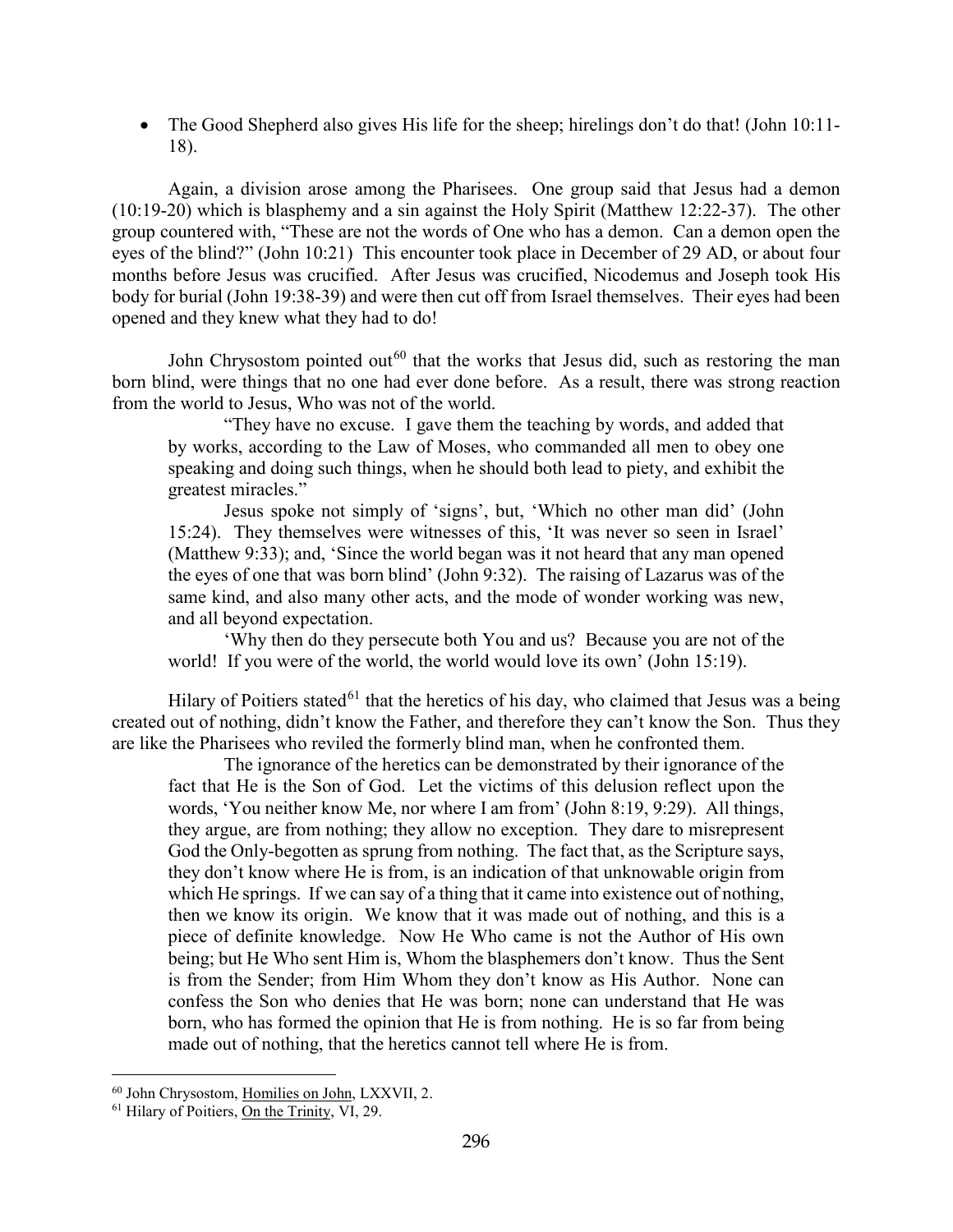Hilary of Poitiers also stated<sup>[62](#page-34-0)</sup> that when Jesus asked the formerly blind man if he believed on the Son of God, this anticipated later heretics who "believed in Christ" yet denied that He was the Son of God.

"The Lord had given sight to a man blind from his birth; the Lord of nature had removed a defect of nature. Because this blind man had been born for the glory of God, that God's work might be revealed in the work of Christ, the Lord did not delay till the man had given evidence of his faith by a confession of it. But though he didn't know at the time Who had given him the great gift of eyesight, yet afterwards he earned a knowledge of the Faith. It was not the dispelling of his blindness that won him eternal life. When the man was already healed and had been ejected from the synagogue, the Lord asked, 'Do you believe on the Son of God?' This was to save him from the thought of loss, by the exclusion from the synagogue, by the certainty that confession of the true Faith had restored him to immortality. When the man, his soul still unenlightened, answered, 'Who is He, Lord that I may believe on Him?' The Lord's reply was, 'You have both seen Him, and it is He that talks with you' (John 9:35-37). Christ removed the ignorance of the man, whose sight he had restored, and whom He was now enriching with the knowledge of so glorious a Faith. Does the Lord demand from this man, as from others, who prayed Him to heal them, a confession of faith as the price of their recovery? Emphatically not! The blind man could already see when he was thus addressed. The Lord asked the question in order to receive the answer, 'Lord, I believe' (John 9:38). The Faith which spoke in that answer was to receive not sight, but life."

"Now let us examine carefully the force of the words. The Lord asked of the man, 'Do you believe on the Son of God?' If a simple confession of Christ, leaving His nature in obscurity as to whether He was God or not, were a complete expression of the Faith, the terms of the question would have been, 'Do you believe in Christ?' But in days to come almost every heretic was to make a parade of that name, confessing Christ and yet denying that He is the Son of God. Therefore He demands, as the condition of faith, that we should believe in what is peculiar to Himself, that is, in His Divine Sonship. What is the profit of faith in the Son of God, if it is faith in a creature, when He requires of us faith in Christ, not the creature, but the Son of God."

John Chrysostom encouraged $63$  the people of his day to imitate the formerly blind man, since we have been given much greater benefits than he was.

"These things are recorded, that we too may imitate them. The blind man, the beggar, who had not even seen Christ, immediately showed such boldness, standing opposed to a murderous, possessed, and raving people, who desired by means of his voice to condemn Christ. If he neither yielded nor gave back, but boldly stopped their mouths, and chose rather to be cut off from Israel than to betray the truth; how much more ought we, who have lived so long in the Faith. We have seen ten thousand marvels wrought by faith; we have received greater benefits than

<span id="page-34-0"></span><sup>&</sup>lt;sup>62</sup> Hilary of Poitiers, On the Trinity, VI, 48.

<span id="page-34-1"></span><sup>63</sup> John Chrysostom, Homilies on John, LVIII, 4.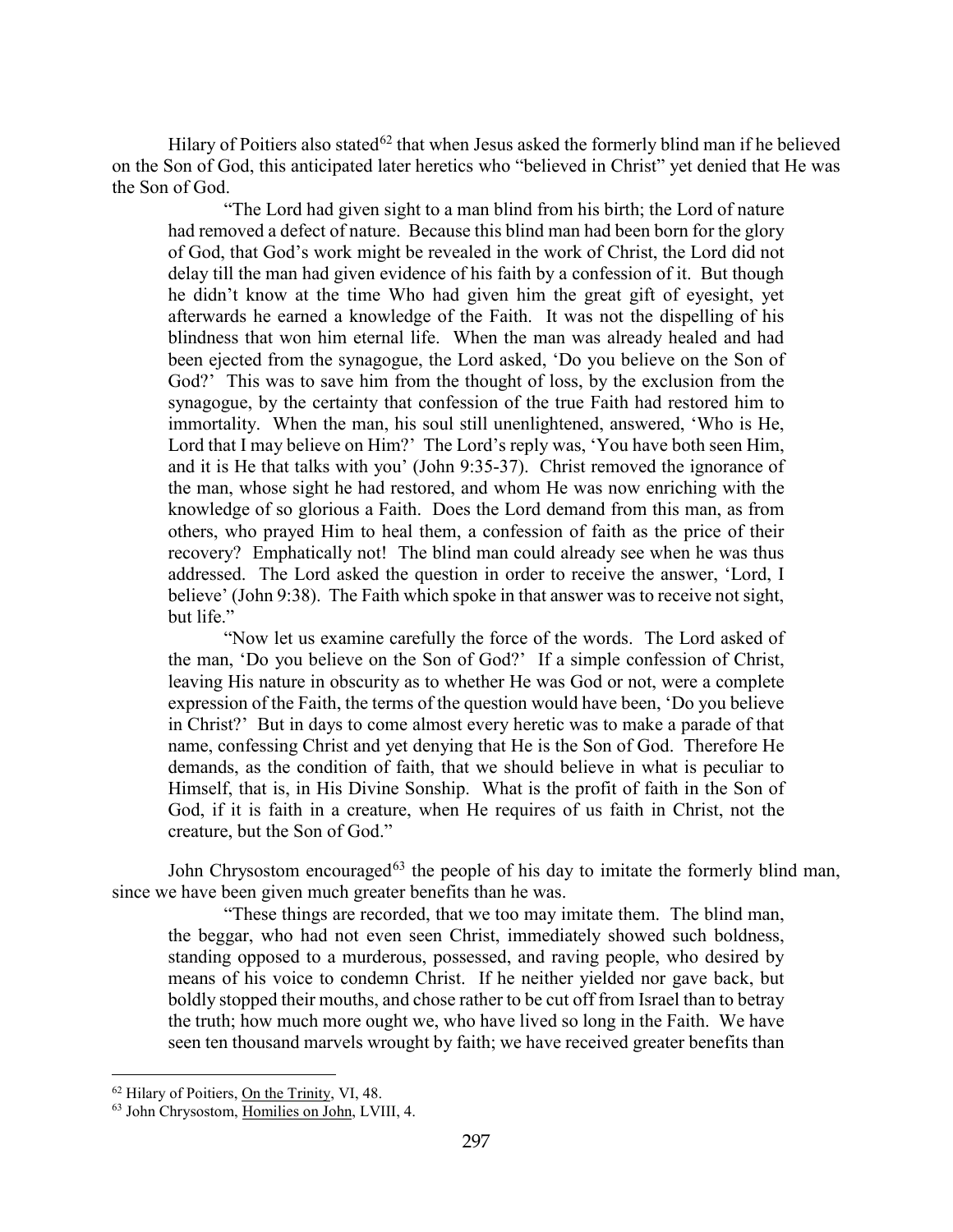he; we have recovered the sight of the eyes within; we have beheld the ineffable Mysteries, and have been called to such honor. We certainly ought to exhibit all boldness of speech towards those who attempt to accuse, who say anything against the Christians, to stop their mouths, and not to acquiesce without an effort."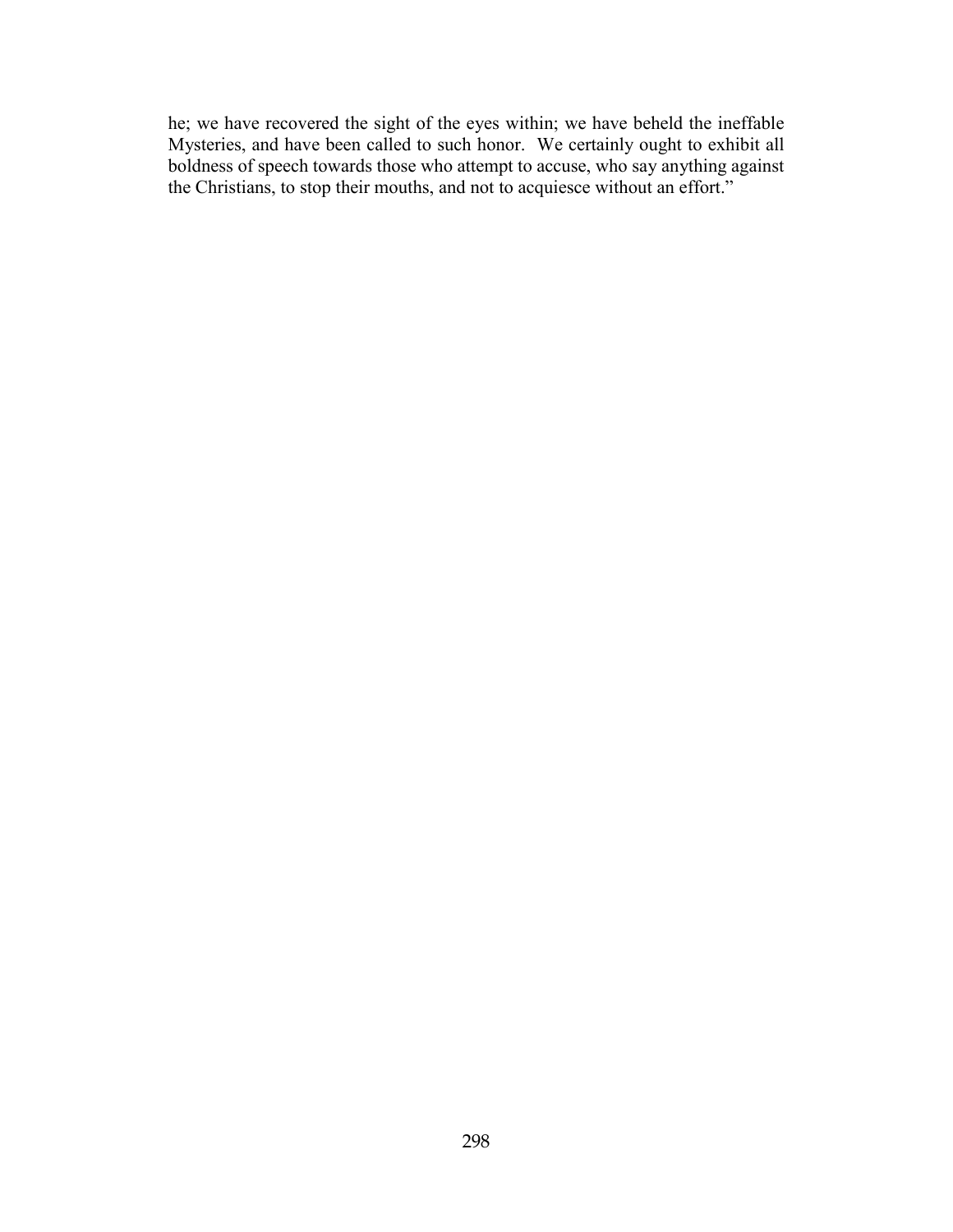# *THE CHURCH IN MACEDONIA*

**June 2, 2019 6th Sunday of Pascha Revision G**

#### <span id="page-36-0"></span>**Epistle: Acts 16:16-34**

The Epistle lesson begins in about 49 AD on Paul's Second Missionary Journey. The First Church Council (in Jerusalem) had just concluded (Acts 15). James and the Apostles, elders and brethren in Jerusalem drafted a letter to be circulated among the Gentile churches (Acts 15:23-29) and sent it with Silas and Barsabas (or Joseph, see Acts 15:22, 32; 1:23). Barsabas was Jesus' step-brother and the brother of James, the Bishop of Jerusalem. After delivering the letter to Antioch, Barsabas returned to Jerusalem but Silas accompanied Paul on Paul's Second Missionary Journey. Later on, when Paul got to Corinth (Acts 18), Silas stayed behind (which is why he isn't mentioned at the conclusion of the Second Missionary Journey). Church tradition recognizes Silas as the first Bishop of Corinth. Also accompanying Paul and Silas at various points on the Second Missionary Journey were Andronicus, Urbanus, Timothy, Luke, Jason, Aquila, Priscilla and Gaius, all of the Seventy. Along the way, Paul also worked with Herodion, Cephas, Onesiphorus, Olympas, Dionysius, Crispus, Sosthenes, Epaenetus, Amplias, Stacys, Apelles and Aristarchus of the Seventy. Paul met the Apostle Peter in Macedonia at about this time and together they ordained Olympas, Jason and Silas as bishops for Philippi, Thessalonica and Corinth respectively. At the time of the Epistle lesson Paul had either just met with Peter or would do so shortly.

Today's Epistle reading takes place in Philippi, which was the capital city of Macedonia (Acts 16:12). When Paul, Silas, etc., first arrived in Philippi, they met with the righteous women of Philippi who met for prayers outside the city by the riverside (Acts 16:13). These women were very receptive, were baptized and Lydia invited Paul to stay with them (Acts 16:15). On the way to prayers again, a fortune-telling slave girl began announcing Paul as "servant of the Most High God who proclaims to us the way of salvation" (Acts 16:17). At first, Paul tolerated this; after all, it was true. But as days went by, the slave girl began turning things into a circus, distracting the serious matters of prayer that Paul was focusing on. [Does this ever happen today??] So Paul cast the demon out of the girl. The girl's eyes were opened as to what she was really doing: disrupting the prayer of the faithful.

#### <span id="page-36-1"></span>**A Spirit of Divination**

 $\overline{a}$ 

The fortune-telling slave girl (Acts 16:16) had what was called a "spirit of Python"; (Greek pneuma puthona). This term comes from the Oracle at Delphi in Greece<sup> $64$ </sup> that was Copyright © Mark Kern 2008

<span id="page-36-2"></span> $64$  For example, see [http://en.wikipedia.org/wiki/Delphi.](http://en.wikipedia.org/wiki/Delphi) Apollo is connected with the Oracle for having slain the chthonic [serpent](http://en.wikipedia.org/wiki/Serpent_%28symbolism%29) [Python,](http://en.wikipedia.org/wiki/Python_%28mythology%29) named Pythia in older myths. Apollo dumped the body of the serpent into a hole in the ground. The priestess (or prophetess) called Pythia sat on a tripod seat over this hole and became intoxicated by the fumes from the decomposing body of the serpent. In her intoxicated state, the Pythia would fall into a trance allowing Apollo to possess her spirit. As she did this, she prophesied, speaking in riddles, which were interpreted by the priests of the temple. People consulted her on everything from important matters of public policy to personal affairs.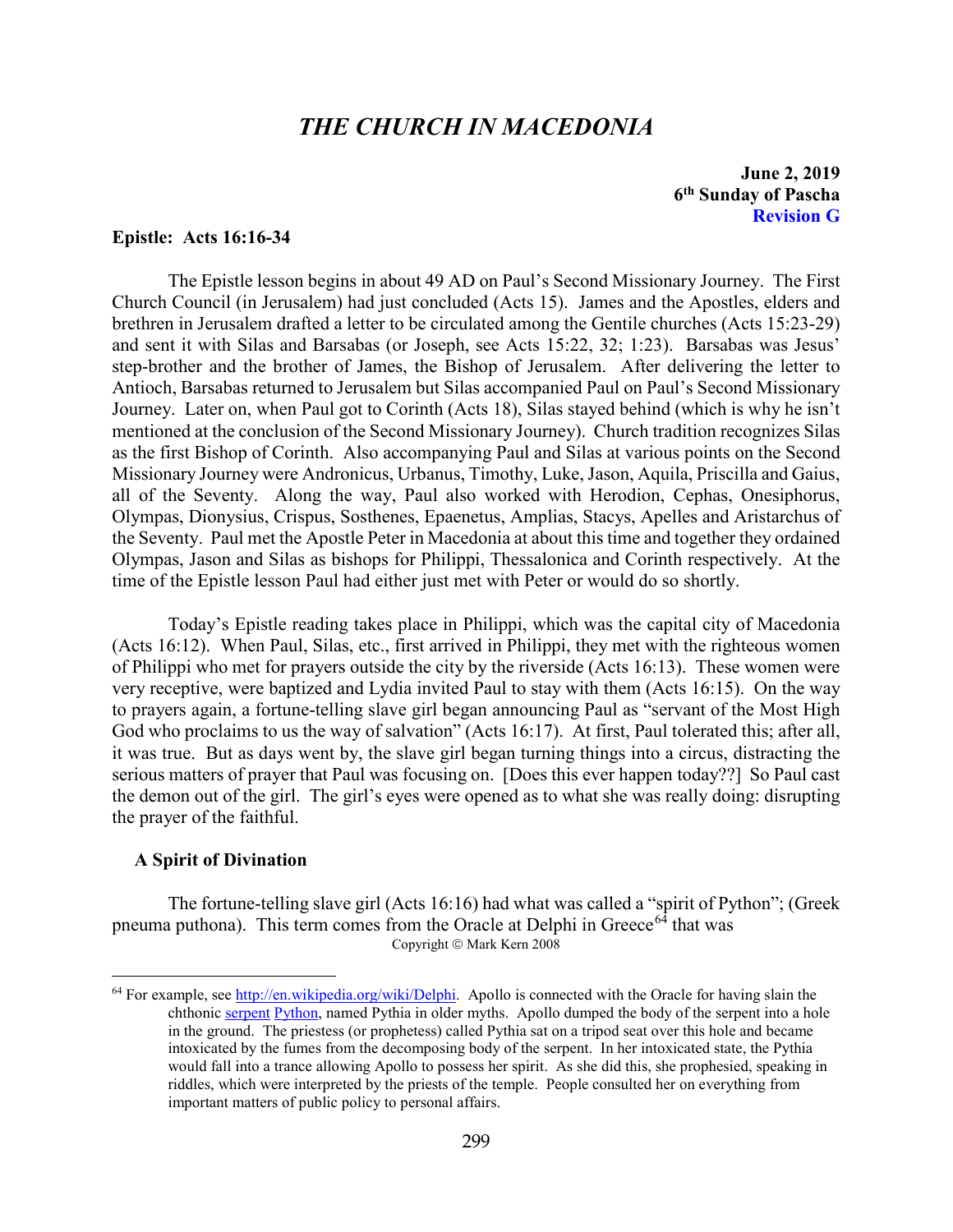famous from about the  $8<sup>th</sup>$  century BC to the 1<sup>st</sup> century BC, and which was located at the Temple of Apollo. The priestess at the Oracle was known as the "Pythia", and was an older woman of blameless life chosen from among the peasants of the area.

John Chrysostom referred<sup>[65](#page-37-0)</sup> to the Oracle at Delphi in passing to compare it to prophecy in the Church. At Delphi, there was coercion, frenzy and madness, whereas in the Church there is freedom, peace and understanding.

"The Pythoness, being a female, sat at times on the tripod of Apollo. Thus the evil spirit ascended from beneath and entered the lower part of her body, and filled the woman with madness. She, with disheveled hair, began to become intoxicated and to foam at the mouth; thus being in a frenzy, she uttered the words of her madness. I know that you are ashamed and blush when you hear these things; but they glory both in the disgrace and in the madness which I have described. All these things Paul brought forward when he said, 'You know that when you were Gentiles, you were led away to those dumb idols, however you were led'" (1) Corinthians 12:2).

"Because he was speaking with those who knew well, he doesn't state all things with exact care, not wishing to be troublesome to them, but having reminded them only, he soon quits the point, moving on to his subject."

"What does he mean, 'to those dumb idols?' These soothsayers used to be led and dragged to them. But if they are themselves dumb, how did they give responses to others? And how did the demon lead them to the images? Just like men taken prisoner in war, and in chains, rendering his deceit plausible. To keep men from the notion that it was just a dumb stone, they were eager to rivet the people to the idols that their own style and title might be inscribed upon them."

"But our rites are not like this, which was well known to the Corinthians, including prophecy with understanding and with entire freedom. Therefore they had power either to speak or to refrain from speaking. They were not bound by necessity, but were honored with a privilege. For this cause Jonah fled; (Jonah 1:3) for this cause Ezekiel delayed (Ezekiel 3:15); for this cause Jeremiah excused himself (Jeremiah 1:6). God didn't thrust them on by compulsion, but advised, exhorted, threatened; not darkening their mind; for to cause distraction, madness and great darkness, is the proper work of a demon. It is God's work to illuminate and with consideration to teach things that are needed."

While it may seem strange for demons to point out the way of salvation, they may do so sometimes just out of fear. The Gadarene demoniac referred to Jesus as Son of the Most High God (Mark 5:7-8). The seven sons of the Jewish chief priest tried to cast out demons by "the Jesus whom Paul preaches" (Acts 19:13-16). The demon answered them, "Jesus I know, and Paul I know, but who are you?" Then the demon possessed man jumped them and began tearing them apart. Demons do recognize who has authority over them.

<span id="page-37-0"></span> $\overline{a}$ <sup>65</sup> John Chrysostom, Homilies on 1 Corinthians, XXIX, 2.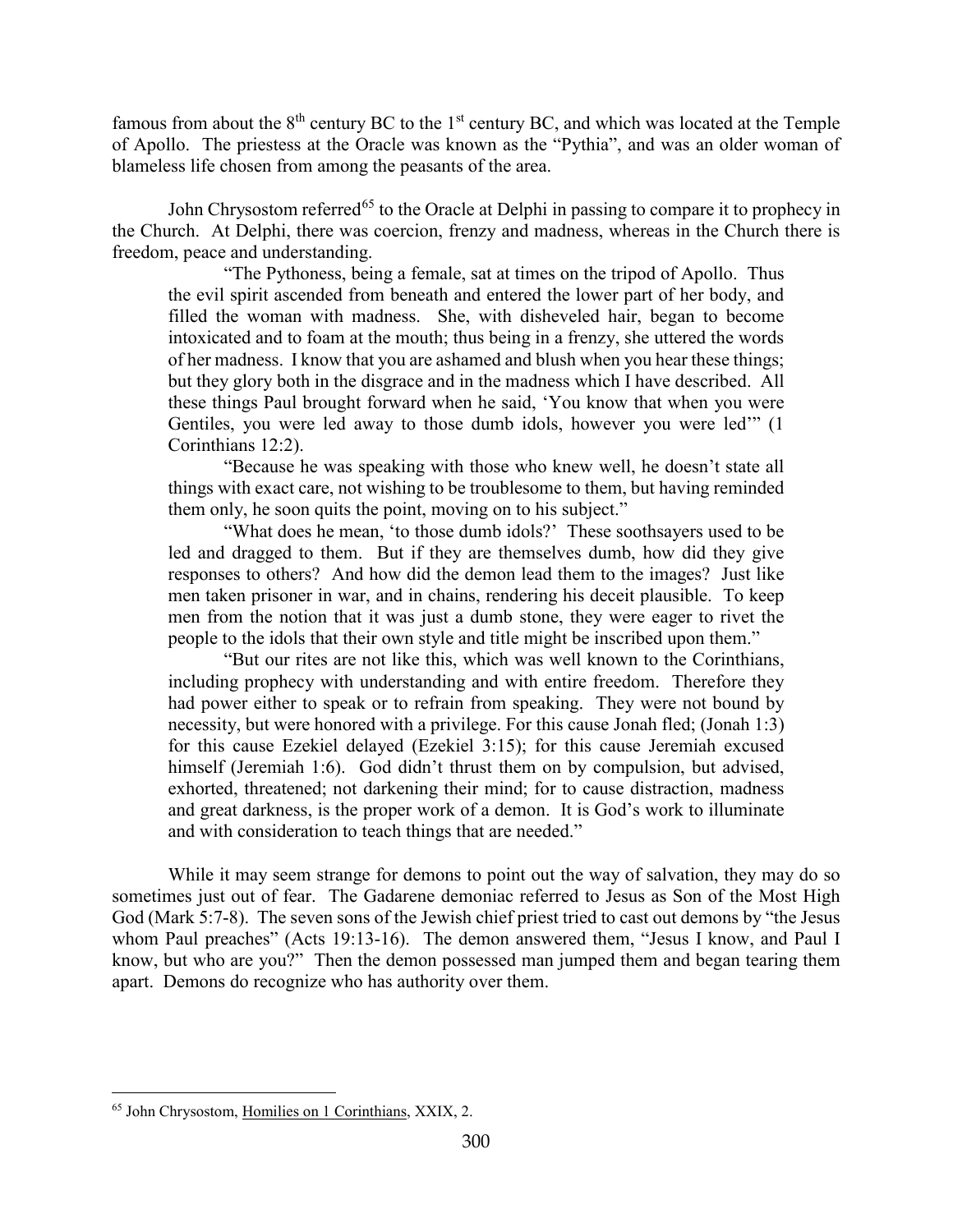John Chrysostom added<sup>[66](#page-38-1)</sup> that the demon accommodated Paul in order to make itself credible so it could later deceive the new believers. But Paul saw through the malice of the demon as he said later, 'For we are not ignorant of his devices' (2 Corinthians 2:11).

Chrysostom also pointed out<sup>[67](#page-38-2)</sup> that the demon in the slave girl attempted the same thing Simon Magus requested. That is, Simon asked the Apostle Peter for the power to confer the Holy Spirit on whomever he wished (Acts 8:12). He even offered to pay Peter! The demon in the slave girl was fearful of being cast out; it thought it could remain in the body of the girl if it preached the same things (Acts 16:17). However, Chrysostom stated, "Praise is not beautiful in the mouth of a sinner for it was not sent him of the Lord" (Ecclesiastics 15:9 LXX).

## **How Does Demon Possession Occur?**

<span id="page-38-0"></span>How does a demon come to "possess" a person like the slave girl? Who is susceptible to being possessed and how can possession be terminated? Many of the Desert Fathers spent considerable parts of their lives dealing with this, and they have written guidelines for us. John Cassian summarized the teachings of many of these Desert Fathers in his "Conferences". In the following Cassian describes some of the mechanisms and limitations of demon possession.

John Cassian wrote<sup>[68](#page-38-3)</sup> that demons couldn't force themselves on us if we are unwilling, we must consent first in some way. The nature of spirits is very similar to the nature of our souls; both have a similar spiritual body. God, however, has a truly incorporeal nature; thus only God can penetrate into the inner part of either the soul or the spirit. When a demon "possesses" another creature, it inhabits and overwhelms their flesh not their soul or spirit. When demons influence our thoughts, they pick up on subtle hints from our inclinations and words to know what we are thinking. They do not read the thoughts of our heart; only God can do that. Different demons are devoted to different kinds of evil; they cannot all act at once, but depend on circumstances for an opportunity. They cannot hurt any man on their own, but must wait for permission from God. To possess someone, they first need to overcome the man's mind and thought and to remove the recollection of God. When this happens, they take up residence as if it were given to them. Even though a possessed person may appear despicable, we should not hate those so delivered since this has all happened with God's permission.

"Demons continually lie in wait for us. They oppose our progress by only inciting us to evil things and not forcing us. No one can completely avoid whatever sin they were inclined to imprint on our hearts, if a strong impulse was present to force evil on us. Demons have ample power of inciting, just as there is in us a supply of power of rejection, and the liberty of acquiescing. If we are afraid of their power, we may claim the protection and assistance of God against them: 'For greater is He who is in us than he who is in this world' (1 John 4:4). His aid fights on our side with much greater power than their hosts fight against us. God not only suggests what is good, but maintains it, so that sometimes He draws us towards salvation even against our will and without our knowing it. No one can be deceived by a demon except one who has chosen to yield to him the consent of his own will.

<span id="page-38-1"></span><sup>66</sup> John Chrysostom, Homilies on Acts, XXXV, vv. 16-17.

<span id="page-38-2"></span><sup>67</sup> John Chrysostom, Homilies on Acts, XXXV, v. 17.

<span id="page-38-3"></span><sup>&</sup>lt;sup>68</sup> John Cassian, 1<sup>st</sup> Conference of Abbot Serenus, I, vii, 8, 10, 12-13, 15, 17, 22, 24, 28.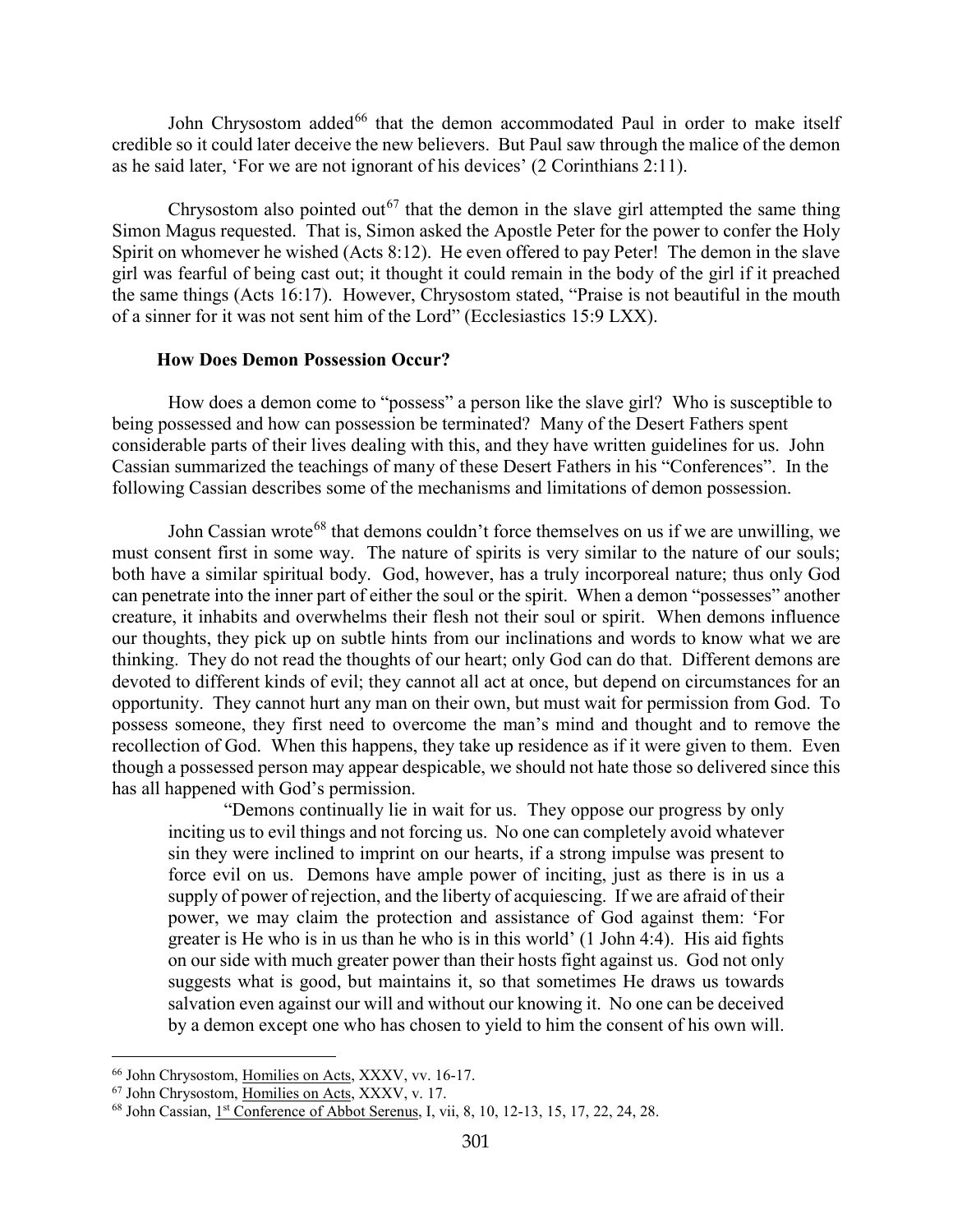As the Scripture puts it: 'Because there is no contradiction made on the part of those who do evil quickly, therefore the heart of the children of men is fully determined to do evil' (Ecclesiastes 8:11 LXX). It is clear that each man goes wrong from this; when evil thoughts assault him he does not immediately meet them with refusal and contradiction. For it says, 'resist the devil, and he will flee from you'" (James 4:7).

"Spirits can be joined with spirits, and can exercise an unseen power of persuasion toward what is allowed to it. Between them, just as between men, there can be some sort of similarity and kinship of substance, since the description of the nature of the soul applies equally well to the substance of spirits. But it is impossible for spirits to be implanted in spirits or united with them in such a way that one can hold the other; this is the true prerogative of Deity alone."

"Demoniacs and those possessed by unclean spirits say and do what they do not want to, and are forced to say what they don't know. They are not subject to the entrance of the spirits all in the same way, however; some are affected in such a way as to have not the slightest conception of what they do and say, while others know and can recall it. The spirit cannot infuse itself into the soul, be united to it or be clothed with it, even though it utters words and sayings through the mouth of the sufferer. This results not from loss of the soul but from weakness of the body. When the unclean spirit seizes on living creatures, it lays on them an enormous, intolerable weight and overwhelms them with foulest darkness, and interferes with their intellectual powers. We see this sometimes happen also from wine, fever or excessive cold, and it was this which the devil was forbidden to inflict on the blessed Job. He had received power over Job's flesh, when the Lord commanded him, 'I give him into your hands; only preserve his soul' (Job 2:6 LXX). That is, do not weaken the seat of his soul and make him mad, and overpower the understanding and wisdom of what remains, by smothering the ruling power in his heart with your weight."

"Spiritual natures exist, such as angels, archangels and the other powers, and our own souls, yet they are not incorporeal. They have in their own fashion a body in which they exist, though it is much finer than our bodies are, as Paul says, 'There are celestial bodies, and terrestrial bodies'; and again, 'It is sown a natural body, it is raised a spiritual body' (1 Corinthians 15:40, 44). Only God is incorporeal, and therefore it is only by Him that all spiritual substances can be pervaded, because He alone is whole, everywhere and in all things, in such a way as to behold and see the thoughts of men and their inner movements and all the recesses of the soul. It was of Him alone that Paul spoke, 'The word of God *is*  living and powerful, and sharper than any two-edged sword, piercing even to the division of soul and spirit, and of joints and marrow, and is a discerner of the thoughts and intents of the heart. And there is no creature hidden from His sight, but all things *are* naked and open to His eyes' (Hebrews 4:12-13). Similarly David said, 'Who fashions their hearts individually' (Psalm 33:15); and again, 'For He knows the secrets of the heart' (Psalm 44:21); and Solomon too, 'You alone knows the hearts of the sons of men'" (2 Chronicles 6:30).

"Unclean spirits can influence the character of our thoughts, but this is by affecting them from outside by sensible influences, i.e., either from our inclinations, from our words, and those likings to which they see that we are especially disposed.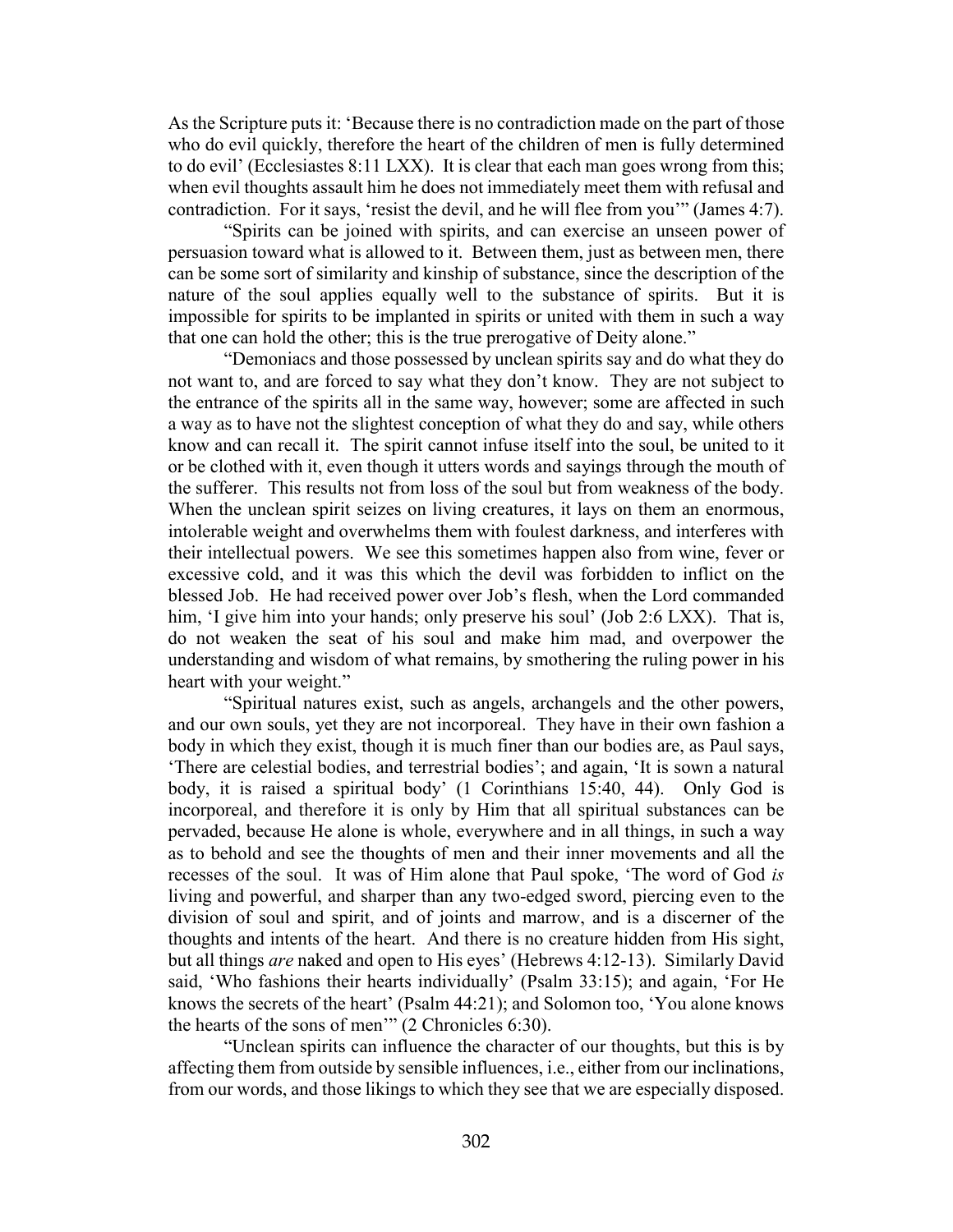The thoughts which they suggest are discovered by them not from the nature of the soul itself, but from motions and signs given by the outward man. For example, when they suggest gluttony, they may have seen a person raising his eyes anxiously to the window or to the sun, or inquiring eagerly what time it is; they know that he has admitted the feeling of greediness. When they suggest fornication, if they find him calmly submitting to the attack of lust, or see him perturbed in body, or not groaning as he ought under an impure suggestion, they know that the arrow of lust is already fixed in his soul."

"Not all demons can implant all the passions in men, but certain spirits brood over each sin. Some gloat over uncleanness and filthy lusts, others over blasphemy, others are more particularly devoted to anger and wrath, others thrive on gloominess, others are appeased with vainglory and pride. Each one implants in the hearts of men that sin, in which he himself revels. They cannot implant their special vices all at one time, but in turn, as they have opportunity of time or place, or a man, who is open to their suggestions, arouses them."

"Demons do not have the power to hurt any man on their own. This is shown by the blessed Job, where the enemy did not attempt to try him beyond what was allowed by Divine permission. It is also shown by the confession of the demons, where they said, 'If You cast us out, allow us to go into the herd of swine' (Matthew 8:31). They cannot of their own free will enter into any men who are created in the image of God, if they don't have power to enter into dumb and unclean animals without the permission of God. Further, no one could live alone in the desert, as we monks do, surrounded by such swarms of foes of this kind, if they had unlimited power and freedom to hurt and tempt us. Still more clearly is this supported by the words of our Lord, when He said to Pilate, 'You could have no power against Me at all, unless it had been given you from above'" (John 19:11).

"Thus unclean spirits cannot make their way into anyone in any other way than by first taking possession of their minds and thoughts. When they have robbed them of fear, the recollection of God and spiritual meditation, then they boldly advance on them, as if their victims had lost all protection and Divine safeguard, and could easily be bound. Then they take up their dwelling in them as if in a possession given over to them."

"We ought not to hate or despise those whom we see to be delivered up to various temptations or to those evil spirits, because we hold these two points: First, no one can be tempted at all by them without God's permission. Second, all things are brought upon us by God. Whether they seem to us to be sad or joyful, they are inflicted for our advantage by a most kind father and most compassionate physician. Men are given into the charge of schoolmasters, and humbled in order that when they depart out of this world they may be removed in a state of greater purity to the other life. They have been, as Paul says, delivered over at the present time 'to Satan for the destruction of the flesh that his spirit may be saved in the day of the Lord Jesus'" (1 Corinthians 5:5).

John Chrysostom gave  $69$  three homilies directed against those who said that demons govern human affairs. Using the cases of the Gadarene Demoniacs and the Patriarch Job, Chrysostom

<span id="page-40-0"></span><sup>69</sup> John Chrysostom, Against Those Who Say That Demons Govern Human Affairs, I, 6.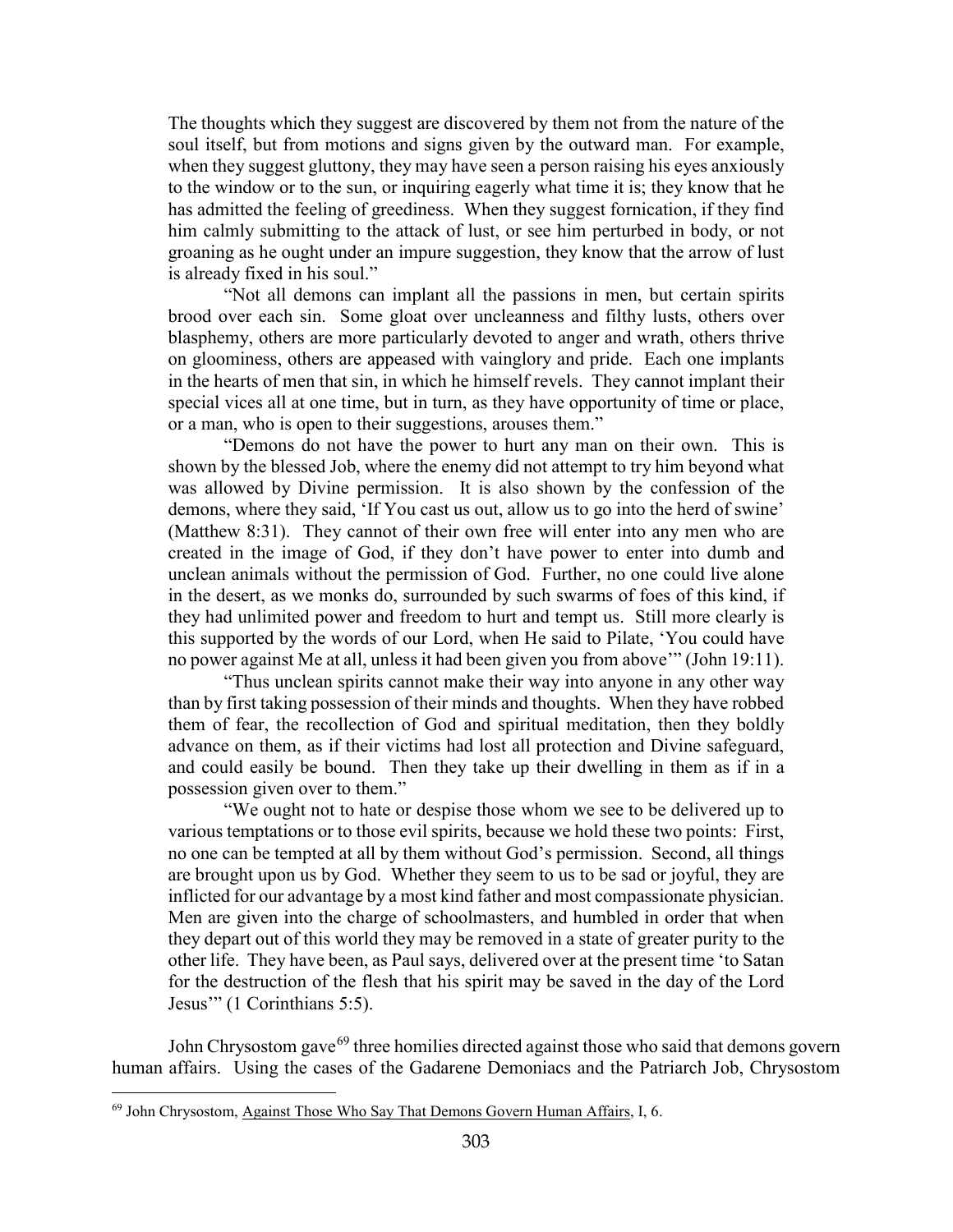showed that if demons were in charge, everyone would be treated like the Gadarene swine and like Job's annihilated herds. In fact demons are not in charge, but they are strictly limited in what they can do and how far they can go.

"Some dare to say that demons administer our affairs. God chooses rather to be blasphemed by them through these words, than to commit their affairs to the demons and persuade them by the reality how demons really administer. Certain men possessed of demons coming out of the tombs met Christ, and the demons kept asking Him to allow them to enter the herd of swine. He allowed them; they went away, and precipitated them all headlong into the lake. This is how demons govern! They didn't care about the swine, but with us there is a continuous war without a truce, and an undying hatred. With the swine, they did not even allow a brief breathing space. If they had gotten us in their power, what would they not have done? For this reason God let them fall on the herd of swine, in order that we may learn their wickedness. They would have done to the possessed men the same things which they did to the swine, had not the demoniacs in their madness experienced the providence of God. Learn the wickedness of the demons! It is possible to see both things in the case of these demons, the loving kindness of God, and the evil of the demons. The evil of the demons harass and disturb the soul of the demented, whereas the loving kindness of God restrains and hinders so savage a demon, who desires to hurl the man headlong. He does not allow the demon to use his own power to the full, but allows him to exhibit just so much strength, as both to bring the man to his senses, and make his own wickedness apparent."

"Consider also the herds, the flocks of Job, how in one instant of time he annihilated everything; consider the pitiful death of the children, the blow that was dealt to his body. We see the savage, inhuman and unsparing character of the wickedness of the demons. From these things we know clearly that if God had entrusted the whole of this world to their authority, they would have confused and disturbed everything, and would have assigned to us their treatment of the swine, and Job's herds. If demons were to arrange affairs, we would be in no better condition than possessed men; rather we would be worse than they. God did not give over the demoniacs entirely to the tyranny of the demons; otherwise they would suffer far worse things than what they did. Regarding those who say that demons administer our affairs, what kind of disorder do they see that they imagine all our affairs to be the arrangement of demons?"

Chrysostom also mentioned<sup>[70](#page-41-0)</sup> that the demons love the tombs and pretend that the souls of the dead become more demons. In line with this,  $4<sup>th</sup>$  century sorcerers used dead children as mediums for their deceit. Chrysostom also compared demoniacs living in the tombs in his day to drunkards and fornicators. Both are naked and stripped of their proper glory.

"What is the reason that demons love to dwell in the tombs? They pretend to the multitude that the souls of the dead become demons, which God forbid we should ever admit into our conception. 'But what then will you say', one may ask, 'when many of the sorcerers take children and slay them, in order to have their soul afterwards to assist them?' Many tell us that the souls of the slain are with them; but how would they know, I ask? 'The possessed themselves', they reply, 'cry out,

<span id="page-41-0"></span><sup>70</sup> John Chrysostom, Homilies on Matthew, XXVIII, 3, 5.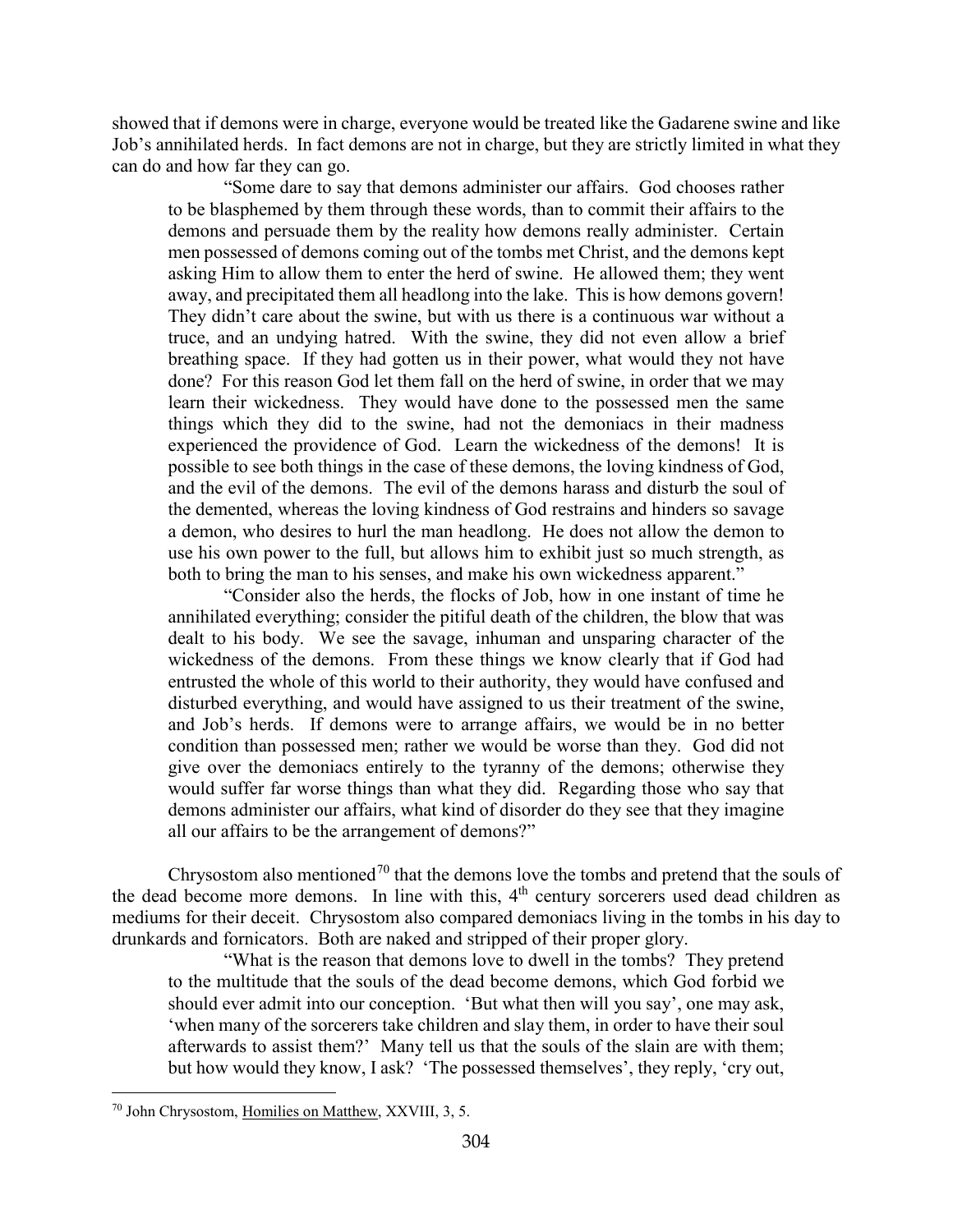I am the soul of such a one'. This is a kind of stage-play; a devilish deceit. It is not the spirit of the dead that cries out, but the evil spirit that pretends these things in order to deceive the listeners. It is not possible for a soul to enter into the substance of an evil spirit, or into its own dead body."

"These things anyone may see happening right now. Many live in the tombs possessed of evil spirits, whom nothing restrains from their madness; not iron, chains, multitude of men, advice, admonition, threat, or any other such thing. When any man is drunken, eager for all embraces, he doesn't differ at all from the demoniac, but goes about naked like him, clad indeed in garments, but deprived of the true covering, and stripped of his proper glory. He cuts himself not with stones, but with sins more hurtful than many stones. Who can bind such a person? Who can restrain his inappropriate frenzy, his way of never coming to himself, but forever haunting the tombs? For such are the resorts of the harlots, full of evil savor and rottenness."

#### <span id="page-42-0"></span>**Why Would the Fortune-Telling Slave Girl Proclaim God?**

Luke stated, "Now it happened, as we went to prayer, that a certain slave girl possessed with a spirit of Python met us, who brought her masters much profit by fortune-telling. This girl followed Paul and us, and cried out, saying, 'These men are the servants of the Most High God, who proclaim to us the way of salvation'. And this she did for many days. But Paul, greatly annoyed<sup>[71](#page-42-1)</sup>, turned and said to the spirit, 'I command you in the Name of Jesus Christ to come out of her'. And he came out that very hour" (Acts 16:16-18).

If the mode of operation of a "spirit of Python" was like a drunken, foaming-mouth, possessed frenzy, for this slave girl to follow Paul and Silas for many days, there would be quite a distraction from their concentration on prayer and preaching.

John Chrysostom noted<sup>[72](#page-42-2)</sup> that the demon tried to accommodate himself in order to establish an opening later. Paul didn't admit having anything to do with the demon and scorned it; when it began to encroach on the work of preaching, then Paul acted.

"What is the reason that both the demon spoke these words, and Paul forbids him? The demon acted maliciously, and Paul acted wisely, where the demon wished to make himself credible. If Paul had admitted the demon's testimony, the demon would have deceived many of the believers, as being received by Paul. Therefore the demon endured to speak what seemed to be putting himself down, that he may establish an opening for himself; that is, the demon used accommodation in order to obtain destruction. At first, Paul would not admit the demon's testimony, but scorned it, not wishing to engage in miracles all at once; but when it continued to do this, and pointed to their work of preaching, then he commanded it to come out. Luke says, 'Paul being annoyed, turned and said to the spirit' (Acts 16:18). Why was Paul annoyed? It means that he saw through the malice of the demon, as he said, 'For we are not ignorant of his devices' (2

<span id="page-42-1"></span><sup>71</sup> Greek: *diaponeo* means to be annoyed in the sense of working hard with much labor. Thus the effect of the "Pythoness" was a lot more work for Paul.

<span id="page-42-2"></span><sup>72</sup> John Chrysostom, Commentary on Acts, XXXV, vv. 16-17.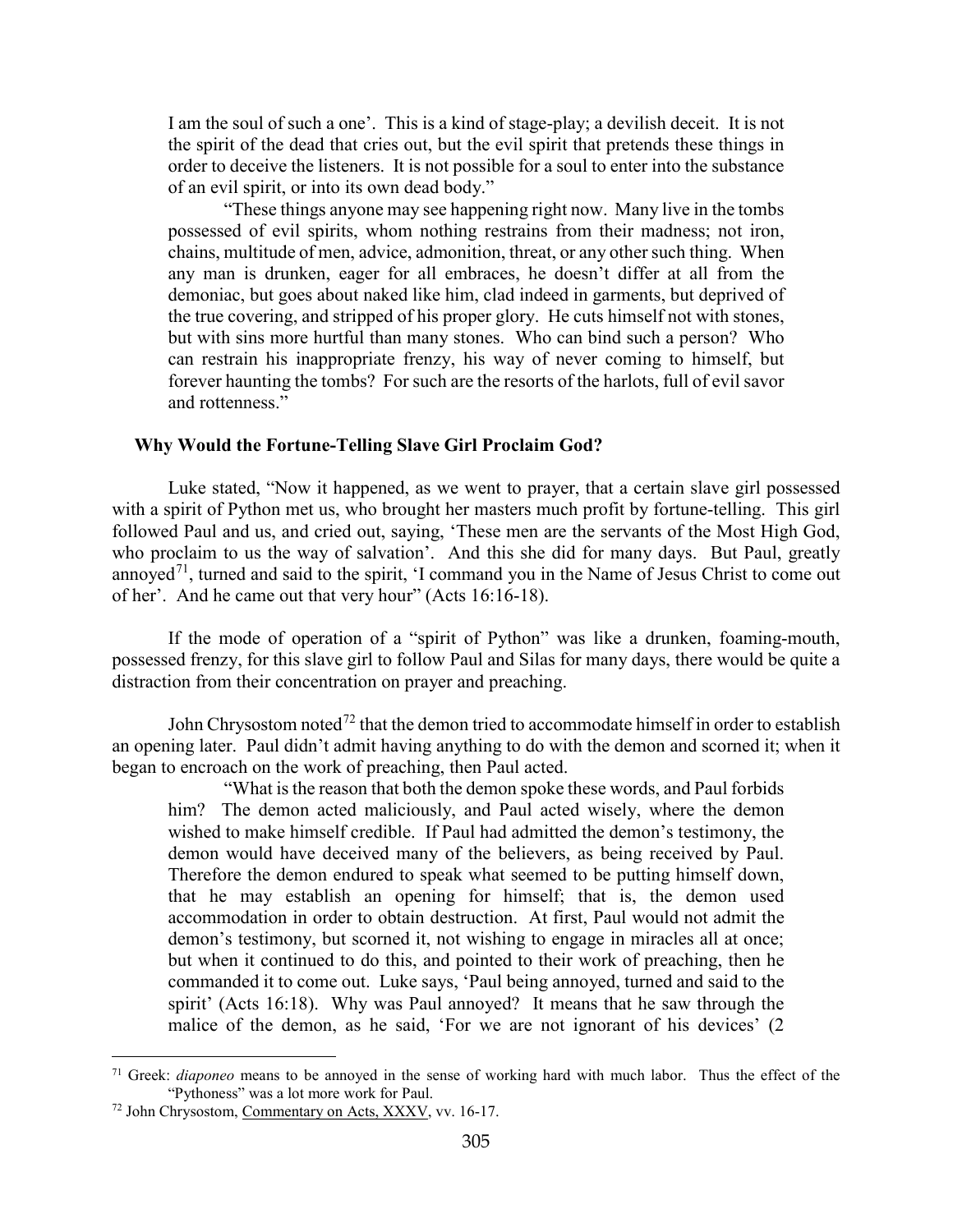Corinthians 2:11). Note that when the slave girl's masters saw that the hope of their gains was gone, then they acted. Everywhere money is the cause of evil. How cruel! They wanted the girl to remain a demoniac, that they might make money off her."

There were other heathen prophets who also understood what God was saying. The Philistines, enemies of Israel, captured the Ark of the Covenant in the days of the Prophet Samuel. However the Presence of the Ark caused all kinds of grief in Philistia, and their prophets knew it. Finally they decided to send the Ark back to Israel, and they seemed to know exactly what kind of an offering would appease God (1 Samuel 6:1-16). The demons behind the Philistine idols knew what God had decreed, and they communicated this to the Philistine prophets.

In another case, King Saul wanted to hear from God, but the Lord would not answer him, either by dreams, by consulting the prophets of Israel, or by consulting the priests, who carried the Urim and Thummim before the Lord in the Tabernacle (Numbers 27:21, Exodus 28:30). Therefore Saul consulted the medium at En Dor (a ventriloquist, probably with a crystal ball), who brought up the voice of Samuel, who had just died. This "Samuel" spoke to Saul about what was going to happen the next day, where Saul was going to be killed in battle. Thus the demon that associated with the medium at En Dor was able to gather what would happen from the arrays of both armies and their fighting spirit, and he knew that Israel would be routed.

#### **Servants of the Most High God**

 $\overline{a}$ 

<span id="page-43-0"></span>Why would the demon in the slave girl "Pythoness" use the words: "These men are the servants of the Most High God?" (Acts 16:17) These same words were used on other occasions also. Melchizedek, who prefigured the Son of God as a priest, was referred to as the Priest of God Most High (Genesis 14:18), just as Christ is referred to as a priest after the order of Melchizedek (Psalm 110:4, Hebrews 6:19-20). Also when the Gadarene demoniac first met Jesus, he said, "What have I to do with You, Jesus, Son of the Most High God? I beg You, do not torment me!" (Mark 5:7, Luke 8:28)

On another occasion, when King Nebuchadnezzar saw the three young men walking around in the Furnace, accompanied by a 4<sup>th</sup> person who looked like the Son of God, he spoke to them, "Servants of the Most High God, come out, and come here" (Daniel 3:26). John Chrysostom noted<sup>[73](#page-43-1)</sup> the conflict between God and the demon behind the god of fire in Babylon. The ripple effect had a pronounced impact on the bystanders, such as King Nebuchadnezzar and his officers. The blaspheming king then referred to the three young men as "servants of the Most High God".

"Let us bear the present state of things nobly, knowing that this tribulation will both bring us deliverance from that punishment, if we understand how to practice true wisdom, and will also make us better here. Often those who get us into trouble, will be better if we are vigilant; so abundant is the force of this spiritual wisdom. This was the case also with the tyrant Nebuchadnezzar. When he knew that the three young men had suffered no harm in the Furnace, listen to how he

<span id="page-43-1"></span><sup>&</sup>lt;sup>73</sup> John Chrysostom, Homilies on the Statues, VI, 11-12. This series of homilies were addressed to the people of Antioch after a popular uprising tore down the statues of the Emperor and his wife, and dragged them through the city. The people were expecting a Roman Division to massacre the city to put down the revolt.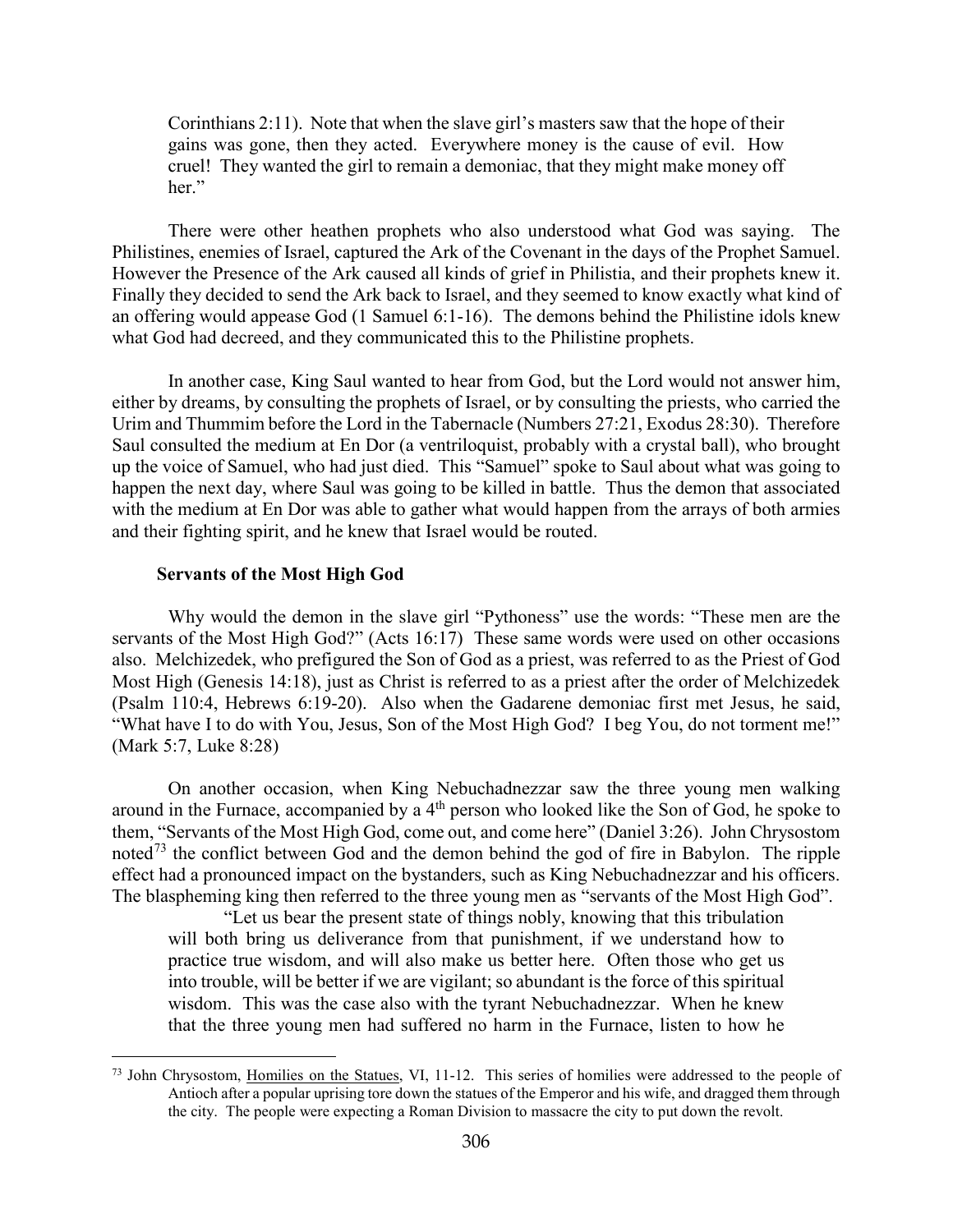changed his language. 'You servants of the Most High God, come out, and come here' (Daniel 3:26). Did he not say a little earlier, 'Who is that  $God<sup>74</sup>$  $God<sup>74</sup>$  $God<sup>74</sup>$  that shall deliver you out of my hands?' (Daniel 3:15) What had happened? Why this change? He saw those soldiers outside the Furnace destroyed by the intense heat (Daniel 3:20-22), and does he call to those inside the Furnace? How has it come to pass that he has grown wise in such matters? A great change took place in the monarch! When he tried to exercise his power over them, he blasphemed; but as soon as he had thrown them into fire, he began to show moral wisdom. For this reason God permitted whatever the tyrant wished to take place, in order that He might make it clear, that no one will be able to injure those who are kept by Him."

"What came to pass, that he called them the servants of God? Were they not his own servants? Nebuchadnezzar said in effect, 'They have overthrown my sovereignty; they have trampled underfoot my pride. They have shown by deeds that He is their true Lord. If they were the servants of men, the fire would not have feared them; the flame would not have made way for them. The creation knows nothing about reverencing or honoring the servants of men'. Therefore Nebuchadnezzar said, 'Blessed be the God of Shadrach, Meshach, and Abednego'" (Daniel 3:28).

#### **The Way of Salvation**

<span id="page-44-0"></span>The slave girl "Pythoness" stated that Paul and Silas "proclaim to us the way of salvation" (Acts 16:17). What is meant by "the way of salvation"? There are several implications. First it is the preaching of the Church by all, everywhere, and at all times. To those who are weighted down with sin, rest is the way of salvation. The way of salvation also implies that we do as we say. Yet it is not rigid and legalistic, but can take a different form for different people.

Irenaeus stated<sup>[75](#page-44-2)</sup> that the way of salvation refers to the Church everywhere throughout the world.

"The preaching of the Church is true and steadfast, in which one and the same way of salvation is shown throughout the whole world. To her is entrusted the light of God; and therefore the 'wisdom' of God. By means of this she saves all men, and 'is declared in the open squares; it utters its voice faithfully in the streets, is preached on the tops of the walls, and speaks continually in the gates of the city' (Proverbs 1:20-21). The Church preaches the truth everywhere, and she is the seven-branched candlestick which bears the light of Christ."

Basil the Great spoke<sup>[76](#page-44-3)</sup> of the way of salvation as being a rescue for anyone from the death due to slaves of sin.

"We can escape now. While we can, let us lift ourselves from the fall; let us never despair of ourselves, if only we depart from evil. Jesus Christ came into

<span id="page-44-1"></span> $74$  This was a conflict between gods in Babylon, since the Babylonians worshipped fire. Nebuchadnezzar heated the furnace to seven times hotter than normal, and then threw the three young men in. The god of fire (a demon) met the Son of God (Daniel 3:25), and was shown to be impotent.

<span id="page-44-2"></span><sup>75</sup> Irenaeus of Lyons, Against Heresies, V, xx, 1.

<span id="page-44-3"></span><sup>76</sup> Basil the Great, Letter to a Fallen Virgin, XLVI, 6.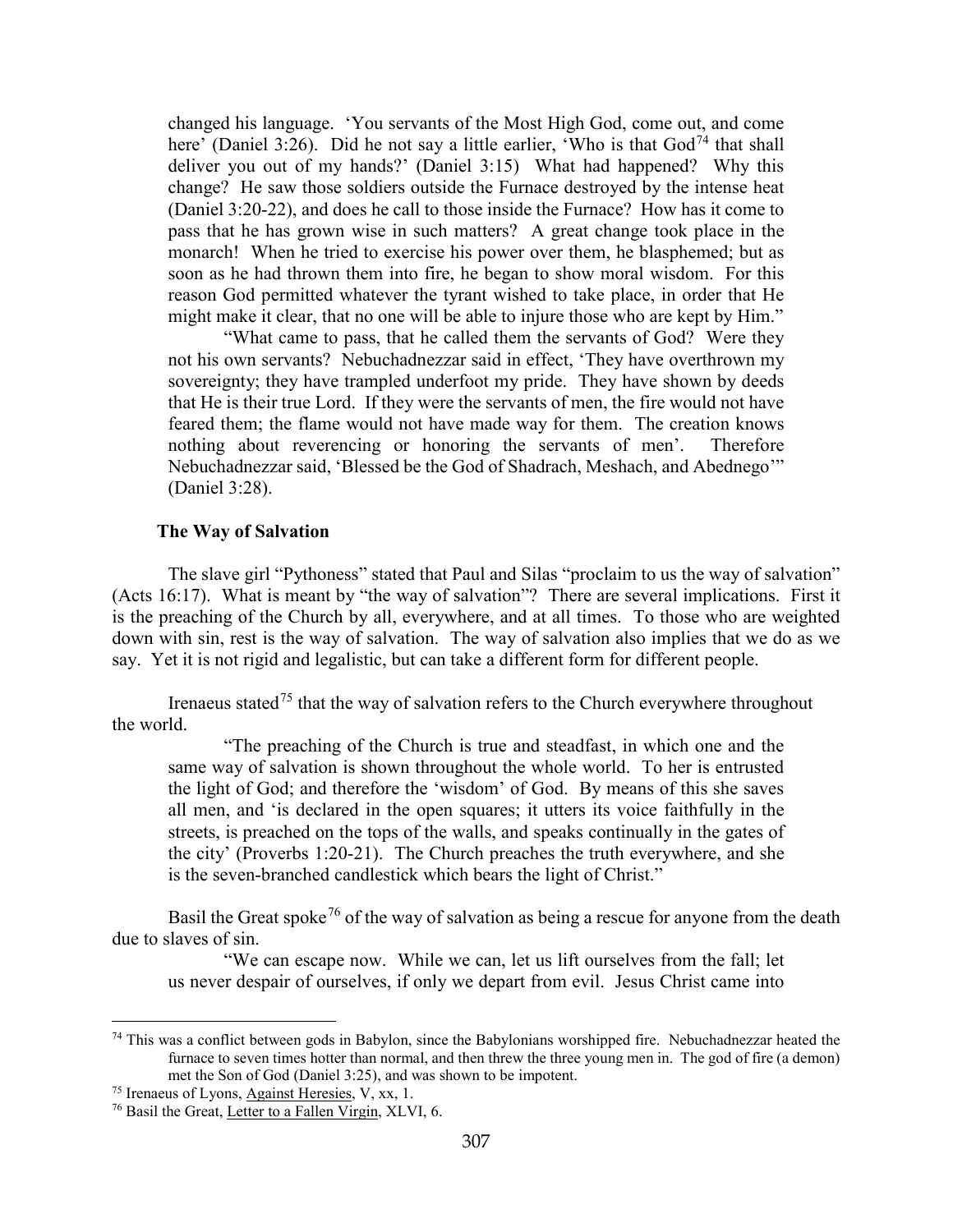the world to save sinners. 'O come, let us worship and fall down before Him; let us weep before the Lord that made us' (Psalm 95:6 LXX). The Word, Who invited us to repentance calls aloud, 'Come to me all you that labor and are heavy laden, and I will give you rest' (Matthew 11:28). There is, then, a way of salvation, if we will. 'Death has prevailed and swallowed men up; but the Lord God has taken away every tear from every face' (Isaiah 25:8 LXX) of them that repent. The Lord is faithful in all His words and holy in all His works (Psalm 145:13 LXX). He does not lie when He says, 'Though your sins are scarlet they shall be as white as snow. Though they are red like crimson they shall be as wool' (Isaiah 1:18). The great Physician of souls, Who is the ready liberator, not of you alone, but of all who are enslaved by sin, is ready to heal your sickness. From Him come the words, 'Those who are well have no need of a physician, but those who are sick. I did not come to call the righteous, but sinners, to repentance' (Matthew 9:12-13). What excuse do you have, what excuse does anyone have, when He speaks thus? The Lord wishes to cleanse you from the trouble of your sickness and to show you light after darkness."

Cyprian of Carthage stated<sup>[77](#page-45-0)</sup> that our walk starts with learning and doing what the Lord taught; that is, keeping the Commandments; our walk advances in the way of salvation. On the other hand, those depart from the way of salvation when what they say doesn't agree with what they do.

"'Whoever', says He, 'hears my words, and does them, I will liken him to a wise man, that built his house upon a rock. The rain descended, the floods came, the winds blew, and beat on that house; and it didn't fall; for it was founded on a rock' (Matthew 7:24). We ought therefore to stand fast on His words, to learn and do whatever He both taught and did. How can a man say that he believes in Christ, who does not do what Christ commanded him to do? How shall he attain the reward of faith, who will not keep the faith of the commandment? He must of necessity waver and wander; he will be caught away by a spirit of error; like dust which is shaken by the wind, he will be blown about. He will make no advance in his walk towards salvation, because he does not keep the truth of the way of salvation."

"We ought to remember by what Name Christ calls His people, by what title He names His flock. He calls them sheep that their Christian innocence may be like that of sheep; He calls them lambs, that their simplicity of mind may imitate the simple nature of lambs. Why does the wolf lurk under the clothing of sheep? Why does he who falsely asserts himself to be a Christian, dishonor the flock of Christ? To put on the Name of Christ, and not to go in the way of Christ, what else is it but a mockery of the Divine Name, a desertion of the way of salvation? He Himself teaches that he shall come to life who keeps His commandments, and that he is wise who hears and does His words. He, moreover, is called the greatest doctor in the kingdom of heaven that thus does and teaches (Matthew 5:19). What has been well preached by the preacher will be an advantage to him, if what is uttered by his mouth is fulfilled by deeds following. But what did the Lord more frequently instill into His disciples, what did He more charge to be guarded and

<span id="page-45-0"></span><sup>77</sup> Cyprian of Carthage, Treatises, I, 2.

Cyprian of Carthage, Treatises, X, 12.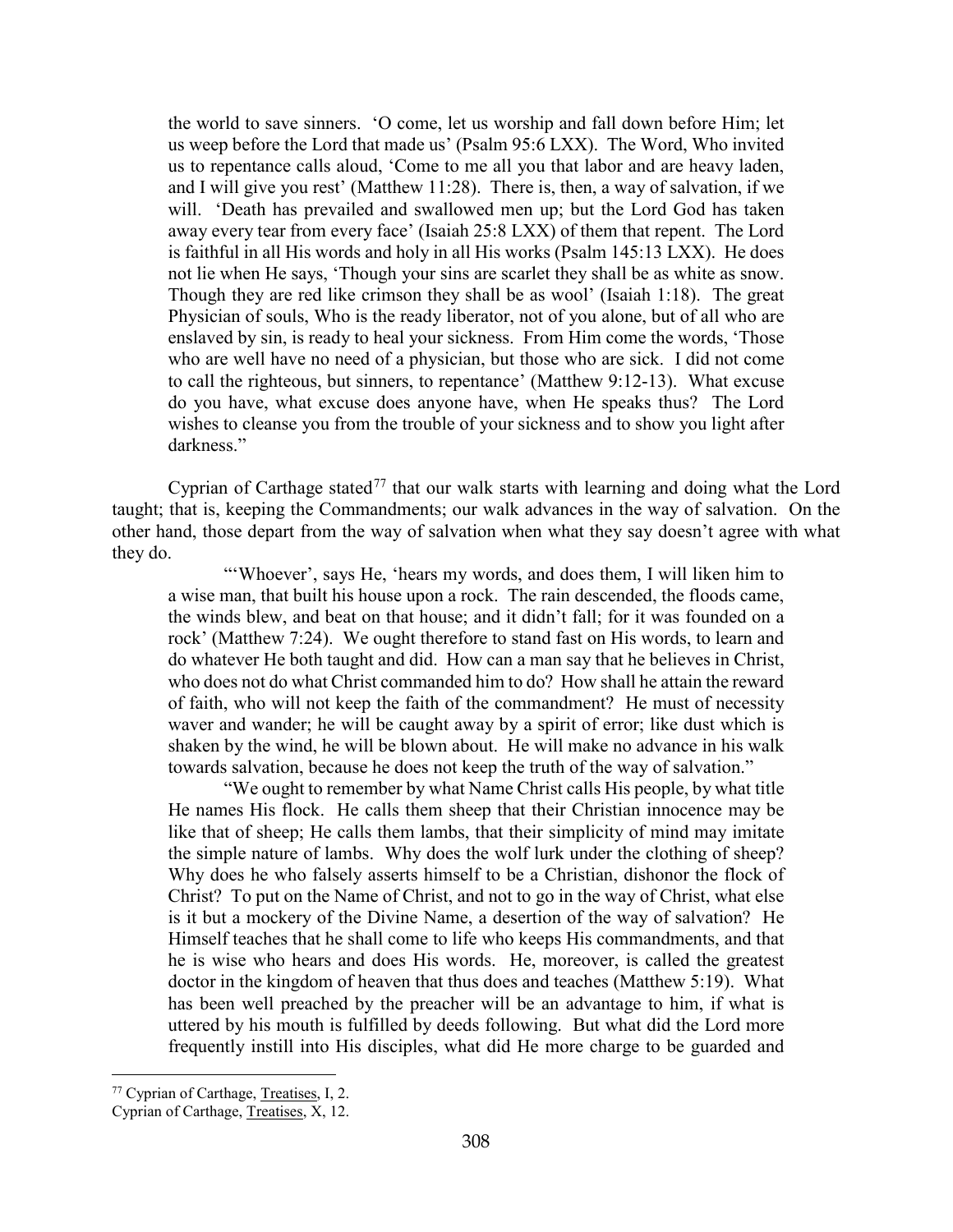observed among His saving counsels and heavenly precepts, than that with the same love wherewith He Himself loved the disciples, we also should love one another?"

Gregory Thaumaturgus stated<sup>[78](#page-46-1)</sup> that the way of salvation is not a rigid, legalistic decree, but takes a different form for each of us, as all things to all people.

"When the Gospels or the Epistles are read, don't let your attention center on the book or on the reader, but on the God who speaks to you from heaven. The book is that which is seen, while Christ is the divine subject spoken of. The Readings bring us the good news, which is worthy of all praise. That is, though He was God, He became man through kindness toward man, and did not lay aside the dignity which was His from eternity, but assumed the Divine plan that should work salvation. He lived with us as a physician for the sick, who did not heal us with potions, but restored us. The Readings bring us the good news of this Divine plan: to those who had wandered, it shows the way of salvation; to the despairing it makes known the grace of salvation, which blesses everyone differently. Searching after the erring, enlightening the blinded, giving life to the dead, setting free the slaves, redeeming the captives, it becomes all things to all of us in order to be the true way of salvation for us."

## <span id="page-46-0"></span>**Paul and Silas Began "Night Watches"**

 $\overline{a}$ 

With the demon gone from the slave girl, the fortune telling business failed and Paul and Silas were beaten and imprisoned for killing the business. The charges, of course, were trumped up:

- They trouble our city (i.e. they baptize people).
- They teach unlawful customs (i.e. they teach prayer).

One might note that the slave girl's owners could have brought Paul and Silas to the magistrates many days ago while the slave girl "Pythoness" was still generating good sales figures. Because they didn't do this, their true motives are very transparent: all they care about is their profit, not about troubling the city, not about unlawful customs, not about the slave girl. The magistrates did not inquire into the circumstances, and they did not allow Paul or Silas to speak in their own defense; both of these things were required by the Mosaic Law, but Philippi was not governed by the Mosaic Law.

We note that Paul and Silas did not even try to plead for themselves. They just submitted to the completely unjust punishment, where this kind of punishment generally left the victims almost dead. Paul explained the rationale for this later when he said, "For when I am weak, then I am strong. My grace is sufficient for you, for My strength is made perfect in weakness" (2 Corinthians 12:9):

<span id="page-46-1"></span><sup>78</sup> Gregory Thaumaturgus (i.e. Gregory the Wonder-Worker), "Second of Four Homilies on the Annunciation", in Dubious and Spurious Writings, Volume 6, Ante-Nicene Fathers. While this work is usually ascribed to Gregory, some think it may have been written by John Chrysostom.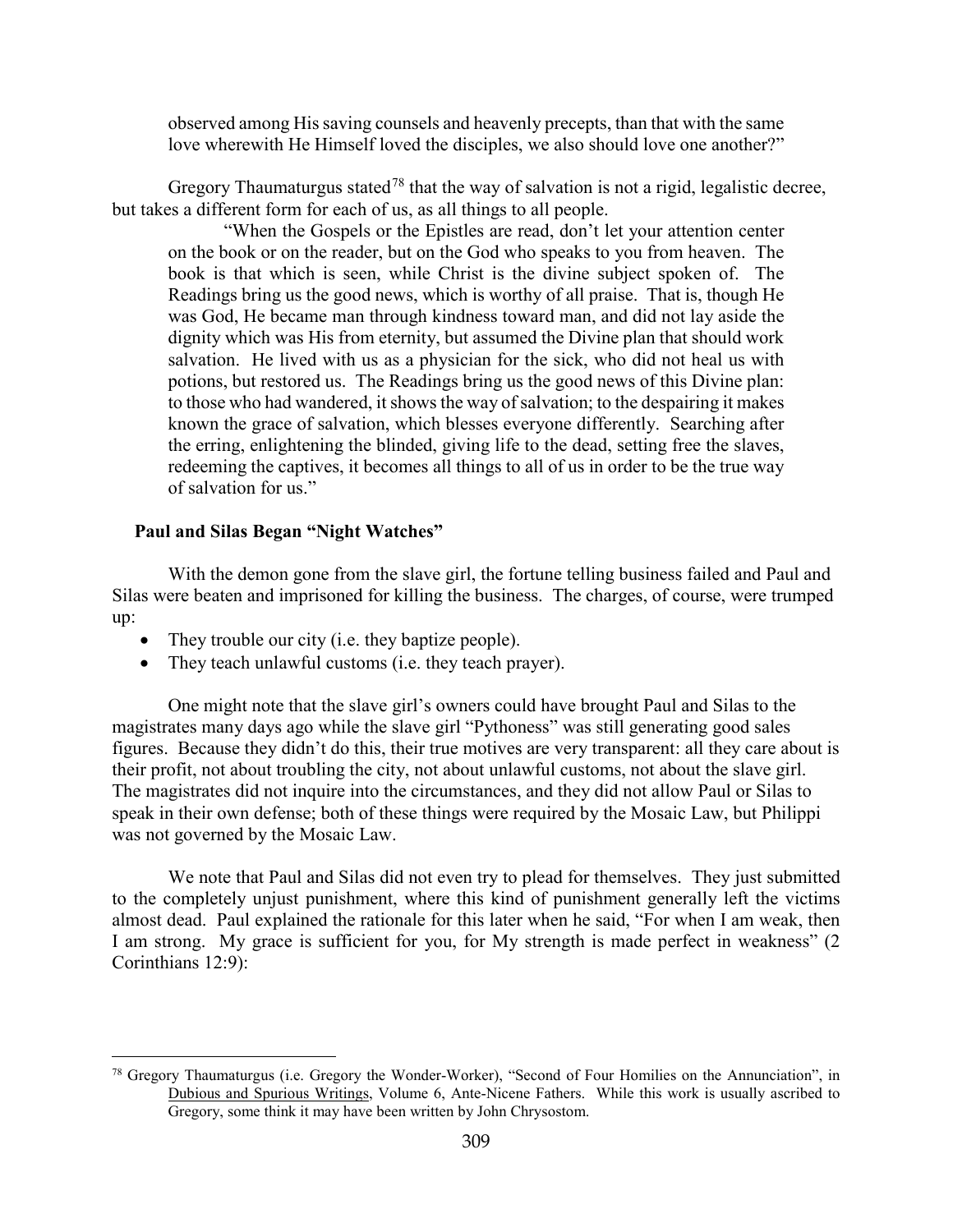John Chrysostom stated<sup>[79](#page-47-1)</sup> that it was probably from the wish to cut short the disturbance, that the magistrates did these things; because they saw the crowd all worked up, and wished to restrain their passion at the instant, therefore they inflicted the stripes. At the same time it was their wish to hear the matter, and that was why they threw them into prison and gave charge "to keep them safely". Therefore the jailor, "fastened their feet in the stocks" (Acts 16:23-24),

Chrysostom also pointed out<sup>[80](#page-47-2)</sup> the contrast between the demon and the slave girl's owners: the demon said, "These are servants of the Most High God" (Acts 16:17); the owners said, "These men exceedingly trouble our city" (Acts 16:20). The demon said, "They proclaim to us the way of salvation" (Acts 16:17); the owners said, "They teach customs which are not lawful for us to receive" (Acts 16:21). The owners do not even listen to the demon, but look only to one thing: their covetousness.

After Paul and Silas were tried and convicted by the magistrate, "Then the multitude rose up together against them; and the magistrates tore off their clothes and commanded them to be beaten with rods. And when they had laid many stripes on them, they threw them into prison, commanding the jailor to keep them securely. Having received such a charge, he put them into the inner prison and fastened their feet in the stocks. But at midnight Paul and Silas were praying and singing hymns to God, and the prisoners were listening to them" (Acts 16:22-25).

In prison that night, Paul and Silas were treated as the most desperate of criminals. They were in the inner prison (maximum security) with their feet fastened to leg irons. Plus they were naked and bleeding from their wounds. So what did they do? They prayed and sang!

#### **Orthodox Midnight Prayers**

<span id="page-47-0"></span>Paul and Silas' midnight vigil (Acts 16:25), along with the vigil at the home of the mother of John Mark, where everyone prayed for Peter's release from prison (Acts 12:12), became the theme later in the  $1<sup>st</sup>$  century for Midnight Prayers<sup>81</sup>. The Apostles had already established Matins (i.e. morning) and Vespers (evening) Prayers<sup>[82](#page-47-4)</sup> as well as  $1<sup>st</sup>$ ,  $3<sup>rd</sup>$ ,  $6<sup>th</sup>$  and  $9<sup>th</sup>$  Hour Prayers along with Compline (bedtime) Prayers. The Midnight Prayers (or the Prayer of Watching) are divided into three kinds depending on the day of the week: Midnight Prayers for a Sunday, Daily Midnight Prayers and Midnight Prayers for a Sabbath or Saturday. All three speak of the Second Coming of Christ, but different Psalms are used in each.

Each of the Midnight Prayers uses Psalm 50. The Midnight Prayers for a Sunday follows Psalm 50 with the Triadika Megalynaria. The Daily Midnight Prayers substitute Psalm 118 for the Triadika Megalynaria, and the Midnight Prayers for a Sabbath substitutes Psalms 64 to 69.

#### **Psalms Used for Midnight Prayers**

<span id="page-47-1"></span><sup>79</sup> John Chrysostom, Homilies on Acts, XXXV, v. 17.

<span id="page-47-2"></span><sup>80</sup> John Chrysostom, Homilies on Acts, XXXV.

<span id="page-47-3"></span><sup>&</sup>lt;sup>81</sup> Rev. Seraphim Nassar, *Divine Prayers and Services*, Antiochian Orthodox Christian Archdiocese of North America, Englewood, NJ, 1993, p. 1071.

<span id="page-47-4"></span><sup>&</sup>lt;sup>82</sup> Matins and Vespers took the place in the Early Church of the Morning and Evening Continual Burnt Offering (Exodus 29:38-46). For example, at Great Vespers we say, "Let my prayer arise in Your sight as incense, and let the lifting up of my hands be an evening sacrifice."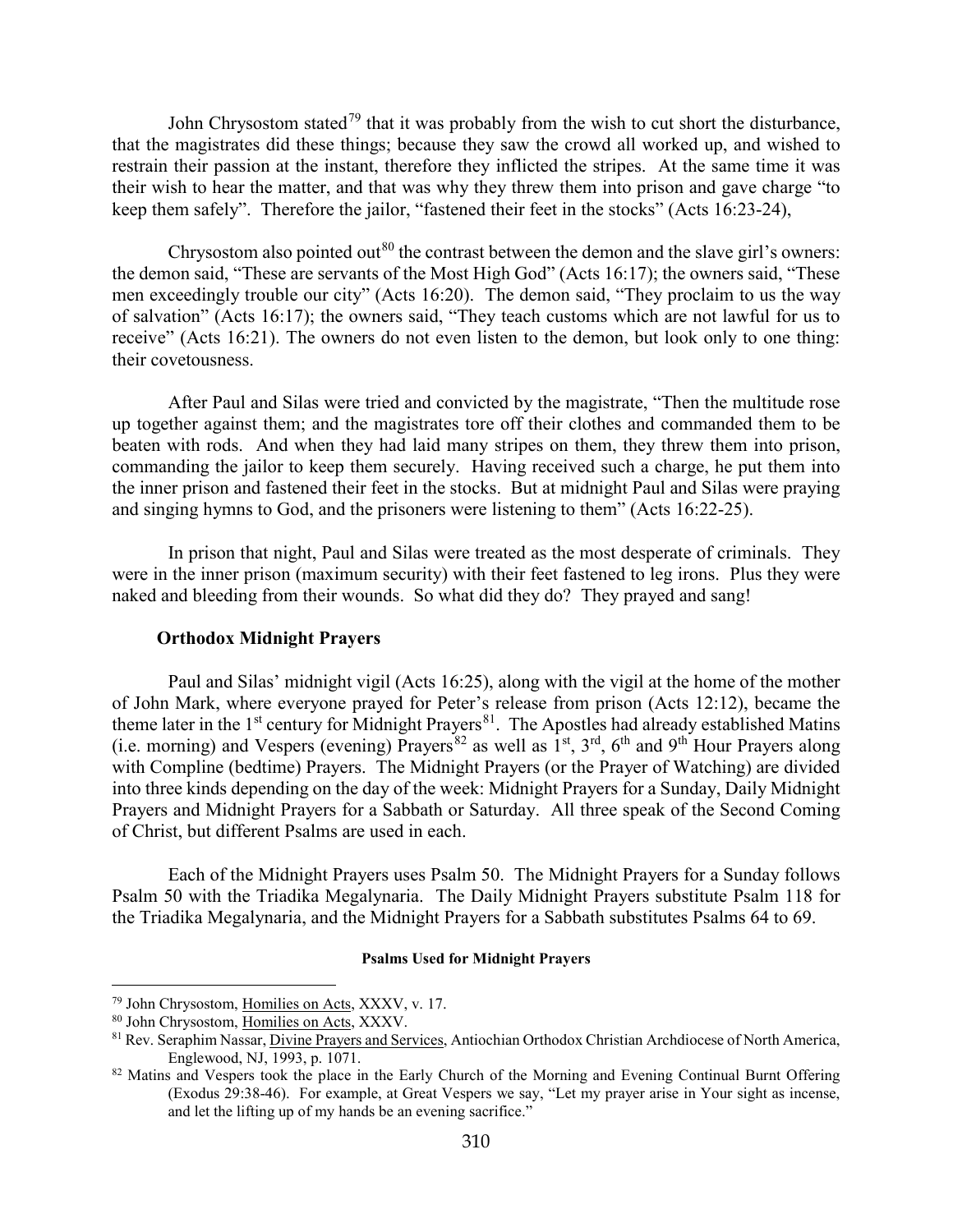| Sundav    | Daily                    | Sabbath (Saturday)            |
|-----------|--------------------------|-------------------------------|
| Psalms 50 | Psalms 50, 118, 120, 133 | Psalms 50, 64 to 69, 120, 133 |

The persistent theme of the Midnight Prayers is the immanent wrath of God, coming down on the heads of evil doers. Like the Second Coming of Christ, there is a judgment about to come down on evil doers. The righteous are currently in a state of affliction, shot at in secret, subject to snares, overpowered, afflicted on their backs and hated without a cause. When the Lord comes, there will be fire before Him, a tremendous blast of wind and an earthquake. The people will be judged; His enemies will be scattered and melted like wax before fire; His wrath will be poured out on them and their houses will be made desolate.

Some excerpts from Psalm 50 are: "God, our God, shall come manifestly, and shall not keep silence; a fire shall be kindled before him, and round about him there shall be an exceedingly great blast of wind. Call on Me in the day of affliction; and I will deliver you, and you shall glorify Me. Pause and consider this! Your mouth has multiplied wickedness, and your tongue has framed deceit. You sat and spoke against your brother. I will reprove you, and set your offences before you" (Psalm 50:3, 15, 19-21 LXX).

Some excerpts from Psalm 118 are: "I called on the Lord out of affliction, and He listened to me, so as to bring me into a wide place. The Lord is my helper; and I will not fear what man shall do to me". "The Lord has chastened me severely; but He has not given me over to death" (Psalm 118:5-6, 18 LXX).

Some excerpts from Psalms 64 to 69 are: "They have sharpened their tongues as a sword; they have bent their bow maliciously; to shoot in secret at the blameless; they will shoot him suddenly, and will not fear. They have set up for themselves an evil matter, they have given counsel to hide snares; they have said, 'Who shall see them?'" (Psalm 64:3-5 LXX) Hear my prayer; to thee all flesh shall come. The words of transgressors have overpowered us; but do pardon our sins" (Psalm 65:2-3 LXX). "You, O God, have proved us; You have tried us with fire as silver is tried. You brought us into the snare; You laid afflictions on our back" (Psalm 66:10- 11). "Let the nations rejoice and exult, for You shall judge the people in equity, and shall guide the nations on the earth. Pause and consider this!" (Psalm 67:4 LXX) "Let God arise, and let his enemies be scattered; and let them that hate him flee from before him. As smoke vanishes, let them vanish; as wax melts before the fire, so let the sinners perish from before God. When You went before Your people, when You went through the wilderness; Pause and consider this! The earth quaked; the heavens dropped water at the presence of the God of Sinai, at the presence of the God of Israel" (Psalm 68:1-2, 7-8 LXX). "They that hate me without a cause are more than the hairs of my head; my enemies that persecute me unrighteously are strengthened. Turn not away Your face from your servant; for I am afflicted; hear me speedily. Draw near to my soul and redeem it; deliver me because of my enemies. Let their eyes be darkened that they should not see; and bow down their back continually. Pour out Your wrath on them, and let the fury of Your anger take hold on them. Let their habitation be made desolate; and let there be no inhabitant in their tents" (Psalm 69:4, 17-18, 23-25 LXX).

Since these Midnight Prayers were put together shortly after Paul and Silas' ordeal, the Psalms used in the Midnight Prayers were probably the same ones that Paul and Silas were singing.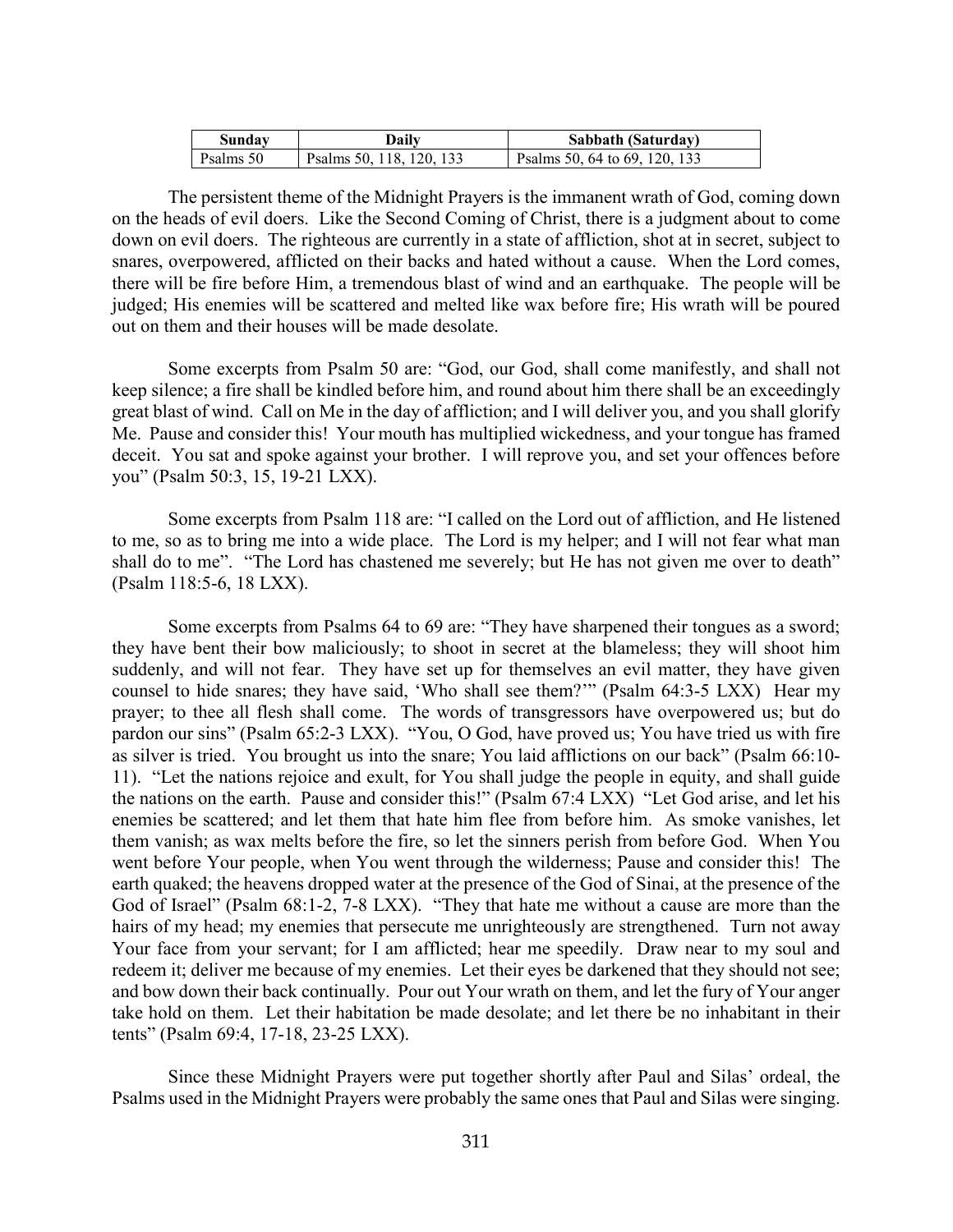In the ancient Middle East, Psalms were usually chanted, where the chanting of different Psalms may be in different keys. Many people were so familiar with the Psalms that they knew them all by heart, and the chanting of Psalms was an integral part of the worship of the Church. Similarly today, the chanting of Psalms is an integral part of the worship of the Orthodox Church.

Jerome wrote<sup>[83](#page-49-0)</sup> to the priest Riparius regarding the heretic Vigilantius, whose name means "The Wakeful One", but who opposed night vigils. Jerome pointed out that the Lord, the Prophets and the Apostles used night watches to great advantage.

"The Lord had said, 'What, could you not watch with Me one hour? Watch and pray lest you enter into temptation; the spirit indeed is willing but the flesh is weak' (Matthew 26:40-41). And in another place a prophet sings, 'At midnight I will rise to give thanks to you because of your righteous judgments' (Psalm 119:62). We read also in the Gospel how the Lord spent whole nights in prayer (Luke 6:12) and how the apostles when they were shut up in prison kept vigil all night long. They sang their Psalms until the earth quaked, the keeper of the prison believed, and the magistrates and citizens were filled with terror (Acts 16:25-38). Paul says, 'Continue earnestly in prayer, being vigilant in it with thanksgiving' (Colossians 4:2), and in another place he speaks of himself as 'in watching often' (2 Corinthians 11:27). Let us say with David, 'Behold, he that keeps Israel shall neither slumber nor sleep' (Psalm 121:4). So will the Holy One and the Watcher come to us (Daniel 4:13). And if ever by reason of our sins He falls asleep, let us say to Him, 'Wake up, why do You sleep, O Lord? Do not cast us off forever' (Psalm 44:23); and when our ship is tossed by the waves let us rouse Him and say, 'Lord, save us; we are perishing'" (Matthew 8:25).

John Cassian wrote<sup>[84](#page-49-1)</sup> that it is not just among the monks in Egypt that night watches are done, but elsewhere also. A few at a time take their turn for a week, and this duty rotates through their numbers week by week. At the end of the week, those on duty wash the feet of their brethren as their brethren pray over them.

"In other countries as well there is a daily service undertaken by the brethren. For throughout the whole of Mesopotamia, Palestine, and Cappadocia and all the East, the brethren succeed one another in turn every week for the performance of certain duties, so that the number serving is according to the whole number of monks in the Coenobium. They hurry to fulfill these duties with zeal and humility more than any slave bestows in his service to a harsh and powerful master. Not satisfied only with these services which are rendered by canonical rule, they actually rise by night in their zeal and relieve those whose special duty this is. Each one, who undertakes these weeks, is on duty and has to serve until supper on Sunday; when this is done, his duty for the whole week is finished. When all the brethren come together to chant the Psalms (which according to custom they sing before going to bed) those whose turn is over wash the feet of everyone in turn, seeking faithfully from them the reward of this blessing for their work during the whole week. The prayers offered up by all the brethren together accompany them as they fulfill the command of Christ (Ephesians 6:18). Interceding for their

<span id="page-49-0"></span><sup>83</sup> Jerome, Letter to Riparius, CIX, 3.

<span id="page-49-1"></span><sup>84</sup> John Cassian, Institutes of the Coenobia, IV, 19.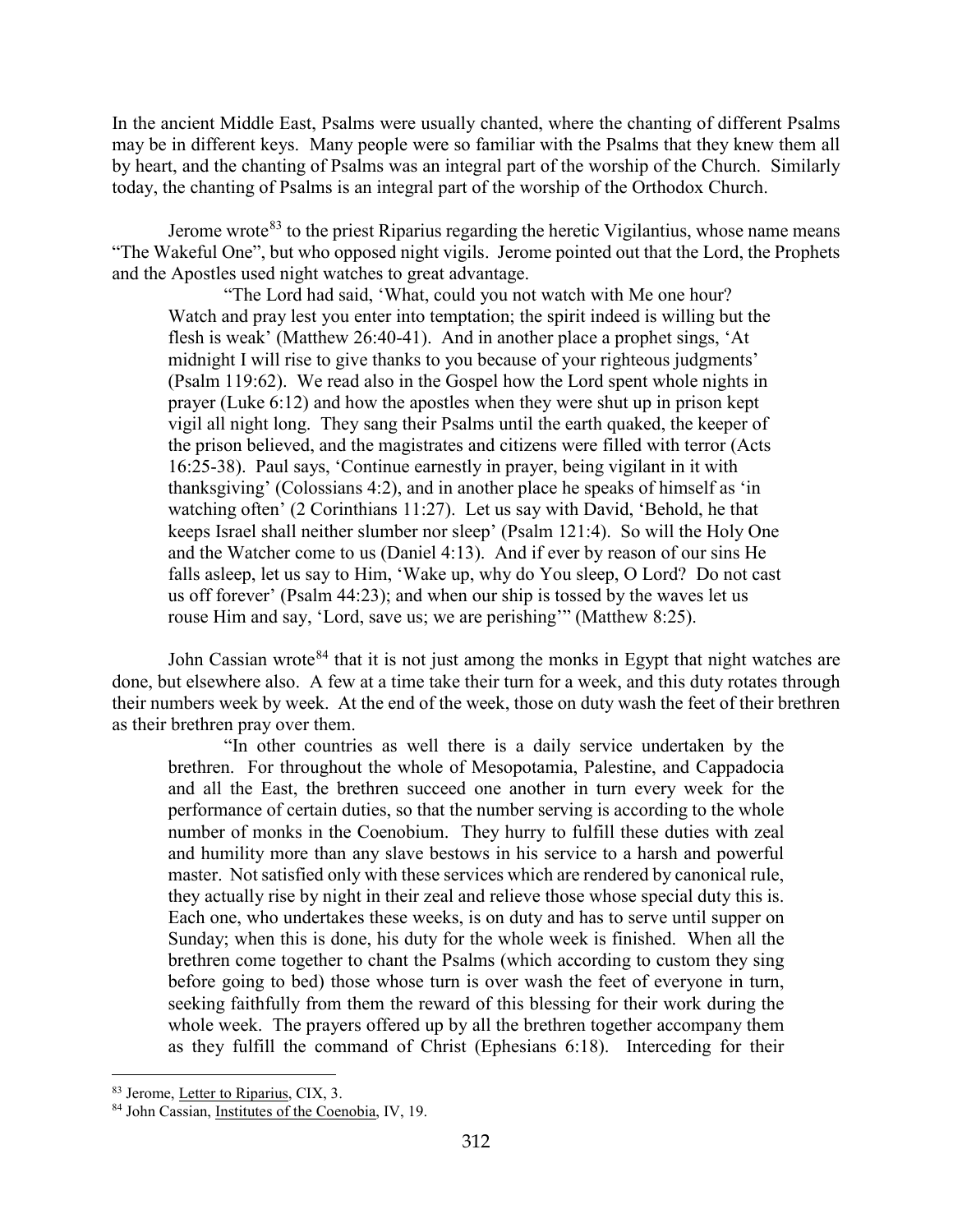ignorance and for their sins committed through human frailty, the prayers of the brethren commend to God the complete service of their devotion like some rich offering. On Monday after the Matins hymns, they hand over the vessels and utensils with which they have served to others who take their place."

#### **The Prisoners Were Listening to Paul and Silas**

<span id="page-50-0"></span>"At midnight Paul and Silas were praying and singing hymns to God, and the prisoners were listening to them. Suddenly there was a great earthquake, so that the foundations of the prison were shaken; and immediately all the doors were opened and everyone's chains were loosed" (Acts 16:23-24).

The other prisoners were listening intently and expectantly. The jailor was listening also. Paul and Silas were bleeding all over from being beaten with rods, where they could have undergone over a hundred strokes with an iron rod<sup>85</sup>. A beating with rods was applied to both the back and the chest, and left the subject very weak and usually with a few broken bones. Paul and Silas' behavior was very unusual; people beaten with rods generally moaned all night from their wounds and bruises, murmuring against God and reviling whoever gave them the beating. But Paul and Silas were singing praises to God!

In Jewish society, a beating would have been limited to forty strokes; but in this case Gentiles, not Jews, administered it. For sure, Paul and Silas were in considerable pain and their backs were raw and bleeding.

When the "great earthquake" struck, (Acts 16:26) and the doors were opened, it came as an answer to Paul and Silas' prayer and singing. Normally, an earthquake wouldn't unfasten leg irons. But it may pull the building down on top of them. This earthquake had some intelligence to it and the prisoners had their eyes opened quite clearly to see this.

Earthquakes occur in that part of the world more than in California. The jailor, who would answer with his life if any prisoners escaped, figured they were all gone when he saw the damage and the doors open. Paul had to restrain him from suicide by telling him that everyone was still there. Chrysostom said<sup>[86](#page-50-2)</sup> that the jailor was more amazed that all the prisoners were still there than he was at the earthquake. The other prisoners didn't leave either since they knew this was no ordinary jailbreak. For most people, if they were in the prisoners' place, heard some people keeping an all-night vigil and praying for an earthquake – and then it happened – they'd be wondering what else these guys could do! There's more with them than any army Rome can muster!

<span id="page-50-1"></span><sup>85</sup> Paul Copan, "The Ancient Near East Was No Picnic" suggests that ancient Egyptian law permitted beating criminals for perjury with between 100 and 200 strokes. According to the Oxford Encyclopedia of Ancient Egypt, a 100-stroke beating was the mildest form of punishment.

<span id="page-50-2"></span><sup>86</sup> John Chrysostom, Homilies on Acts, XXXVI, v. 25.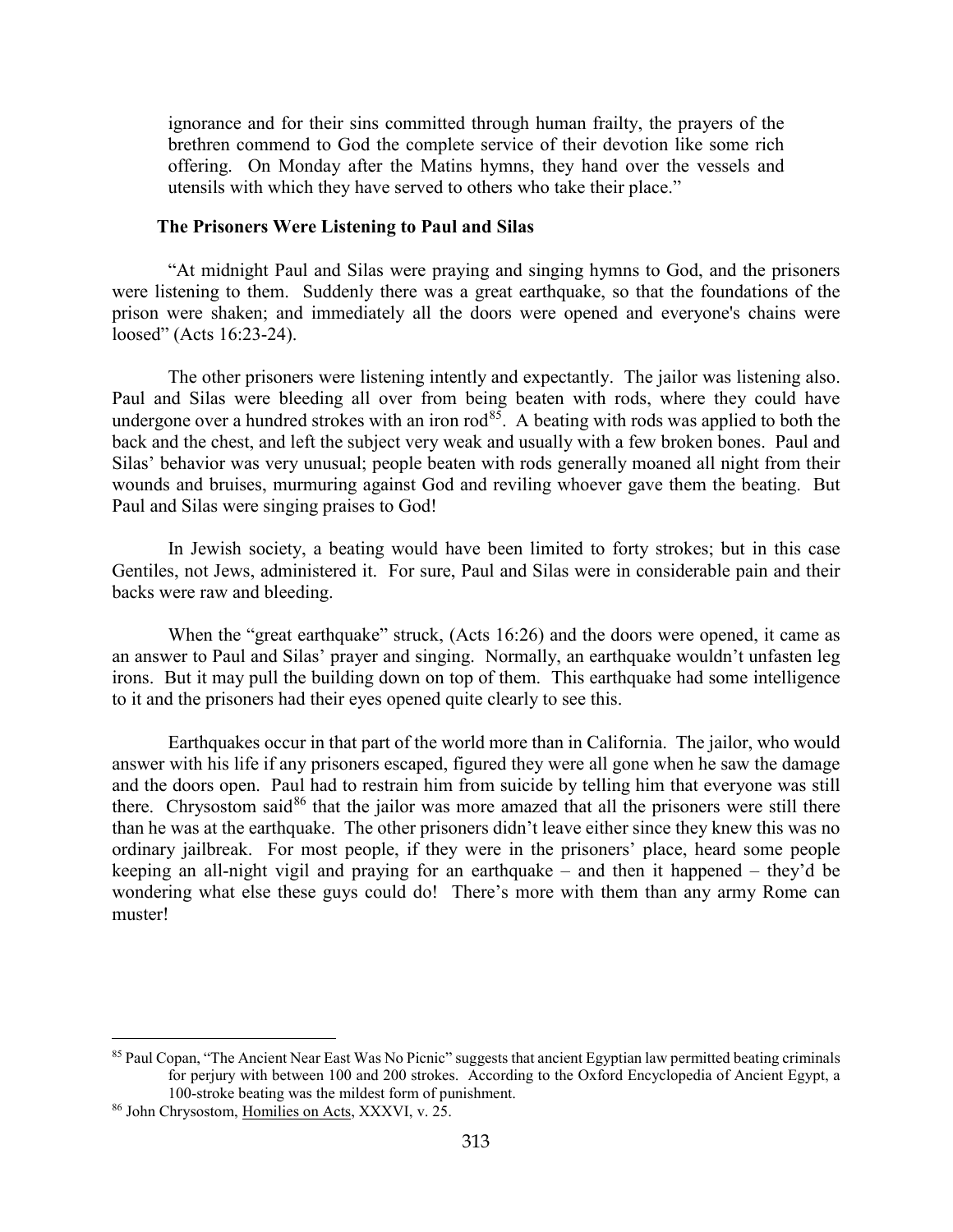John Chrysostom stated<sup>[87](#page-51-1)</sup> that Paul's experience in Philippi demonstrated what he said about God's strength being perfected in Paul's weakness. Paul was exhausted, bleeding and chained up, but he rocked the prison, broke open the doors and broke off everyone's chains.

"Unbelievers may think that God is weak, and allows people to be continually afflicted, from not being able to deliver His own from dangers. Observe how Paul has demonstrated not only that the events were far from accusing God of weakness, but also that they proved His power more strikingly to everyone. Paul said, 'There was given me a thorn in the flesh; a messenger of Satan to punch me', and having mentioned his repeated trials, he goes on to add, 'Concerning this thing I pleaded with the Lord three times, that it might depart from me; and He said to me, My grace is sufficient for you, for My strength is made perfect in weakness' (2 Corinthians 12:7-9). 'My power', He means, 'is seen then when you are in weakness; and yet through you, who seem to grow weak, the word preached is magnified, and is sown everywhere'. When he was led to the dungeon, after having received a great number of stripes, he took prisoner the keeper of the prison. His feet were in the stocks, and his hands in chains; and the prison shook at midnight, while they were singing hymns (Acts 16:25). Do you see how God's power was made perfect in weakness? If Paul had been free and had shaken that building, the thing would not have been so wonderful. 'For this reason', He said, 'remain bound; and the walls shall be shaken on every side, and the prisoners shall be freed; in order that My power may appear the greater, when through you, confined and chained, all that are in bonds shall be freed'. This circumstance astounded the keeper of the prison, that being so forcibly confined, he through prayer alone, prevailed to shake the foundations, throw open the doors of the prison, and free all the prisoners. This is not the only occasion. With Peter too, as well as the other Apostles, one may see this occurring constantly; in the midst of persecution, the grace of God flourishes, appears alongside the tribulations, and thus proclaims His power. Therefore He said, 'My grace is sufficient for you, for My strength is made perfect in weakness'".

#### **The Jailor Was Listening to Paul and Silas**

<span id="page-51-0"></span>The jailor realized that Paul saved his life by not escaping and his eyes were opened too; so he asked Paul what he must do to be saved. Paul responded by speaking the word of the Lord to the jailor, the other prisoners and the jailor's household. The jailor then washed and dressed Paul and Silas' wounds and Paul and Silas held a midnight baptism followed by feasting and rejoicing.

John Chrysostom commented<sup>[88](#page-51-2)</sup> that this ordeal was a blessing in disguise. The earthquake did not come all by itself, which one can see by the loosening of everyone's chains. The loosening of the chains prefigured the loosening of the jailor's heart.

"What could equal these souls? These men had been scourged, had received many stripes; they had been misused, were in peril of their lives, were thrust into the inner prison, and fastened in the stocks. Yet they did not allow themselves to

<span id="page-51-1"></span><sup>87</sup> John Chrysostom, Homilies on the Statues, I, 16.

<span id="page-51-2"></span><sup>88</sup> John Chrysostom, Homilies on Acts, XXXVI, vv. 25-39.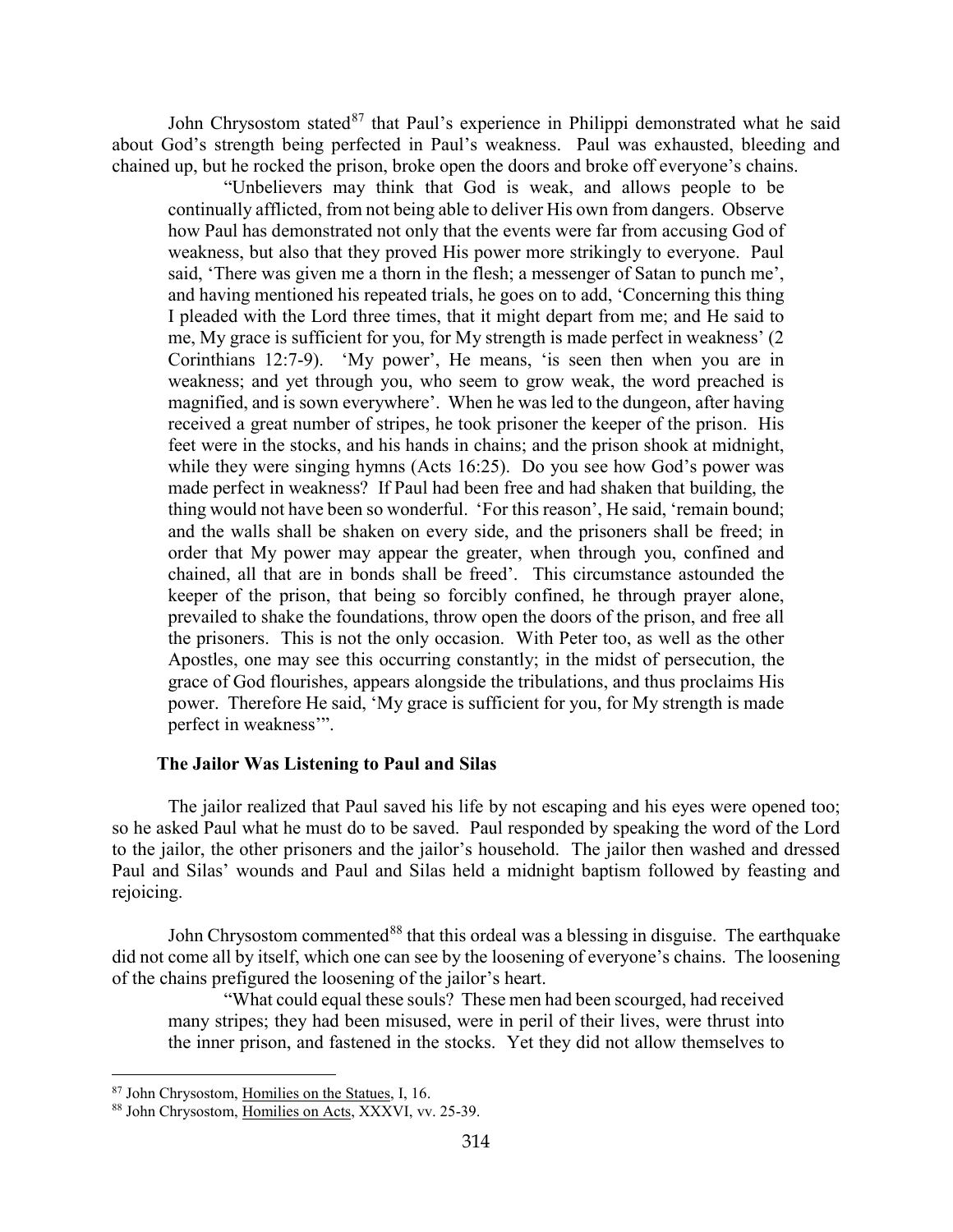sleep, but kept vigil all night. Do you take note what a blessing tribulation is? That the earthquake should not seem to have come of itself, there was this concurrent circumstance bearing witness to it; the doors were opened and all their bonds were loosed. This happened at night, for the Apostles did not work for display but for men's salvation. Here, they no sooner showed the doors standing open, and it opened the doors of the jailor's heart. It loosed two sorts of chains. That prisoner (Paul) kindled the true light; for the light in his heart was shining. The jailor said immediately, 'What must I do to be saved?' What then does Paul answer? 'Believe in the Lord Jesus Christ, and you will be saved, you and your house.' For this above all wins men, that one's household also should be saved. The faith of the jailor was a voice in itself. What could be equal to this? Paul is put in bonds, and looses, being bound. These are indeed works of grace".

Chrysostom also noted $89$  that while the earthquake roused the keeper of the prison from sleep, the doors flew open, and he wondered at what had happened, the other prisoners didn't notice that the doors were open; otherwise they all would have fled. The wonder overpowered him! He wondered more at Paul's kindness; he was amazed at his manly boldness; that he had not escaped when he had it in his power; that he hindered him from killing himself. There was no need for other miracles, since the earthquake was sufficient for the jailor's conversion, seeing that he was personally in danger if the prisoners escaped. It is not so much miracles that overpower us, as the things which bring our own deliverance. The keeper was not an evil-disposed man that he 'thrust them into the inner prison' (Acts 16:24); this was because of his 'having received such a command' (Acts 16:23-24), not of himself.

Chrysostom also compared<sup>[90](#page-52-1)</sup> Joseph's prison time with that of Paul. Both were imprisoned unjustly as a result of their trying to stand up for righteousness. While the keepers of prisons tend to be brutal to those inside, Joseph and Paul were able to win the affection of their keeper. Paul applied this lesson-learned to Bishops in the Church. To be a good governor, one first needs to learn to be governed; then he needs to rule his own house well.

"Those who have the custody of prisons tend to practice cruelty more than most people. They harass those in afflictions, with a more than brutal cruelty. They take advantage of those wretched circumstances which ought to elicit their pity. They do not treat all their prisoners in the same manner; those prisoners who are accused only, and who are harmfully treated, they perhaps pity. But they punish with numberless inflictions those who are imprisoned for shameful and atrocious crimes. The keeper of the prison might have been incensed against the young man, Joseph, who was charged with repaying favors by a base attempt on the master's wife (Genesis 39). Considering the honor to which Joseph had been raised, and the crime for which he was imprisoned, would he not have treated him with more than brutal cruelty? But the keeper of the prison was raised above all these things by his hope in God. For the virtue of the soul can soothe even wild beasts. By the same meekness which had gained his master, Joseph captivated also the keeper of the prison. Thus Joseph was again a ruler; he ruled in the prison as he had ruled in the house. For since he was destined to reign, it was fit that he should learn to be

<span id="page-52-0"></span><sup>89</sup> John Chrysostom, Homilies on Acts, XXXVI, v. 27.

<span id="page-52-1"></span><sup>90</sup> John Chrysostom, Homilies on Titus, IV, Moral.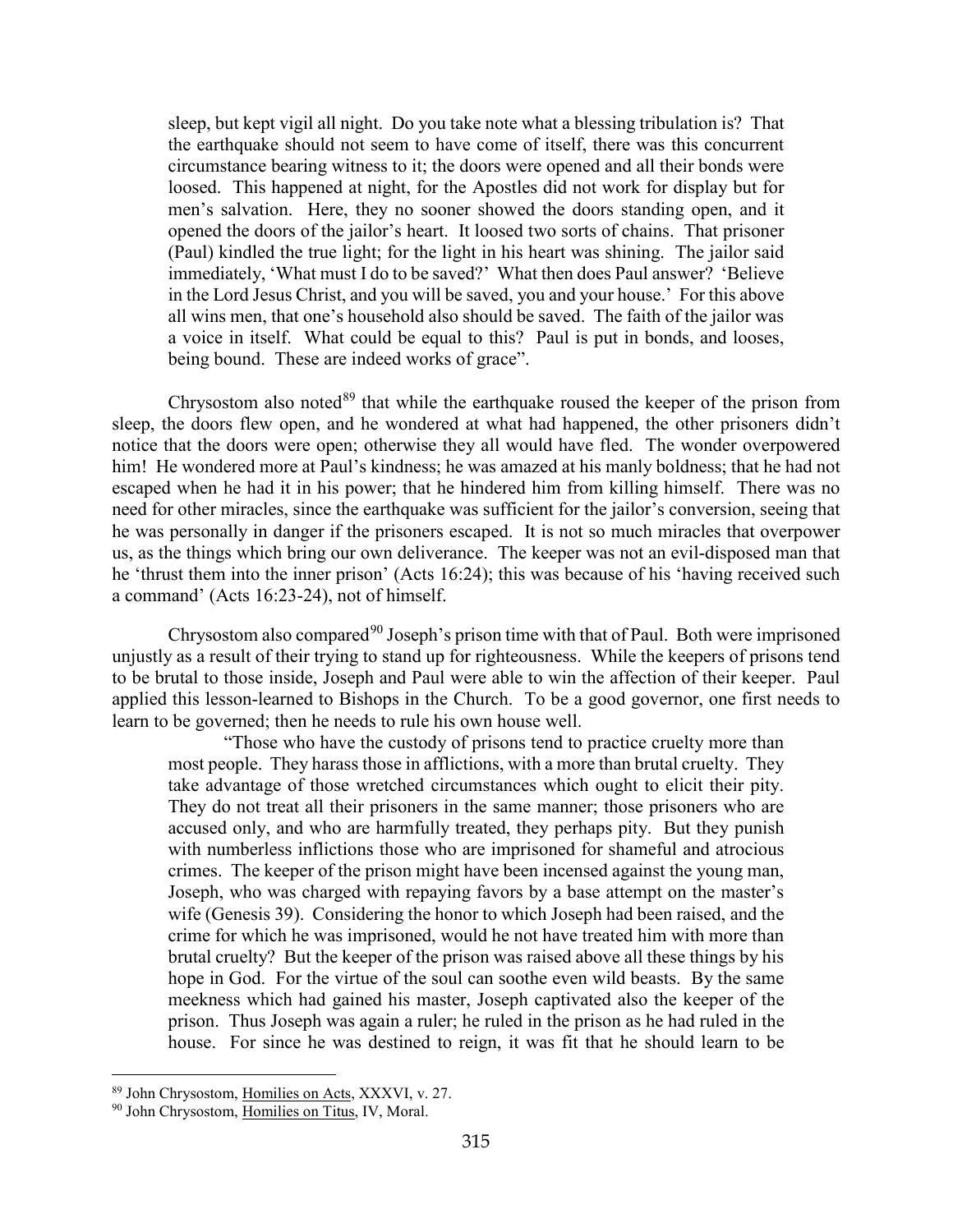governed and while he was governed he became a governor, and presided in the house."

"For if Paul requires this of one who is promoted to a Church, saying, 'If a man doesn't know how to rule his own house, how shall he take care of the Church of God?' (1 Timothy 3:5), it was fit that he who was to be a governor, should first be an excellent ruler of the house. Paul, like Joseph, presided over the prison, not as over a prison, but as if it had been a house. He alleviated everyone's calamities, and took charge of those who were imprisoned as if they had been his own members. He not only took an interest in their misfortunes and consoled them, but if he saw anyone absorbed in thought, he went to him and inquired the cause; he could not bear to see anyone dejected, or be easy till he had relieved his dejection. Such love as this, many people don't show even to theirs own children."

#### <span id="page-53-0"></span>**Orthodox Evangelism**

When the Lord sent the Twelve Apostles out two by two, He told them to first "Inquire who is worthy, and stay there" (Matthew 10:11). The person that they stayed with received a significant blessing from the Lord. This is exactly what Paul did in Philippi. "On the Sabbath day we went out of the city to the riverside, where prayer was customarily made; and we sat down and spoke to the women who met *there.* Now a certain woman named Lydia heard *us.* She was a seller of purple from the city of Thyatira, who worshiped God. The Lord opened her heart to heed the things spoken by Paul. And when she and her household were baptized, she begged *us,* saying, 'If you have judged me to be faithful to the Lord, come to my house and stay'. So she persuaded us" (Acts 16:13-15).

Traditionally, the next thing that the Church established is prayer in the city that they came to. This had already been started with Lydia and the other women. Today, if the Bishop or priest comes to a city, he may begin praying all by himself at first; that is OK. The prayer life forms the foundation for the Lord's work as He answers the prayers of the faithful. This is what happened in Philippi also, and the demon in the slave girl "Pythoness" was trying to disrupt this prayer life.

John Chrysostom noted<sup>[91](#page-53-1)</sup> several things about Paul and Silas' contact with Lydia. First, she was not wealthy or a leading citizen, but a humble seller of purple. Second, Paul was following the Lord's instructions to the Twelve by inquiring who was worthy and staying with them. Third, the work in Philippi began with Lydia's willing and eager heart.

"The place where Paul and Silas first met Lydia was convenient for hearing the word, aloof from troubles and dangers. Since it was 'On the Sabbath' (Acts 16:13), there was no work going on, and they could be more attentive to what was spoken. 'Lydia was a seller of purple' (Acts 16:14); observe how the writer of the history is not ashamed of the occupations of the converts. Having learned these things, let us also be ashamed of no man. Peter stayed with a tanner (Acts 9:43); Paul, with a woman who was a seller of purple and a foreigner. There is no pride in Paul and Silas for accepting these humble accommodations from someone 'Whose heart the Lord opened'. We need God, to open the heart; but God opens

<span id="page-53-1"></span><sup>&</sup>lt;sup>91</sup> John Chrysostom, Commentary on Acts, XXXV, Recapitulation.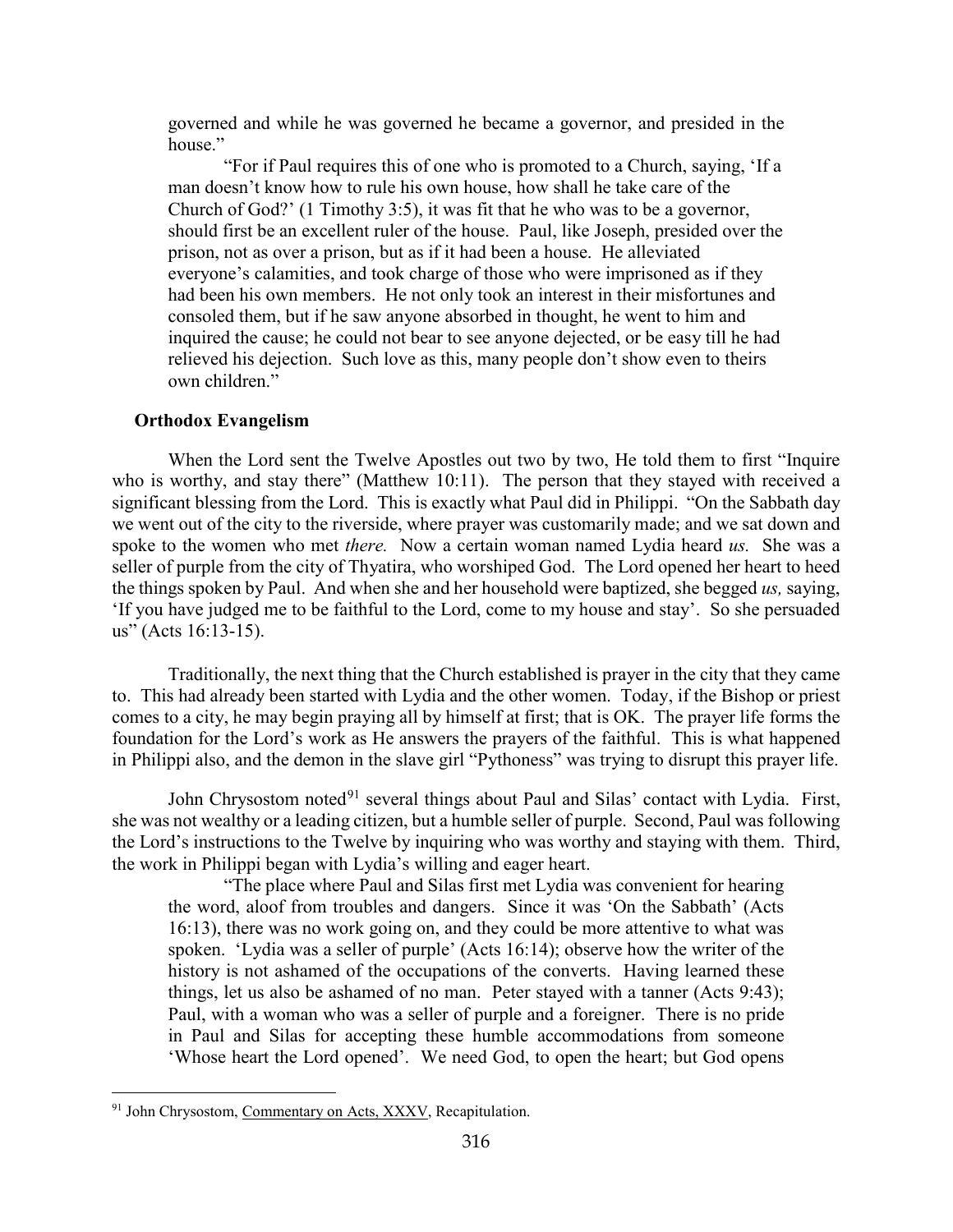the hearts that are willing, for there are hardened hearts to be seen also. 'Lydia attended to the things which were spoken by Paul' (Acts 16:14). The opening, then, was God's work; the attending was hers; so that it was both God's doing and man's. She was baptized (Acts 16:15), and received the Apostles with such earnestness of entreaty, with more than that used by Abraham. She spoke of no other token than that whereby she was saved (Genesis 18:3). She does not say, 'If you have judged me a great, a devout woman'; but, 'faithful to the Lord' (Acts 16:15). She doesn't say, 'Stay with me', but, 'Come to my house and stay'. With great earnestness, she says it; indeed a faithful woman!"

The next day (Acts 16:35), the magistrates ordered Paul and Silas released quietly. Paul and Silas had been beaten and jailed just to satisfy the mob that was aroused by the slave girl's owner. And Paul took the beating without saying anything. [Paul and the Twelve were beaten a number of times during their missionary journeys.] Why would they not speak up for their rights? In this case, the answer is that Paul was looking out for the new Philippians converts who might incur the same treatment.

When the magistrates beat Paul without a trial, they violated Roman law and could be severely punished – and they knew it. All Paul had to do was appeal to Rome (Acts 25:11) and their heads would roll. Roman citizens were not allowed (1) to be beaten without a trial, and (2) to be incarcerated without a trial. As in Paul's case later, if the Roman citizen was not satisfied with the outcome of the trial, he could appeal to the Emperor himself.

At first the magistrates sent officers to release Paul and Silas (Acts 16:35). Undoubtedly they had discovered overnight what actually happened, and that the masters of the slave girl "Pythoness" were just mad at losing their profitable business. However, Paul told the officers that the magistrates had just beaten and incarcerated Roman citizens; they need to come themselves and bring us out of prison! Thus the magistrates had to come crawling on their knees to Paul to beg him not to prosecute them for this injustice.

With this hanging over the heads of the magistrates, they were very unlikely to harass Lydia, the jailor, the prisoners, etc., in response to the owners of the slave girl or any others who sought to persecute the new Church.

John Chrysostom pointed out<sup>[92](#page-54-0)</sup> another aspect of this situation. If Paul and Silas just left when the magistrates allowed them to, they would be leaving as if they were already condemned. Paul wanted to turn this around so that the magistrates would be the ones condemned.

"The magistrates said, 'depart, and go in peace' (Acts 16:36); that is, go in safety, fearing no man. But Paul said to them, that he did not want to seem to be receiving his liberty as one condemned, and as one that has done wrong. Therefore he said, 'Having openly beaten us innocent Roman citizens' (Acts 16:37), that it may not be a matter of grace on the part of the magistrates. Besides, they wanted the jailor himself to be out of danger, that he may not be called to account for this afterwards. They do not say, 'Having beaten us', who have worked miracles; for the magistrates did not even pay attention to these. Instead they said that which

<span id="page-54-0"></span><sup>&</sup>lt;sup>92</sup> John Chrysostom, Commentary on Acts, XXXV, Recapitulation.